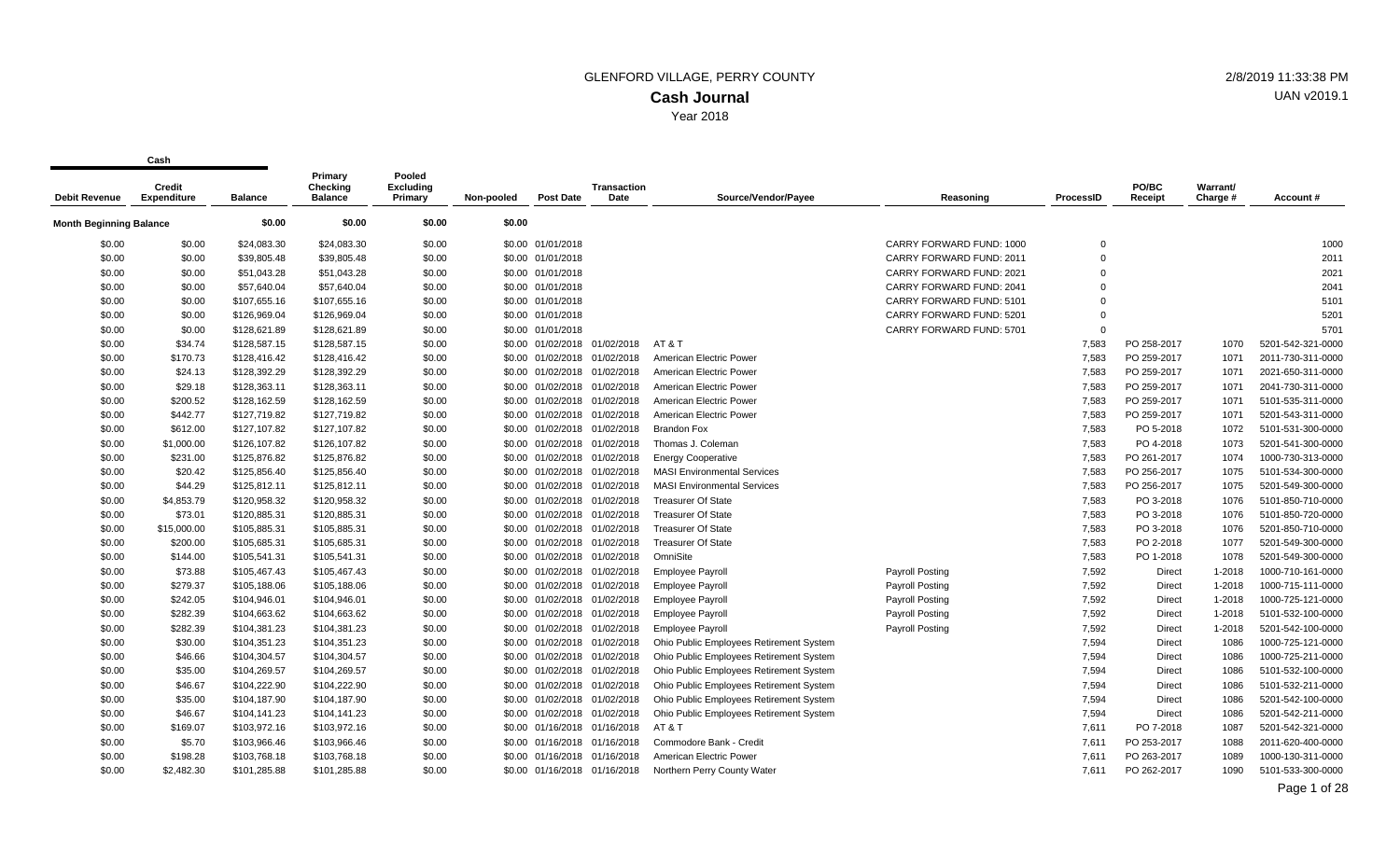| <b>Debit Revenue</b> | <b>Credit</b><br><b>Expenditure</b> | <b>Balance</b> | Primary<br>Checking<br><b>Balance</b> | Pooled<br><b>Excluding</b><br>Primary | Non-pooled | <b>Post Date</b>             | <b>Transaction</b><br>Date | Source/Vendor/Payee             | Reasoning                              | ProcessID | PO/BC<br>Receipt    | Warrant/<br>Charge # | Account#          |
|----------------------|-------------------------------------|----------------|---------------------------------------|---------------------------------------|------------|------------------------------|----------------------------|---------------------------------|----------------------------------------|-----------|---------------------|----------------------|-------------------|
| \$0.00               | \$0.00                              | \$101,285.88   | \$101,285.88                          | \$0.00                                |            | \$0.00 01/16/2018 01/16/2018 |                            | AT & T                          | Reissue 1087                           | 7,612     | PO 7-2018           | 1091                 | 5201-542-321-0000 |
| \$0.00               | \$0.00                              | \$101,285.88   | \$101,285.88                          | \$0.00                                |            | \$0.00 01/16/2018 01/16/2018 |                            | Commodore Bank - Credit         | Reissue<br>1088                        | 7,612     | PO 253-2017         | 1092                 | 2011-620-400-0000 |
| \$0.00               | \$0.00                              | \$101,285.88   | \$101,285.88                          | \$0.00                                |            | \$0.00 01/16/2018 01/16/2018 |                            | American Electric Power         | Reissue 1089                           | 7,612     | PO 263-2017         | 1093                 | 1000-130-311-0000 |
| \$0.00               | \$0.00                              | \$101,285.88   | \$101,285.88                          | \$0.00                                |            | \$0.00 01/16/2018 01/16/2018 |                            | Northern Perry County Water     | Reissue 1090                           | 7,612     | PO 262-2017         | 1094                 | 5101-533-300-0000 |
| \$0.00               | \$0.00                              | \$101,285.88   | \$101,285.88                          | \$0.00                                |            | \$0.00 01/16/2018 01/16/2018 |                            | AT & T                          | Reissue 1091                           | 7,613     | PO 7-2018           | 1095                 | 5201-542-321-0000 |
| \$0.00               | \$0.00                              | \$101,285.88   | \$101,285.88                          | \$0.00                                |            | \$0.00 01/16/2018 01/16/2018 |                            | Commodore Bank - Credit         | 1092<br>Reissue                        | 7,613     | PO 253-2017         | 1096                 | 2011-620-400-0000 |
| \$0.00               | \$0.00                              | \$101,285.88   | \$101,285.88                          | \$0.00                                |            | \$0.00 01/16/2018 01/16/2018 |                            | American Electric Power         | 1093<br>Reissue                        | 7,613     | PO 263-2017         | 1097                 | 1000-130-311-0000 |
| \$0.00               | \$0.00                              | \$101,285.88   | \$101,285.88                          | \$0.00                                |            | \$0.00 01/16/2018 01/16/2018 |                            | Northern Perry County Water     | 1094<br>Reissue                        | 7,613     | PO 262-2017         | 1098                 | 5101-533-300-0000 |
| \$0.00               | \$1.95                              | \$101,283.93   | \$101,283.93                          | \$0.00                                |            | \$0.00 01/16/2018 02/02/2018 |                            | Ohio Department of Taxation     |                                        | 7,748     | Direct              | 2-2018               | 1000-715-111-0000 |
| \$0.00               | \$7.59                              | \$101,276.34   | \$101,276.34                          | \$0.00                                |            | \$0.00 01/16/2018 02/02/2018 |                            | Ohio Department of Taxation     |                                        | 7,748     | Direct              | 2-2018               | 1000-725-121-0000 |
| \$0.00               | \$8.85                              | \$101,267.49   | \$101,267.49                          | \$0.00                                |            | \$0.00 01/16/2018 02/02/2018 |                            | Ohio Department of Taxation     |                                        | 7.748     | <b>Direct</b>       | 2-2018               | 5101-532-100-0000 |
| \$0.00               | \$8.85                              | \$101,258.64   | \$101,258.64                          | \$0.00                                |            | \$0.00 01/16/2018 02/02/2018 |                            | Ohio Department of Taxation     |                                        | 7,748     | Direct              | 2-2018               | 5201-542-100-0000 |
| \$0.00               | \$23.28                             | \$101,235.36   | \$101,235.36                          | \$0.00                                |            | \$0.00 01/17/2018 02/02/2018 |                            | <b>Internal Revenue Service</b> |                                        | 7,748     | Direct              | 3-2018               | 1000-715-111-0000 |
| \$0.00               | \$4.42                              | \$101,230.94   | \$101,230.94                          | \$0.00                                |            | \$0.00 01/17/2018            | 02/02/2018                 | <b>Internal Revenue Service</b> |                                        | 7,748     | Direct              | 3-2018               | 1000-715-213-0000 |
| \$0.00               | \$18.86                             | \$101,212.08   | \$101,212.08                          | \$0.00                                |            | \$0.00 01/17/2018 02/02/2018 |                            | <b>Internal Revenue Service</b> |                                        | 7,748     | Direct              | 3-2018               | 1000-715-212-0000 |
| \$0.00               | \$25.42                             | \$101,186.66   | \$101,186.66                          | \$0.00                                |            | \$0.00 01/17/2018 02/02/2018 |                            | <b>Internal Revenue Service</b> |                                        | 7,748     | Direct              | 3-2018               | 1000-725-121-0000 |
| \$0.00               | \$5.44                              | \$101,181.22   | \$101,181.22                          | \$0.00                                |            | \$0.00 01/17/2018 02/02/2018 |                            | Internal Revenue Service        |                                        | 7,748     | Direct              | 3-2018               | 1000-725-213-0000 |
| \$0.00               | \$29.66                             | \$101,151.56   | \$101,151.56                          | \$0.00                                |            | \$0.00 01/17/2018            | 02/02/2018                 | <b>Internal Revenue Service</b> |                                        | 7,748     | Direct              | 3-2018               | 5101-532-100-0000 |
| \$0.00               | \$29.66                             | \$101,121.90   | \$101,121.90                          | \$0.00                                |            | \$0.00 01/17/2018 02/02/2018 |                            | <b>Internal Revenue Service</b> |                                        | 7,748     | Direct              | 3-2018               | 5201-542-100-0000 |
| \$0.00               | \$6.12                              | \$101,115.78   | \$101,115.78                          | \$0.00                                |            | \$0.00 01/17/2018 02/02/2018 |                            | Internal Revenue Service        |                                        | 7,748     | Direct              | 3-2018               | 1000-710-161-0000 |
| \$0.00               | \$4.96                              | \$101,110.82   | \$101,110.82                          | \$0.00                                |            | \$0.00 01/17/2018            | 02/02/2018                 | <b>Internal Revenue Service</b> |                                        | 7,748     | Direct              | 3-2018               | 1000-710-212-0000 |
| \$0.00               | \$1.16                              | \$101,109.66   | \$101,109.66                          | \$0.00                                |            | \$0.00 01/17/2018 02/02/2018 |                            | <b>Internal Revenue Service</b> |                                        | 7,748     | Direct              | 3-2018               | 1000-710-213-0000 |
| \$0.00               | \$4.53                              | \$101,105.13   | \$101,105.13                          | \$0.00                                |            | \$0.00 01/17/2018 02/02/2018 |                            | <b>Internal Revenue Service</b> |                                        | 7,748     | Direct              | 3-2018               | 5101-532-213-0000 |
| \$0.00               | \$4.53                              | \$101,100.60   | \$101,100.60                          | \$0.00                                |            | \$0.00 01/17/2018 02/02/2018 |                            | Internal Revenue Service        |                                        | 7,748     | <b>Direct</b>       | 3-2018               | 5201-542-213-0000 |
| \$0.00               | \$43.00                             | \$101,057.60   | \$101,057.60                          | \$0.00                                |            | \$0.00 01/19/2018 01/19/2018 |                            | AT & T                          |                                        | 7,618     | PO 8-2018           | 1099                 | 5201-542-321-0000 |
| \$422.72             | \$0.00                              | \$101,480.32   | \$101,480.32                          | \$0.00                                |            | \$0.00 01/26/2018 01/26/2018 |                            | <b>GLENFORD VILLAGE</b>         | State of Ohio EFT - Gasoline Excise ta | 7,634     | <b>SR</b><br>1-2018 |                      | 2011-225-0000     |
| \$34.27              | \$0.00                              | \$101,514.59   | \$101,514.59                          | \$0.00                                |            | \$0.00 01/26/2018 01/26/2018 |                            | <b>GLENFORD VILLAGE</b>         | State of Ohio EFT - Gasoline Excise ta | 7,634     | <b>SR</b><br>1-2018 |                      | 2021-225-0000     |
| \$2,936.50           | \$0.00                              | \$104,451.09   | \$104,451.09                          | \$0.00                                |            | \$0.00 01/26/2018 01/26/2018 |                            | <b>GLENFORD VILLAGE</b>         | Utility Bill Collection                | 7,634     | SR<br>2-2018        |                      | 5101-541-0000     |
| \$466.50             | \$0.00                              | \$104,917.59   | \$104,917.59                          | \$0.00                                |            | \$0.00 01/26/2018 01/26/2018 |                            | <b>GLENFORD VILLAGE</b>         | Utility Bill Collection                | 7,634     | SR<br>2-2018        |                      | 5101-891-0000     |
| \$1,950.00           | \$0.00                              | \$106,867.59   | \$106,867.59                          | \$0.00                                |            | \$0.00 01/26/2018 01/26/2018 |                            | <b>GLENFORD VILLAGE</b>         | Utility Bill Collection                | 7,634     | SR<br>2-2018        |                      | 5201-541-0000     |
| \$709.59             | \$0.00                              | \$107,577.18   | \$107,577.18                          | \$0.00                                |            | \$0.00 01/26/2018 01/26/2018 |                            | <b>GLENFORD VILLAGE</b>         | Utility Bill Collection                | 7,634     | SR<br>3-2018        |                      | 5101-541-0000     |
| \$116.00             | \$0.00                              | \$107,693.18   | \$107,693.18                          | \$0.00                                |            | \$0.00 01/26/2018 01/26/2018 |                            | <b>GLENFORD VILLAGE</b>         | Utility Bill Collection                | 7,634     | SR<br>3-2018        |                      | 5101-891-0000     |
| \$956.80             | \$0.00                              | \$108,649.98   | \$108,649.98                          | \$0.00                                |            | \$0.00 01/26/2018 01/26/2018 |                            | <b>GLENFORD VILLAGE</b>         | <b>Utility Bill Collection</b>         | 7,634     | SR<br>3-2018        |                      | 5201-541-0000     |
| \$1,310.16           | \$0.00                              | \$109,960.14   | \$109,960.14                          | \$0.00                                |            | \$0.00 01/26/2018 01/26/2018 |                            | <b>GLENFORD VILLAGE</b>         | Utility Bill Collection                | 7,634     | <b>SR</b><br>4-2018 |                      | 5101-541-0000     |
| \$167.50             | \$0.00                              | \$110,127.64   | \$110,127.64                          | \$0.00                                |            | \$0.00 01/26/2018 01/26/2018 |                            | <b>GLENFORD VILLAGE</b>         | Utility Bill Collection                | 7,634     | <b>SR</b><br>4-2018 |                      | 5101-891-0000     |
| \$2,319.20           | \$0.00                              | \$112,446.84   | \$112,446.84                          | \$0.00                                |            | \$0.00 01/26/2018 01/26/2018 |                            | <b>GLENFORD VILLAGE</b>         | Utility Bill Collection                | 7,634     | <b>SR</b><br>4-2018 |                      | 5201-541-0000     |
| \$317.39             | \$0.00                              | \$112,764.23   | \$112,764.23                          | \$0.00                                |            | \$0.00 01/26/2018 01/26/2018 |                            | <b>GLENFORD VILLAGE</b>         | Utility Bill Collection                | 7,634     | <b>SR</b><br>5-2018 |                      | 5101-541-0000     |
| \$48.50              | \$0.00                              | \$112,812.73   | \$112,812.73                          | \$0.00                                |            | \$0.00 01/26/2018 01/26/2018 |                            | <b>GLENFORD VILLAGE</b>         | Utility Bill Collection                | 7,634     | SR<br>5-2018        |                      | 5101-891-0000     |
| \$322.80             | \$0.00                              | \$113,135.53   | \$113,135.53                          | \$0.00                                |            | \$0.00 01/26/2018 01/26/2018 |                            | <b>GLENFORD VILLAGE</b>         | Utility Bill Collection                | 7,634     | <b>SR</b><br>5-2018 |                      | 5201-541-0000     |
| \$1.46               | \$0.00                              | \$113,136.99   | \$113,136.99                          | \$0.00                                |            | \$0.00 01/26/2018 01/26/2018 |                            | <b>GLENFORD VILLAGE</b>         | IRS - 941 2017 overpayment             | 7,636     | <b>SR</b><br>6-2018 |                      | 1000-999-0000     |
| \$243.12             | \$0.00                              | \$113,380.11   | \$113,380.11                          | \$0.00                                |            | \$0.00 01/30/2018 01/30/2018 |                            | <b>GLENFORD VILLAGE</b>         | Perry County Auditor Motor Vehicle     | 7.724     | <b>SR</b><br>7-2018 |                      | 2011-190-0000     |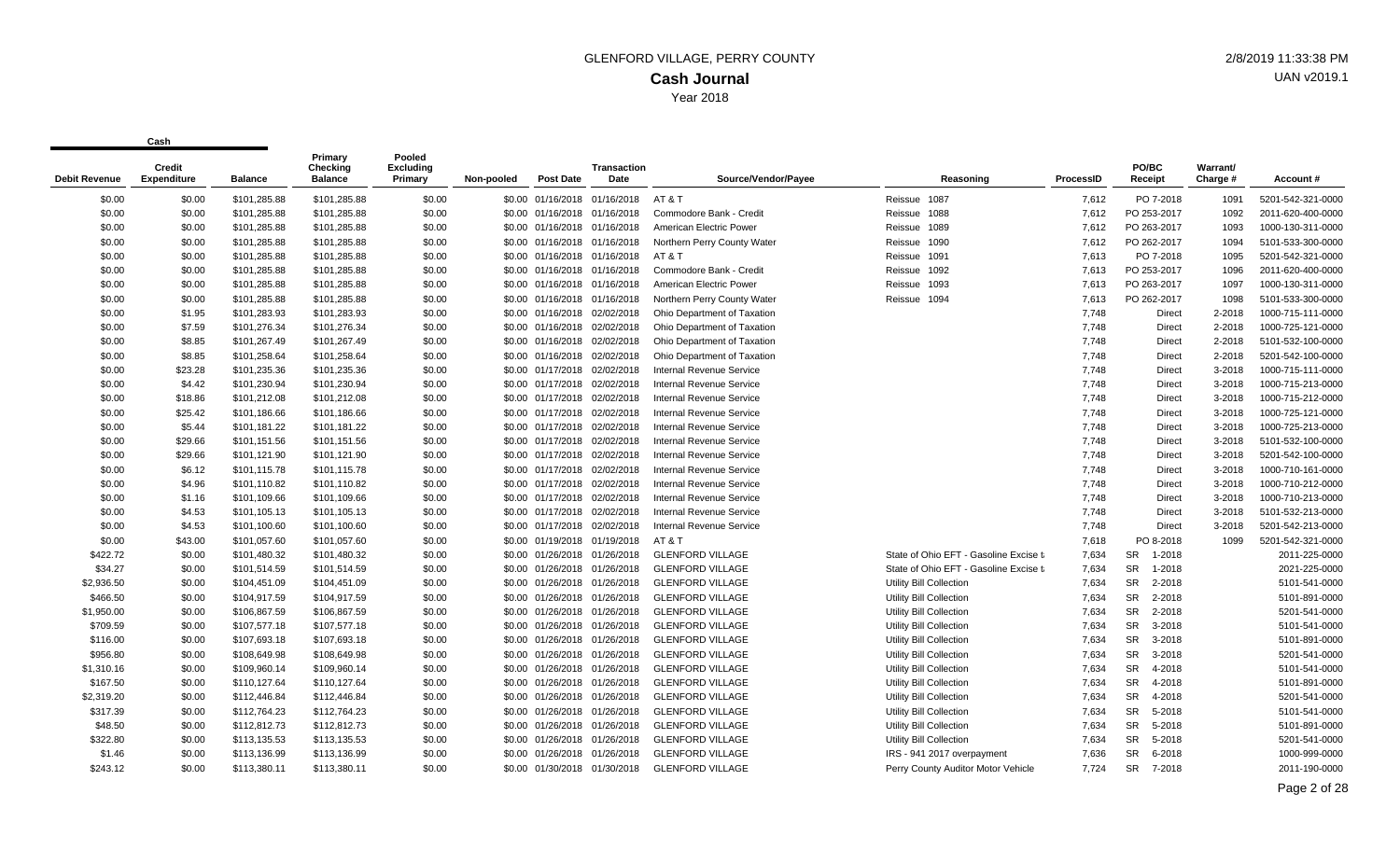|                      | Cash                         |                |                                       |                                       |            |                              |                              |                                          |                                    |                  |                  |                      |               |
|----------------------|------------------------------|----------------|---------------------------------------|---------------------------------------|------------|------------------------------|------------------------------|------------------------------------------|------------------------------------|------------------|------------------|----------------------|---------------|
| <b>Debit Revenue</b> | <b>Credit</b><br>Expenditure | <b>Balance</b> | Primary<br>Checking<br><b>Balance</b> | Pooled<br><b>Excluding</b><br>Primary | Non-pooled | <b>Post Date</b>             | Transaction<br>Date          | Source/Vendor/Payee                      | Reasoning                          | <b>ProcessID</b> | PO/BC<br>Receipt | Warrant/<br>Charge # | Account#      |
| \$19.71              | \$0.00                       | \$113,399.82   | \$113,399.82                          | \$0.00                                |            | \$0.00 01/30/2018 01/30/2018 |                              | <b>GLENFORD VILLAGE</b>                  | Perry County Auditor Motor Vehicle | 7.724            | 7-2018<br>SR.    |                      | 2021-190-0000 |
| \$180.67             | \$0.00                       | \$113,580.49   | \$113,580.49                          | \$0.00                                |            | \$0.00 01/30/2018 01/30/2018 |                              | GLENFORD VILLAGE                         | Utility Bill Collection            | 7.724            | 8-2018<br>SR     |                      | 5101-541-0000 |
| \$27.00              | \$0.00                       | \$113,607.49   | \$113,607.49                          | \$0.00                                |            | \$0.00 01/30/2018 01/30/2018 |                              | <b>GLENFORD VILLAGE</b>                  | Utility Bill Collection            | 7,724            | 8-2018<br>SR.    |                      | 5101-891-0000 |
| \$109.70             | \$0.00                       | \$113,717.19   | \$113,717.19                          | \$0.00                                |            |                              | \$0.00 01/30/2018 01/30/2018 | <b>GLENFORD VILLAGE</b>                  | Utility Bill Collection            | 7.724            | SR.<br>8-2018    |                      | 5201-541-0000 |
| \$10.00              | \$0.00                       | \$113,727.19   | \$113,727.19                          | \$0.00                                |            |                              | \$0.00 01/30/2018 01/30/2018 | Positive Adjustment for GLENFORD VILLAGE | Posted Receipt wrong               | 7.726            | SR 5-2018        |                      | 5201-541-0000 |
| \$0.00               | \$0.00                       | \$113,727.19   | \$113,727.19                          | \$0.00                                |            |                              | \$0.00 01/31/2018 03/06/2018 | Post Bank Reconciliation                 | ReconciliationDate:01/31/2018      | 7,870            |                  |                      |               |
| \$12,669.59          | \$27.564.29                  | Total for      | January                               |                                       |            |                              |                              |                                          |                                    |                  |                  |                      |               |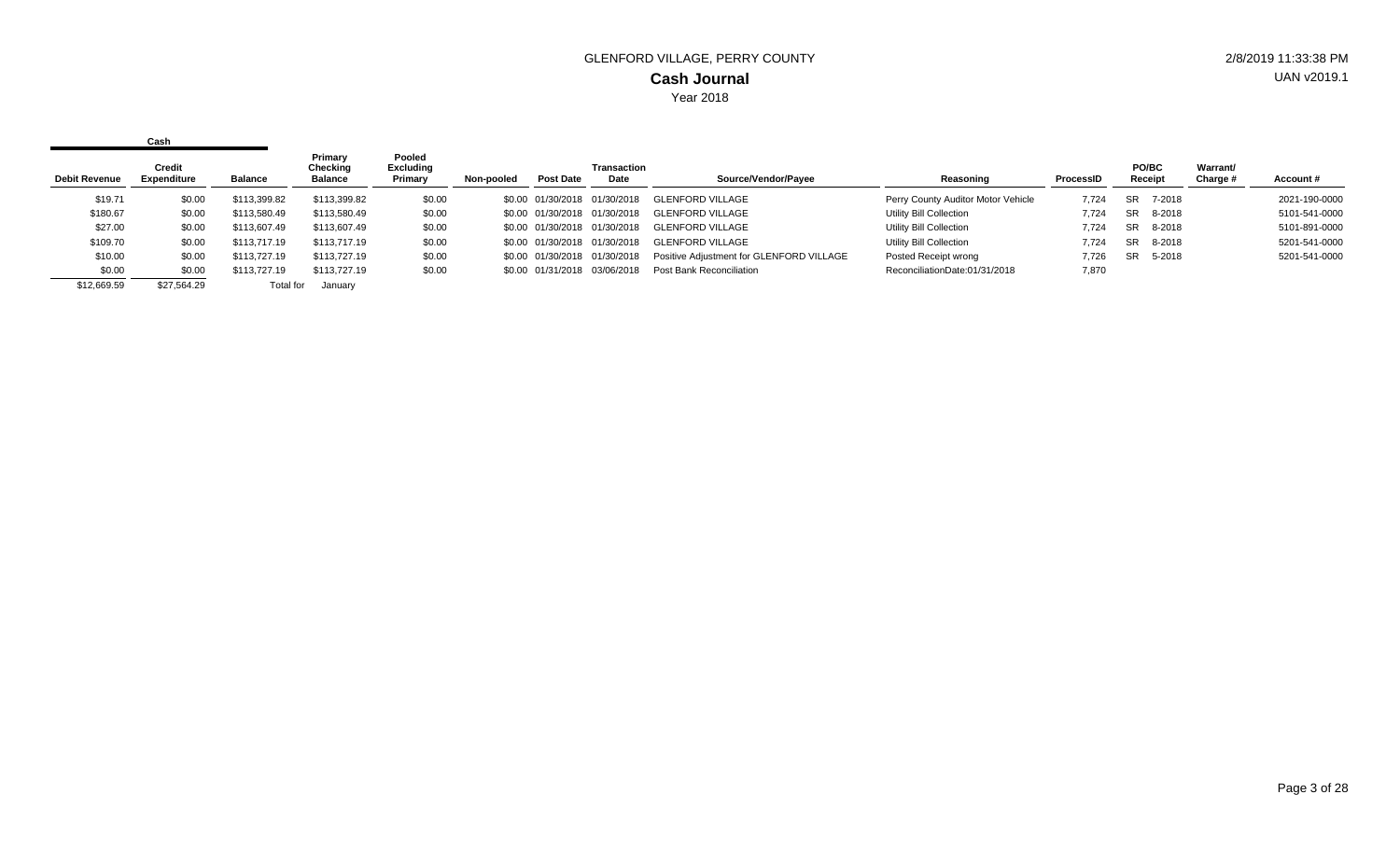| <b>Debit Revenue</b>           | <b>Credit</b><br><b>Expenditure</b> | <b>Balance</b> | Primary<br><b>Checking</b><br><b>Balance</b> | Pooled<br><b>Excluding</b><br>Primary | Non-pooled | <b>Post Date</b>  | <b>Transaction</b><br>Date   | Source/Vendor/Payee                  | Reasoning                               | ProcessID | PO/BC<br>Receipt    | Warrant/<br>Charge # | Account #         |
|--------------------------------|-------------------------------------|----------------|----------------------------------------------|---------------------------------------|------------|-------------------|------------------------------|--------------------------------------|-----------------------------------------|-----------|---------------------|----------------------|-------------------|
| <b>Month Beginning Balance</b> |                                     | \$113,727.19   | \$113,727.19                                 | \$0.00                                | \$0.00     |                   |                              |                                      |                                         |           |                     |                      |                   |
| \$0.00                         | \$37.74                             | \$113,689.45   | \$113,689.45                                 | \$0.00                                |            | \$0.00 02/02/2018 | 02/02/2018                   | AT & T                               |                                         | 7,760     | PO 14-2018          | 1100                 | 5201-542-321-0000 |
| \$0.00                         | \$49.13                             | \$113,640.32   | \$113,640.32                                 | \$0.00                                |            | \$0.00 02/02/2018 | 02/02/2018                   | <b>WEX Bank</b>                      |                                         | 7,760     | PO 16-2018          | 1101                 | 2011-620-400-0000 |
| \$0.00                         | \$114.85                            | \$113,525.47   | \$113,525.47                                 | \$0.00                                |            | \$0.00 02/02/2018 | 02/02/2018                   | AT&T                                 |                                         | 7,760     | PO 15-2018          | 1102                 | 5101-532-321-0000 |
| \$0.00                         | \$597.70                            | \$112,927.77   | \$112,927.77                                 | \$0.00                                |            |                   | \$0.00 02/06/2018 02/06/2018 | American Electric Power              |                                         | 7,786     | PO 13-2018          | 1103                 | 5201-543-311-0000 |
| \$0.00                         | \$222.14                            | \$112,705.63   | \$112,705.63                                 | \$0.00                                |            |                   | \$0.00 02/06/2018 02/06/2018 | American Electric Power              |                                         | 7,786     | PO 13-2018          | 1103                 | 2011-730-311-0000 |
| \$0.00                         | \$24.23                             | \$112,681.40   | \$112,681.40                                 | \$0.00                                | \$0.00     | 02/06/2018        | 02/06/2018                   | American Electric Power              |                                         | 7,786     | PO 13-2018          | 1103                 | 2021-650-311-0000 |
| \$0.00                         | \$26.71                             | \$112,654.69   | \$112,654.69                                 | \$0.00                                |            |                   | \$0.00 02/06/2018 02/06/2018 | American Electric Power              |                                         | 7,786     | PO 13-2018          | 1103                 | 2041-730-311-0000 |
| \$0.00                         | \$451.45                            | \$112,203.24   | \$112,203.24                                 | \$0.00                                |            | \$0.00 02/06/2018 | 02/06/2018                   | American Electric Power              |                                         | 7,786     | PO 13-2018          | 1103                 | 5101-535-311-0000 |
| \$0.00                         | \$612.00                            | \$111,591.24   | \$111,591.24                                 | \$0.00                                | \$0.00     | 02/06/2018        | 02/06/2018                   | <b>Brandon Fox</b>                   |                                         | 7,786     | PO 23-2018          | 1104                 | 5101-531-300-0000 |
| \$0.00                         | \$309.00                            | \$111,282.24   | \$111,282.24                                 | \$0.00                                |            |                   | \$0.00 02/06/2018 02/06/2018 | <b>Energy Cooperative</b>            |                                         | 7,786     | PO 17-2018          | 1105                 | 1000-730-313-0000 |
| \$0.00                         | \$450.00                            | \$110,832.24   | \$110,832.24                                 | \$0.00                                |            | \$0.00 02/06/2018 | 02/06/2018                   | <b>Governmental Systems</b>          |                                         | 7,786     | PO 18-2018          | 1106                 | 5101-532-300-0000 |
| \$0.00                         | \$450.00                            | \$110,382.24   | \$110,382.24                                 | \$0.00                                |            |                   | \$0.00 02/06/2018 02/06/2018 | <b>Governmental Systems</b>          |                                         | 7,786     | PO 18-2018          | 1106                 | 5201-542-300-0000 |
| \$0.00                         | \$1,500.00                          | \$108,882.24   | \$108,882.24                                 | \$0.00                                |            | \$0.00 02/06/2018 | 02/06/2018                   | Industriial Sales Company, Inc.      |                                         | 7,786     | PO 6-2018           | 1107                 | 5101-535-400-0000 |
| \$0.00                         | \$84.50                             | \$108,797.74   | \$108,797.74                                 | \$0.00                                |            |                   | \$0.00 02/06/2018 02/06/2018 | Isacc Wiles Burkholder & Teetor, LLC |                                         | 7,786     | PO 21-2018          | 1108                 | 1000-750-300-0000 |
| \$0.00                         | \$20.42                             | \$108,777.32   | \$108,777.32                                 | \$0.00                                |            |                   | \$0.00 02/06/2018 02/06/2018 | <b>MASI Environmental Services</b>   |                                         | 7,786     | PO 12-2018          | 1109                 | 5101-534-300-0000 |
| \$0.00                         | \$130.78                            | \$108,646.54   | \$108,646.54                                 | \$0.00                                |            |                   | \$0.00 02/06/2018 02/06/2018 | <b>MASI Environmental Services</b>   |                                         | 7,786     | PO 12-2018          | 1109                 | 5201-543-300-0000 |
| \$0.00                         | \$44.29                             | \$108,602.25   | \$108,602.25                                 | \$0.00                                |            |                   | \$0.00 02/06/2018 02/06/2018 | <b>MASI Environmental Services</b>   |                                         | 7,786     | PO 22-2018          | 1109                 | 5201-549-300-0000 |
| \$0.00                         | \$88.58                             | \$108,513.67   | \$108,513.67                                 | \$0.00                                |            | \$0.00 02/06/2018 | 02/06/2018                   | <b>MASI Environmental Services</b>   |                                         | 7,786     | PO 9-2018           | 1109                 | 5201-549-300-0000 |
| \$0.00                         | \$214.90                            | \$108,298.77   | \$108,298.77                                 | \$0.00                                |            | \$0.00 02/06/2018 | 02/06/2018                   | Niagara Scientific Products          |                                         | 7,786     | PO 254-2017         | 1110                 | 5201-549-400-0000 |
| \$0.00                         | \$38.03                             | \$108,260.74   | \$108,260.74                                 | \$0.00                                |            | \$0.00 02/06/2018 | 02/06/2018                   | Niagara Scientific Products          |                                         | 7,786     | PO 25-2018          | 1110                 | 5201-549-400-0000 |
| \$0.00                         | \$3,062.63                          | \$105,198.11   | \$105,198.11                                 | \$0.00                                |            |                   | \$0.00 02/06/2018 02/06/2018 | Northern Perry County Water          |                                         | 7,786     | PO 20-2018          | 1111                 | 5101-533-300-0000 |
| \$0.00                         | \$141.00                            | \$105,057.11   | \$105,057.11                                 | \$0.00                                |            |                   | \$0.00 02/06/2018 02/06/2018 | Ohio Bureau of Workers Compensation  |                                         | 7,786     | PO 19-2018          | 1112                 | 1000-725-225-0000 |
| \$0.00                         | \$1,000.00                          | \$104,057.11   | \$104,057.11                                 | \$0.00                                | \$0.00     |                   | 02/06/2018 02/06/2018        | Thomas J. Coleman                    |                                         | 7,786     | PO 24-2018          | 1113                 | 5201-541-300-0000 |
| \$0.00                         | \$245.68                            | \$103,811.43   | \$103,811.43                                 | \$0.00                                |            |                   | \$0.00 02/06/2018 02/06/2018 | <b>Employee Payroll</b>              | Payroll Posting                         | 7,789     | Direct              | 4-2018               | 1000-725-121-0000 |
| \$0.00                         | \$286.63                            | \$103,524.80   | \$103,524.80                                 | \$0.00                                |            | \$0.00 02/06/2018 | 02/06/2018                   | <b>Employee Payroll</b>              | <b>Payroll Posting</b>                  | 7,789     | Direct              | 4-2018               | 5101-532-100-0000 |
| \$0.00                         | \$286.64                            | \$103,238.16   | \$103,238.16                                 | \$0.00                                |            | \$0.00 02/06/2018 | 02/06/2018                   | <b>Employee Payroll</b>              | <b>Payroll Posting</b>                  | 7,789     | Direct              | 4-2018               | 5201-542-100-0000 |
| \$0.00                         | $-$1,500.00$                        | \$104,738.16   | \$104,738.16                                 | \$0.00                                |            | \$0.00 02/06/2018 | 02/06/2018                   | Industriial Sales Company, Inc.      |                                         | 7,790     | PO 6-2018           | 1107                 | 5101-535-400-0000 |
| \$0.00                         | \$1,279.35                          | \$103,458.81   | \$103,458.81                                 | \$0.00                                |            |                   | \$0.00 02/06/2018 02/06/2018 | Industriial Sales Company, Inc.      |                                         | 7,792     | PO 6-2018           | 1115                 | 5101-535-400-0000 |
| \$0.00                         | \$52.66                             | \$103,406.15   | \$103,406.15                                 | \$0.00                                |            |                   | \$0.00 02/20/2018 02/20/2018 | AT & T                               |                                         | 7,815     | PO 27-2018          | 1116                 | 5201-542-321-0000 |
| \$0.00                         | \$169.09                            | \$103,237.06   | \$103,237.06                                 | \$0.00                                | \$0.00     | 02/20/2018        | 02/20/2018                   | AT & T                               |                                         | 7,815     | PO 31-2018          | 1117                 | 5201-542-321-0000 |
| \$0.00                         | \$231.79                            | \$103,005.27   | \$103,005.27                                 | \$0.00                                |            |                   | \$0.00 02/20/2018 02/20/2018 | American Electric Power              |                                         | 7,815     | PO 26-2018          | 1118                 | 1000-130-311-0000 |
| \$0.00                         | \$487.00                            | \$102,518.27   | \$102,518.27                                 | \$0.00                                |            | \$0.00 02/20/2018 | 02/20/2018                   | Jeff's Auto Repair                   |                                         | 7,815     | PO 28-2018          | 1119                 | 5101-535-430-0000 |
| \$0.00                         | \$361.00                            | \$102,157.27   | \$102,157.27                                 | \$0.00                                | \$0.00     | 02/20/2018        | 02/20/2018                   | Commodore Bank - Credit              |                                         | 7,815     | PO 33-2018          | 1120                 | 5101-532-322-0000 |
| \$0.00                         | \$191.68                            | \$101,965.59   | \$101,965.59                                 | \$0.00                                |            | \$0.00 02/20/2018 | 02/20/2018                   | Commodore Bank - Credit              |                                         | 7,815     | PO 10-2018          | 1120                 | 5101-535-400-0000 |
| \$0.00                         | \$300.00                            | \$101,665.59   | \$101,665.59                                 | \$0.00                                |            |                   | \$0.00 02/20/2018 02/20/2018 | Commodore Bank - Credit              |                                         | 7,815     | PO 33-2018          | 1120                 | 5201-542-322-0000 |
| \$0.00                         | \$100.00                            | \$101,565.59   | \$101,565.59                                 | \$0.00                                |            |                   | \$0.00 02/20/2018 02/20/2018 | <b>Treasurer Of State</b>            |                                         | 7,815     | PO 29-2018          | 1121                 | 5201-542-391-0000 |
| \$27.35                        | \$0.00                              | \$101,592.94   | \$101,592.94                                 | \$0.00                                | \$0.00     | 02/23/2018        | 02/23/2018                   | <b>GLENFORD VILLAGE</b>              | Jack Swindermans redeposit utility bill | 7,818     | SR<br>9-2018        |                      | 5101-541-0000     |
| \$5.00                         | \$0.00                              | \$101,597.94   | \$101,597.94                                 | \$0.00                                |            |                   | \$0.00 02/23/2018 02/23/2018 | <b>GLENFORD VILLAGE</b>              | Jack Swindermans redeposit utility bill | 7,818     | 9-2018<br>SR.       |                      | 5101-891-0000     |
| \$52.00                        | \$0.00                              | \$101,649.94   | \$101,649.94                                 | \$0.00                                |            | \$0.00 02/23/2018 | 02/23/2018                   | <b>GLENFORD VILLAGE</b>              | Jack Swindermans redeposit utility bill | 7,818     | <b>SR</b><br>9-2018 |                      | 5201-541-0000     |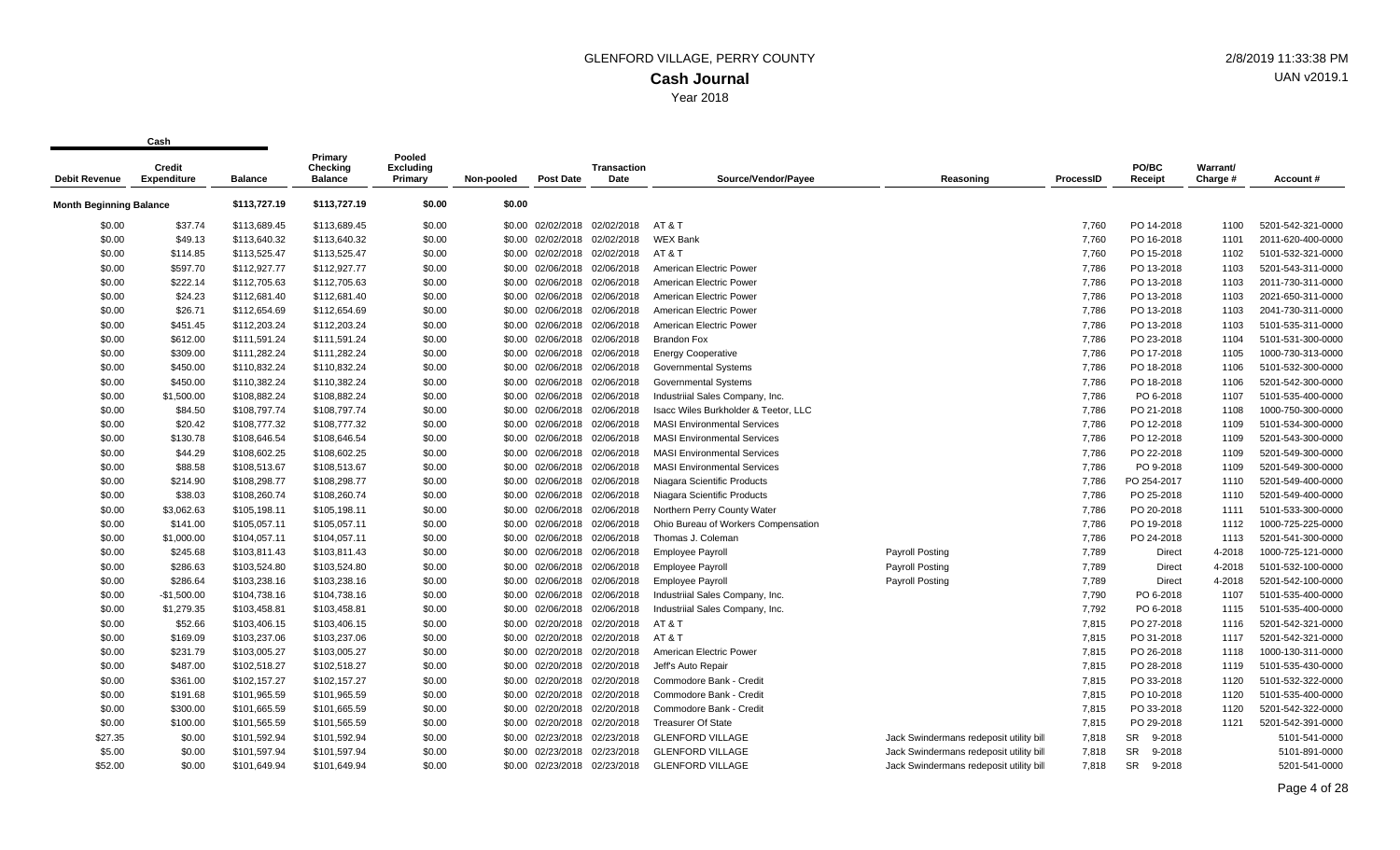| <b>Debit Revenue</b> | Credit<br><b>Expenditure</b> | <b>Balance</b> | Primary<br>Checking<br><b>Balance</b> | Pooled<br><b>Excluding</b><br>Primary | Non-pooled | <b>Post Date</b>             | <b>Transaction</b><br>Date | Source/Vendor/Pavee             | Reasoning                            | ProcessID | PO/BC<br>Receipt     | Warrant/<br>Charge # | Account#      |
|----------------------|------------------------------|----------------|---------------------------------------|---------------------------------------|------------|------------------------------|----------------------------|---------------------------------|--------------------------------------|-----------|----------------------|----------------------|---------------|
| \$503.80             | \$0.00                       | \$102,153.74   | \$102,153.74                          | \$0.00                                |            | \$0.00 02/23/2018            | 02/23/2018                 | <b>GLENFORD VILLAGE</b>         | <b>Utility Bill Collection</b>       | 7,828     | SR 10-2018           |                      | 5101-541-0000 |
| \$85.00              | \$0.00                       | \$102,238.74   | \$102,238.74                          | \$0.00                                |            | \$0.00 02/23/2018            | 02/23/2018                 | <b>GLENFORD VILLAGE</b>         | <b>Utility Bill Collection</b>       | 7,828     | <b>SR</b><br>10-2018 |                      | 5101-891-0000 |
| \$613.16             | \$0.00                       | \$102,851.90   | \$102,851.90                          | \$0.00                                |            | \$0.00 02/23/2018            | 02/23/2018                 | <b>GLENFORD VILLAGE</b>         | <b>Utility Bill Collection</b>       | 7,828     | <b>SR</b><br>10-2018 |                      | 5201-541-0000 |
| \$598.93             | \$0.00                       | \$103,450.83   | \$103,450.83                          | \$0.00                                |            | \$0.00 02/23/2018            | 02/23/2018                 | <b>GLENFORD VILLAGE</b>         | <b>Utility Bill Collection</b>       | 7,828     | <b>SR</b><br>11-2018 |                      | 5101-541-0000 |
| \$92.00              | \$0.00                       | \$103,542.83   | \$103,542.83                          | \$0.00                                |            | \$0.00 02/23/2018            | 02/23/2018                 | <b>GLENFORD VILLAGE</b>         | <b>Utility Bill Collection</b>       | 7,828     | <b>SR</b><br>11-2018 |                      | 5101-891-0000 |
| \$312.00             | \$0.00                       | \$103,854.83   | \$103,854.83                          | \$0.00                                |            | \$0.00 02/23/2018            | 02/23/2018                 | <b>GLENFORD VILLAGE</b>         | <b>Utility Bill Collection</b>       | 7,828     | <b>SR</b><br>11-2018 |                      | 5201-541-0000 |
| \$515.88             | \$0.00                       | \$104,370.71   | \$104,370.71                          | \$0.00                                |            | \$0.00 02/23/2018            | 02/23/2018                 | <b>GLENFORD VILLAGE</b>         | <b>Utility Bill Collection</b>       | 7,828     | <b>SR</b><br>12-2018 |                      | 5101-541-0000 |
| \$76.00              | \$0.00                       | \$104,446.71   | \$104,446.71                          | \$0.00                                |            | \$0.00 02/23/2018            | 02/23/2018                 | <b>GLENFORD VILLAGE</b>         | <b>Utility Bill Collection</b>       | 7,828     | <b>SR</b><br>12-2018 |                      | 5101-891-0000 |
| \$369.20             | \$0.00                       | \$104.815.91   | \$104,815.91                          | \$0.00                                |            | \$0.00 02/23/2018            | 02/23/2018                 | <b>GLENFORD VILLAGE</b>         | <b>Utility Bill Collection</b>       | 7.828     | <b>SR</b><br>12-2018 |                      | 5201-541-0000 |
| \$2,527.04           | \$0.00                       | \$107.342.95   | \$107,342.95                          | \$0.00                                |            | \$0.00 02/23/2018            | 02/23/2018                 | <b>GLENFORD VILLAGE</b>         | <b>Utility Bill Collection</b>       | 7,828     | <b>SR</b><br>13-2018 |                      | 5101-541-0000 |
| \$386.77             | \$0.00                       | \$107,729.72   | \$107,729.72                          | \$0.00                                |            | \$0.00 02/23/2018            | 02/23/2018                 | <b>GLENFORD VILLAGE</b>         | <b>Utility Bill Collection</b>       | 7.828     | <b>SR</b><br>13-2018 |                      | 5101-891-0000 |
| \$1,913.91           | \$0.00                       | \$109,643.63   | \$109,643.63                          | \$0.00                                |            | \$0.00 02/23/2018            | 02/23/2018                 | <b>GLENFORD VILLAGE</b>         | <b>Utility Bill Collection</b>       | 7,828     | <b>SR</b><br>13-2018 |                      | 5201-541-0000 |
| \$929.04             | \$0.00                       | \$110,572.67   | \$110,572.67                          | \$0.00                                |            | \$0.00 02/23/2018            | 02/23/2018                 | <b>GLENFORD VILLAGE</b>         | <b>Utility Bill Collection</b>       | 7,828     | <b>SR</b><br>14-2018 |                      | 5101-541-0000 |
| \$2.038.40           | \$0.00                       | \$112.611.07   | \$112,611.07                          | \$0.00                                |            | \$0.00 02/23/2018            | 02/23/2018                 | <b>GLENFORD VILLAGE</b>         | <b>Utility Bill Collection</b>       | 7.828     | <b>SR</b><br>14-2018 |                      | 5201-541-0000 |
| \$131.00             | \$0.00                       | \$112,742.07   | \$112,742.07                          | \$0.00                                |            | \$0.00 02/23/2018            | 02/23/2018                 | <b>GLENFORD VILLAGE</b>         | <b>Utility Bill Collection</b>       | 7,828     | <b>SR</b><br>14-2018 |                      | 5101-891-0000 |
| \$576.22             | \$0.00                       | \$113,318.29   | \$113,318.29                          | \$0.00                                |            | \$0.00 02/23/2018            | 02/23/2018                 | <b>GLENFORD VILLAGE</b>         | Perry County Auditor - Local Governm | 7,828     | <b>SR</b><br>15-2018 |                      | 1000-211-0000 |
| \$23.48              | \$0.00                       | \$113,341.77   | \$113,341.77                          | \$0.00                                |            | \$0.00 02/23/2018            | 02/23/2018                 | <b>GLENFORD VILLAGE</b>         | <b>Utility Bill Collection</b>       | 7,828     | <b>SR</b><br>16-2018 |                      | 5101-541-0000 |
| \$5.00               | \$0.00                       | \$113,346.77   | \$113,346.77                          | \$0.00                                |            | \$0.00 02/23/2018            | 02/23/2018                 | <b>GLENFORD VILLAGE</b>         | <b>Utility Bill Collection</b>       | 7,828     | <b>SR</b><br>16-2018 |                      | 5101-891-0000 |
| \$151.90             | \$0.00                       | \$113,498.67   | \$113,498.67                          | \$0.00                                |            | \$0.00 02/23/2018            | 02/23/2018                 | <b>GLENFORD VILLAGE</b>         | <b>Utility Bill Collection</b>       | 7,828     | <b>SR</b><br>17-2018 |                      | 5101-541-0000 |
| \$15.00              | \$0.00                       | \$113,513.67   | \$113,513.67                          | \$0.00                                |            | \$0.00 02/23/2018            | 02/23/2018                 | <b>GLENFORD VILLAGE</b>         | <b>Utility Bill Collection</b>       | 7,828     | <b>SR</b><br>17-2018 |                      | 5101-891-0000 |
| \$254.00             | \$0.00                       | \$113,767.67   | \$113,767.67                          | \$0.00                                |            | \$0.00 02/23/2018            | 02/23/2018                 | <b>GLENFORD VILLAGE</b>         | <b>Utility Bill Collection</b>       | 7,828     | <b>SR</b><br>17-2018 |                      | 5201-541-0000 |
| \$245.84             | \$0.00                       | \$114,013.51   | \$114,013.51                          | \$0.00                                |            | \$0.00 02/23/2018            | 02/23/2018                 | <b>GLENFORD VILLAGE</b>         | <b>Utility Bill Collection</b>       | 7,828     | <b>SR</b><br>18-2018 |                      | 5101-541-0000 |
| \$16.00              | \$0.00                       | \$114,029.51   | \$114,029.51                          | \$0.00                                |            | \$0.00 02/23/2018            | 02/23/2018                 | <b>GLENFORD VILLAGE</b>         | <b>Utility Bill Collection</b>       | 7,828     | <b>SR</b><br>18-2018 |                      | 5101-891-0000 |
| \$425.31             | \$0.00                       | \$114,454.82   | \$114,454.82                          | \$0.00                                |            | \$0.00 02/27/2018            | 02/27/2018                 | <b>GLENFORD VILLAGE</b>         | <b>Utility Bill Collection</b>       | 7,834     | <b>SR</b><br>19-2018 |                      | 5101-541-0000 |
| \$68.00              | \$0.00                       | \$114,522.82   | \$114,522.82                          | \$0.00                                |            | \$0.00 02/27/2018            | 02/27/2018                 | <b>GLENFORD VILLAGE</b>         | <b>Utility Bill Collection</b>       | 7,834     | <b>SR</b><br>19-2018 |                      | 5101-891-0000 |
| \$161.20             | \$0.00                       | \$114,684.02   | \$114,684.02                          | \$0.00                                |            | \$0.00 02/27/2018            | 02/27/2018                 | <b>GLENFORD VILLAGE</b>         | <b>Utility Bill Collection</b>       | 7,834     | <b>SR</b><br>19-2018 |                      | 5201-541-0000 |
| \$66.17              | \$0.00                       | \$114,750.19   | \$114,750.19                          | \$0.00                                |            | \$0.00 02/27/2018 02/27/2018 |                            | <b>GLENFORD VILLAGE</b>         | Perry County Auditor Motor Vehicle   | 7,834     | <b>SR</b><br>20-2018 |                      | 2011-190-0000 |
| \$5.36               | \$0.00                       | \$114,755.55   | \$114,755.55                          | \$0.00                                |            | \$0.00 02/27/2018 02/27/2018 |                            | <b>GLENFORD VILLAGE</b>         | Perry County Auditor Motor Vehicle   | 7,834     | <b>SR</b><br>20-2018 |                      | 2021-190-0000 |
| \$569.92             | \$0.00                       | \$115,325.47   | \$115,325.47                          | \$0.00                                |            | \$0.00 02/27/2018            | 02/27/2018                 | <b>GLENFORD VILLAGE</b>         | Gasoline Excise tax                  | 7,834     | 21-2018<br>SR        |                      | 2011-225-0000 |
| \$46.21              | \$0.00                       | \$115,371.68   | \$115,371.68                          | \$0.00                                |            | \$0.00 02/27/2018            | 02/27/2018                 | <b>GLENFORD VILLAGE</b>         | Gasoline Excise tax                  | 7.834     | SR 21-2018           |                      | 2021-225-0000 |
| \$0.00               | \$0.00                       | \$115,371.68   | \$115,371.68                          | \$0.00                                |            | \$0.00 02/28/2018            | 03/06/2018                 | <b>Post Bank Reconciliation</b> | ReconciliationDate:02/28/2018        | 7,872     |                      |                      |               |
| \$13,806.09          | \$12,161.60                  | Total for      | February                              |                                       |            |                              |                            |                                 |                                      |           |                      |                      |               |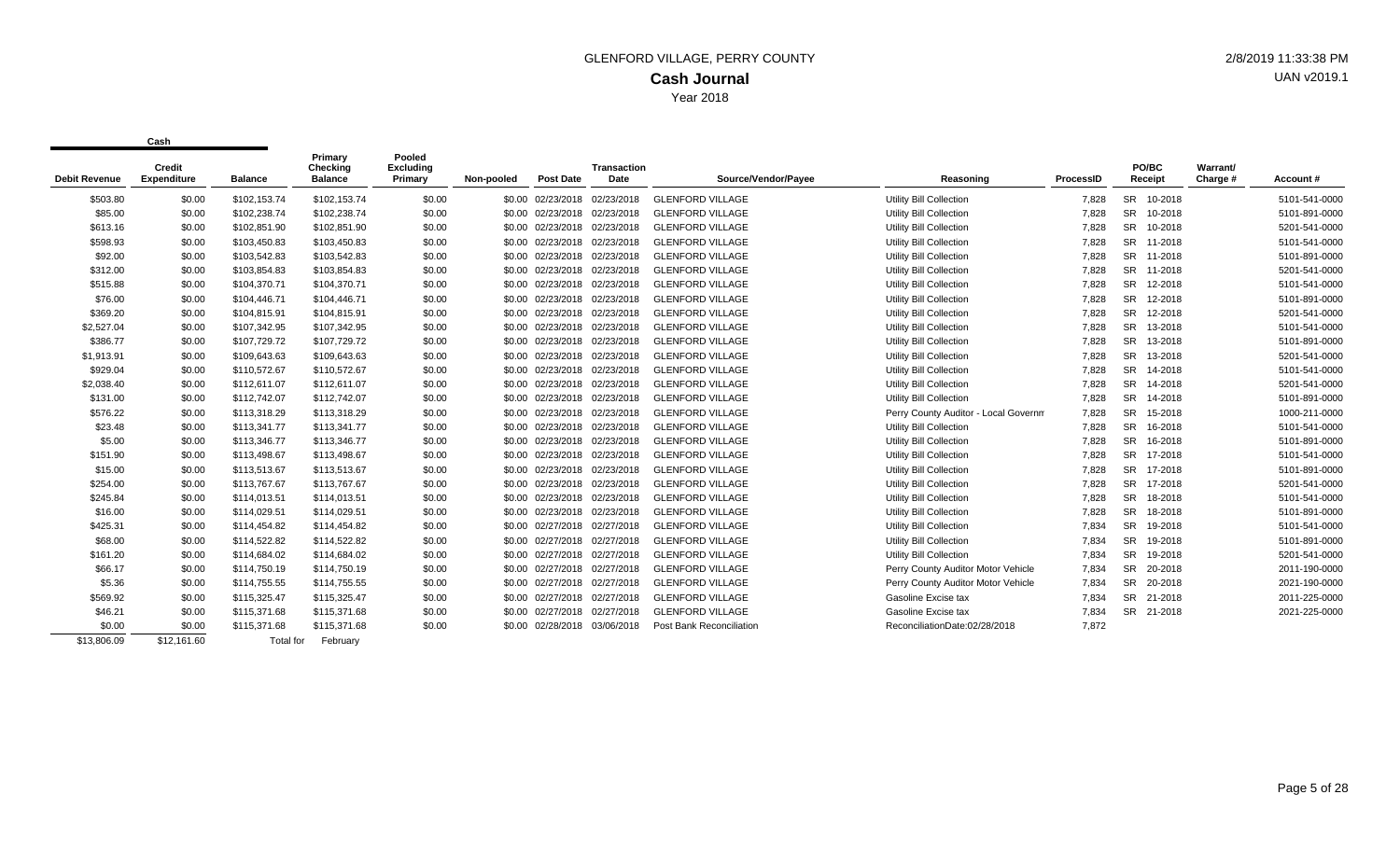| <b>Debit Revenue</b>           | <b>Credit</b><br><b>Expenditure</b> | <b>Balance</b> | Primary<br>Checking<br><b>Balance</b> | Pooled<br><b>Excluding</b><br>Primary | Non-pooled | <b>Post Date</b>             | Transaction<br>Date | Source/Vendor/Payee                     | Reasoning               | <b>ProcessID</b> | PO/BC<br>Receipt | Warrant/<br>Charge # | Account#          |
|--------------------------------|-------------------------------------|----------------|---------------------------------------|---------------------------------------|------------|------------------------------|---------------------|-----------------------------------------|-------------------------|------------------|------------------|----------------------|-------------------|
| <b>Month Beginning Balance</b> |                                     | \$115,371.68   | \$115,371.68                          | \$0.00                                | \$0.00     |                              |                     |                                         |                         |                  |                  |                      |                   |
| \$526.77                       | \$0.00                              | \$115,898.45   | \$115,898.45                          | \$0.00                                |            | \$0.00 03/01/2018            | 03/16/2018          | <b>GLENFORD VILLAGE</b>                 | <b>Local Government</b> | 7,879            | SR<br>24-2018    |                      | 1000-211-0000     |
| \$0.00                         | \$21.79                             | \$115,876.66   | \$115,876.66                          | \$0.00                                | \$0.00     | 03/01/2018                   | 03/16/2018          | Internal Revenue Service                |                         | 7,883            | <b>Direct</b>    | 8-2018               | 1000-725-121-0000 |
| \$0.00                         | \$25.42                             | \$115,851.24   | \$115,851.24                          | \$0.00                                |            | \$0.00 03/01/2018 03/16/2018 |                     | <b>Internal Revenue Service</b>         |                         | 7,883            | Direct           | 8-2018               | 5101-532-100-0000 |
| \$0.00                         | \$5.44                              | \$115,845.80   | \$115,845.80                          | \$0.00                                |            | \$0.00 03/01/2018 03/16/2018 |                     | <b>Internal Revenue Service</b>         |                         | 7,883            | <b>Direct</b>    | 8-2018               | 1000-725-213-0000 |
| \$0.00                         | \$4.53                              | \$115,841.27   | \$115,841.27                          | \$0.00                                |            | \$0.00 03/01/2018 03/16/2018 |                     | <b>Internal Revenue Service</b>         |                         | 7,883            | <b>Direct</b>    | 8-2018               | 5101-532-213-0000 |
| \$0.00                         | \$25.41                             | \$115,815.86   | \$115,815.86                          | \$0.00                                |            | \$0.00 03/01/2018            | 03/16/2018          | <b>Internal Revenue Service</b>         |                         | 7,883            | <b>Direct</b>    | 8-2018               | 5201-542-100-0000 |
| \$0.00                         | \$4.53                              | \$115,811.33   | \$115,811.33                          | \$0.00                                |            | \$0.00 03/01/2018 03/16/2018 |                     | <b>Internal Revenue Service</b>         |                         | 7,883            | <b>Direct</b>    | 8-2018               | 5201-542-213-0000 |
| \$0.00                         | \$124.18                            | \$115,687.15   | \$115,687.15                          | \$0.00                                |            | \$0.00 03/06/2018            | 03/06/2018          | AT&T                                    |                         | 7,866            | PO 36-2018       | 1123                 | 5101-532-321-0000 |
| \$0.00                         | \$34.74                             | \$115,652.41   | \$115,652.41                          | \$0.00                                |            | \$0.00 03/06/2018            | 03/06/2018          | AT&T                                    |                         | 7,866            | PO 37-2018       | 1124                 | 5201-542-321-0000 |
| \$0.00                         | \$104.77                            | \$115,547.64   | \$115,547.64                          | \$0.00                                |            | \$0.00 03/06/2018 03/06/2018 |                     | American Electric Power                 |                         | 7,866            | PO 40-2018       | 1125                 | 2011-730-311-0000 |
| \$0.00                         | \$24.23                             | \$115,523.41   | \$115,523.41                          | \$0.00                                |            | \$0.00 03/06/2018            | 03/06/2018          | American Electric Power                 |                         | 7,866            | PO 40-2018       | 1125                 | 2021-650-311-0000 |
| \$0.00                         | \$26.99                             | \$115,496.42   | \$115,496.42                          | \$0.00                                |            | \$0.00 03/06/2018            | 03/06/2018          | American Electric Power                 |                         | 7,866            | PO 40-2018       | 1125                 | 2041-730-311-0000 |
| \$0.00                         | \$399.09                            | \$115,097.33   | \$115,097.33                          | \$0.00                                |            | \$0.00 03/06/2018 03/06/2018 |                     | American Electric Power                 |                         | 7,866            | PO 40-2018       | 1125                 | 5101-535-311-0000 |
| \$0.00                         | \$519.09                            | \$114,578.24   | \$114,578.24                          | \$0.00                                |            | \$0.00 03/06/2018 03/06/2018 |                     | American Electric Power                 |                         | 7,866            | PO 40-2018       | 1125                 | 5201-543-311-0000 |
| \$0.00                         | \$28.00                             | \$114,550.24   | \$114,550.24                          | \$0.00                                |            | \$0.00 03/06/2018 03/06/2018 |                     | APG Media of Ohio LLC                   |                         | 7,866            | PO 45-2018       | 1126                 | 1000-745-341-0000 |
| \$0.00                         | \$1,000.00                          | \$113,550.24   | \$113,550.24                          | \$0.00                                |            | \$0.00 03/06/2018            | 03/06/2018          | Thomas J. Coleman                       |                         | 7,866            | PO 46-2018       | 1127                 | 5201-541-300-0000 |
| \$0.00                         | \$255.00                            | \$113,295.24   | \$113,295.24                          | \$0.00                                |            | \$0.00 03/06/2018 03/06/2018 |                     | <b>Energy Cooperative</b>               |                         | 7,866            | PO 42-2018       | 1128                 | 1000-730-313-0000 |
| \$0.00                         | \$612.00                            | \$112,683.24   | \$112,683.24                          | \$0.00                                |            | \$0.00 03/06/2018            | 03/06/2018          | <b>Brandon Fox</b>                      |                         | 7,866            | PO 47-2018       | 1129                 | 5101-531-300-0000 |
| \$0.00                         | \$6.70                              | \$112,676.54   | \$112,676.54                          | \$0.00                                |            | \$0.00 03/06/2018            | 03/06/2018          | Caleb Garza                             |                         | 7,866            | PO 38-2018       | 1130                 | 1000-790-400-0000 |
| \$0.00                         | \$88.58                             | \$112,587.96   | \$112,587.96                          | \$0.00                                |            | \$0.00 03/06/2018 03/06/2018 |                     | <b>MASI Environmental Services</b>      |                         | 7,866            | PO 30-2018       | 1131                 | 5201-543-300-0000 |
| \$0.00                         | \$20.42                             | \$112,567.54   | \$112,567.54                          | \$0.00                                |            | \$0.00 03/06/2018 03/06/2018 |                     | <b>MASI Environmental Services</b>      |                         | 7,866            | PO 43-2018       | 1131                 | 5101-534-300-0000 |
| \$0.00                         | \$44.39                             | \$112,523.15   | \$112,523.15                          | \$0.00                                |            | \$0.00 03/06/2018            | 03/06/2018          | <b>MASI Environmental Services</b>      |                         | 7,866            | PO 34-2018       | 1131                 | 5201-549-300-0000 |
| \$0.00                         | \$44.29                             | \$112,478.86   | \$112,478.86                          | \$0.00                                |            | \$0.00 03/06/2018            | 03/06/2018          | <b>MASI Environmental Services</b>      |                         | 7,866            | PO 43-2018       | 1131                 | 5201-549-300-0000 |
| \$0.00                         | \$2,553.86                          | \$109,925.00   | \$109,925.00                          | \$0.00                                |            | \$0.00 03/06/2018            | 03/06/2018          | Northern Perry County Water             |                         | 7,866            | PO 41-2018       | 1132                 | 5101-533-300-0000 |
| \$0.00                         | \$7.57                              | \$109,917.43   | \$109,917.43                          | \$0.00                                |            | \$0.00 03/06/2018 03/06/2018 |                     | Ohio Bureau of Workers Compensation     |                         | 7,866            | PO 44-2018       | 1133                 | 1000-725-225-0000 |
| \$0.00                         | \$98.99                             | \$109,818.44   | \$109,818.44                          | \$0.00                                | \$0.00     | 03/06/2018                   | 03/06/2018          | <b>Staples Credit Plan</b>              |                         | 7,866            | PO 11-2018       | 1134                 | 1000-790-400-0000 |
| \$0.00                         | \$98.99                             | \$109,719.45   | \$109,719.45                          | \$0.00                                |            | \$0.00 03/06/2018 03/06/2018 |                     | <b>Staples Credit Plan</b>              |                         | 7,866            | PO 11-2018       | 1134                 | 5101-532-400-0000 |
| \$0.00                         | \$245.68                            | \$109,473.77   | \$109,473.77                          | \$0.00                                |            | \$0.00 03/06/2018            | 03/06/2018          | <b>Employee Payroll</b>                 | Payroll Posting         | 7,869            | Direct           | 5-2018               | 1000-725-121-0000 |
| \$0.00                         | \$286.63                            | \$109,187.14   | \$109,187.14                          | \$0.00                                |            | \$0.00 03/06/2018            | 03/06/2018          | <b>Employee Payroll</b>                 | Payroll Posting         | 7,869            | Direct           | 5-2018               | 5101-532-100-0000 |
| \$0.00                         | \$286.64                            | \$108,900.50   | \$108,900.50                          | \$0.00                                |            | \$0.00 03/06/2018 03/06/2018 |                     | <b>Employee Payroll</b>                 | Payroll Posting         | 7,869            | <b>Direct</b>    | 5-2018               | 5201-542-100-0000 |
| \$0.00                         | \$30.00                             | \$108,870.50   | \$108,870.50                          | \$0.00                                |            | \$0.00 03/09/2018 03/16/2018 |                     | Ohio Public Employees Retirement System |                         | 7,883            | Direct           | 6-2018               | 1000-725-121-0000 |
| \$0.00                         | \$35.00                             | \$108,835.50   | \$108,835.50                          | \$0.00                                |            | \$0.00 03/09/2018 03/16/2018 |                     | Ohio Public Employees Retirement System |                         | 7,883            | <b>Direct</b>    | 6-2018               | 5101-532-100-0000 |
| \$0.00                         | \$46.66                             | \$108,788.84   | \$108,788.84                          | \$0.00                                |            | \$0.00 03/09/2018            | 03/16/2018          | Ohio Public Employees Retirement System |                         | 7,883            | <b>Direct</b>    | 6-2018               | 1000-725-211-0000 |
| \$0.00                         | \$35.00                             | \$108,753.84   | \$108,753.84                          | \$0.00                                |            | \$0.00 03/09/2018 03/16/2018 |                     | Ohio Public Employees Retirement System |                         | 7,883            | <b>Direct</b>    | 6-2018               | 5201-542-100-0000 |
| \$0.00                         | \$46.67                             | \$108,707.17   | \$108,707.17                          | \$0.00                                |            | \$0.00 03/09/2018 03/16/2018 |                     | Ohio Public Employees Retirement System |                         | 7,883            | <b>Direct</b>    | 6-2018               | 5101-532-211-0000 |
| \$0.00                         | \$46.67                             | \$108,660.50   | \$108,660.50                          | \$0.00                                |            | \$0.00 03/09/2018            | 03/16/2018          | Ohio Public Employees Retirement System |                         | 7,883            | <b>Direct</b>    | 6-2018               | 5201-542-211-0000 |
| \$0.00                         | \$30.00                             | \$108,630.50   | \$108,630.50                          | \$0.00                                |            | \$0.00 03/12/2018 03/16/2018 |                     | Ohio Public Employees Retirement System |                         | 7,883            | <b>Direct</b>    | 7-2018               | 1000-725-121-0000 |
| \$0.00                         | \$46.66                             | \$108,583.84   | \$108,583.84                          | \$0.00                                |            | \$0.00 03/12/2018            | 03/16/2018          | Ohio Public Employees Retirement System |                         | 7,883            | Direct           | 7-2018               | 1000-725-211-0000 |
| \$0.00                         | \$35.00                             | \$108,548.84   | \$108,548.84                          | \$0.00                                |            | \$0.00 03/12/2018            | 03/16/2018          | Ohio Public Employees Retirement System |                         | 7.883            | <b>Direct</b>    | 7-2018               | 5101-532-100-0000 |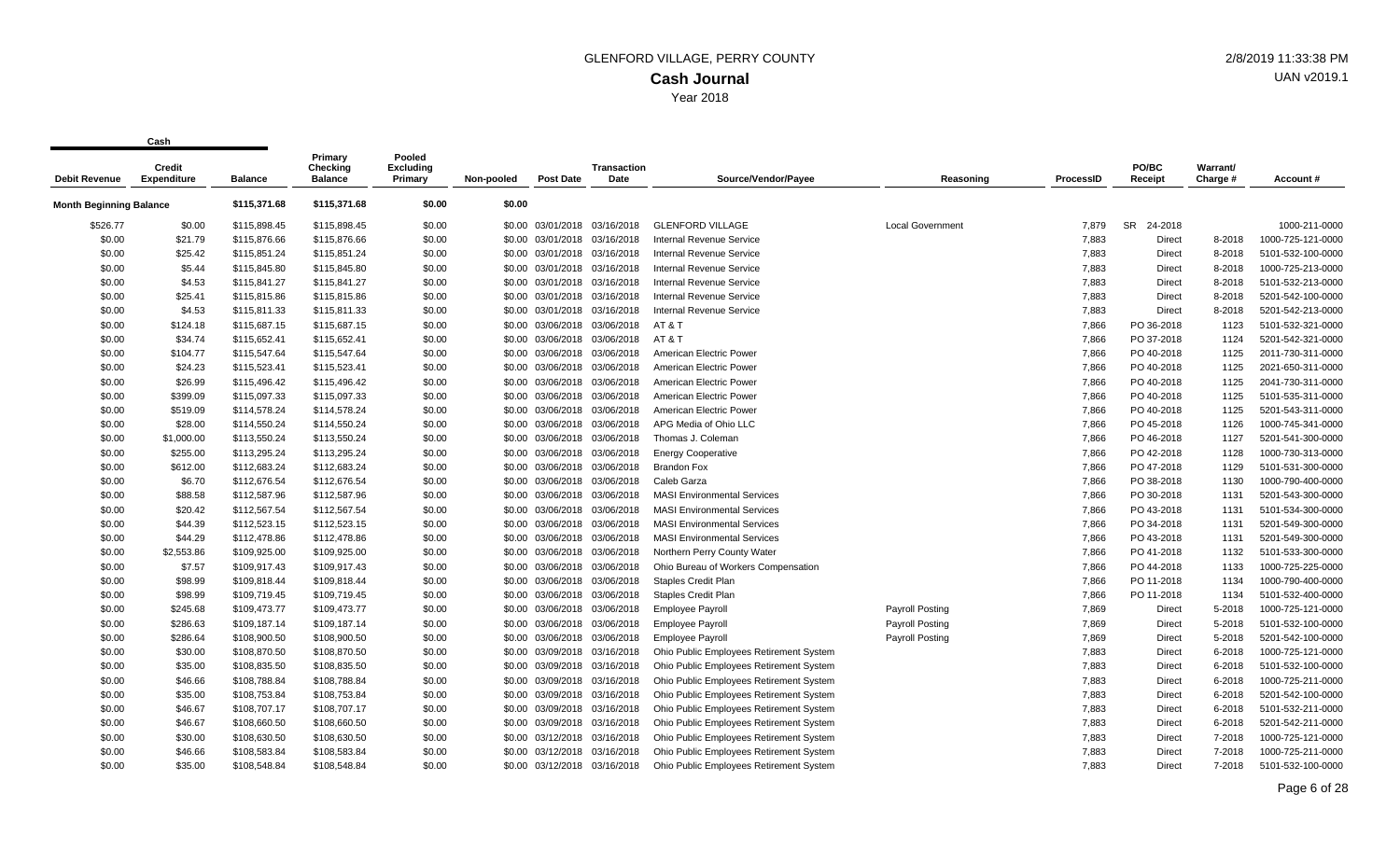|                      | <b>Credit</b> |                  | Primary<br>Checking | Pooled<br><b>Excluding</b> |            |                              | <b>Transaction</b> |                                         |                                      |           | PO/BC                | Warrant/ |                   |
|----------------------|---------------|------------------|---------------------|----------------------------|------------|------------------------------|--------------------|-----------------------------------------|--------------------------------------|-----------|----------------------|----------|-------------------|
| <b>Debit Revenue</b> | Expenditure   | <b>Balance</b>   | <b>Balance</b>      | Primary                    | Non-pooled | <b>Post Date</b>             | Date               | Source/Vendor/Payee                     | Reasoning                            | ProcessID | Receipt              | Charge # | Account#          |
| \$0.00               | \$46.67       | \$108,502.17     | \$108,502.17        | \$0.00                     |            | \$0.00 03/12/2018            | 03/16/2018         | Ohio Public Employees Retirement System |                                      | 7,883     | <b>Direct</b>        | 7-2018   | 5101-532-211-0000 |
| \$0.00               | \$35.00       | \$108,467.17     | \$108,467.17        | \$0.00                     |            | \$0.00 03/12/2018 03/16/2018 |                    | Ohio Public Employees Retirement System |                                      | 7,883     | <b>Direct</b>        | 7-2018   | 5201-542-100-0000 |
| \$0.00               | \$46.67       | \$108,420.50     | \$108,420.50        | \$0.00                     |            | \$0.00 03/12/2018 03/16/2018 |                    | Ohio Public Employees Retirement System |                                      | 7,883     | <b>Direct</b>        | 7-2018   | 5201-542-211-0000 |
| \$1,925.37           | \$0.00        | \$110,345.87     | \$110,345.87        | \$0.00                     |            | \$0.00 03/16/2018 03/16/2018 |                    | <b>GLENFORD VILLAGE</b>                 | Utility Bill Collection              | 7,879     | <b>SR</b><br>22-2018 |          | 5101-541-0000     |
| \$385.50             | \$0.00        | \$110,731.37     | \$110,731.37        | \$0.00                     |            | \$0.00 03/16/2018 03/16/2018 |                    | <b>GLENFORD VILLAGE</b>                 | Utility Bill Collection              | 7,879     | <b>SR</b><br>22-2018 |          | 5101-891-0000     |
| \$1,922.39           | \$0.00        | \$112,653.76     | \$112,653.76        | \$0.00                     |            | \$0.00 03/16/2018 03/16/2018 |                    | <b>GLENFORD VILLAGE</b>                 | Utility Bill Collection              | 7,879     | <b>SR</b><br>22-2018 |          | 5201-541-0000     |
| \$1,072.70           | \$0.00        | \$113,726.46     | \$113,726.46        | \$0.00                     |            | \$0.00 03/16/2018 03/16/2018 |                    | <b>GLENFORD VILLAGE</b>                 | <b>Utility Bill Collection</b>       | 7.879     | <b>SR</b><br>23-2018 |          | 5101-541-0000     |
| \$150.00             | \$0.00        | \$113,876.46     | \$113,876.46        | \$0.00                     |            | \$0.00 03/16/2018 03/16/2018 |                    | <b>GLENFORD VILLAGE</b>                 | Utility Bill Collection              | 7,879     | <b>SR</b><br>23-2018 |          | 5101-891-0000     |
| \$1,788.00           | \$0.00        | \$115,664.46     | \$115,664.46        | \$0.00                     |            | \$0.00 03/16/2018 03/16/2018 |                    | <b>GLENFORD VILLAGE</b>                 | Utility Bill Collection              | 7,879     | <b>SR</b><br>23-2018 |          | 5201-541-0000     |
| \$0.00               | \$43.00       | \$115,621.46     | \$115,621.46        | \$0.00                     |            | \$0.00 03/16/2018 03/16/2018 |                    | AT & T                                  |                                      | 7,900     | PO 56-2018           | 1136     | 5201-542-321-0000 |
| \$0.00               | \$169.09      | \$115.452.37     | \$115,452.37        | \$0.00                     |            | \$0.00 03/16/2018 03/16/2018 |                    | AT&T                                    |                                      | 7,900     | PO 51-2018           | 1137     | 5201-542-321-0000 |
| \$0.00               | \$186.32      | \$115,266.05     | \$115,266.05        | \$0.00                     |            | \$0.00 03/16/2018 03/16/2018 |                    | American Electric Power                 |                                      | 7,900     | PO 50-2018           | 1138     | 1000-130-311-0000 |
| \$0.00               | \$17.21       | \$115,248.84     | \$115,248.84        | \$0.00                     |            | \$0.00 03/16/2018 03/16/2018 |                    | Commodore Bank - Credit                 |                                      | 7,900     | PO 35-2018           | 1139     | 1000-790-400-0000 |
| \$0.00               | \$115.00      | \$115,133.84     | \$115,133.84        | \$0.00                     |            | \$0.00 03/16/2018 03/16/2018 |                    | CompManagement, Inc.                    |                                      | 7,900     | PO 52-2018           | 1140     | 1000-790-300-0000 |
| \$551.74             | \$0.00        | \$115,685.58     | \$115,685.58        | \$0.00                     |            | \$0.00 03/27/2018 03/27/2018 |                    | <b>GLENFORD VILLAGE</b>                 | State of Ohio Gasoline Excise Tax    | 7,907     | SR<br>25-2018        |          | 2011-225-0000     |
| \$44.74              | \$0.00        | \$115,730.32     | \$115,730.32        | \$0.00                     |            | \$0.00 03/27/2018 03/27/2018 |                    | <b>GLENFORD VILLAGE</b>                 | State of Ohio Gasoline Excise Tax    | 7,907     | <b>SR</b><br>25-2018 |          | 2021-225-0000     |
| \$1,615.57           | \$0.00        | \$117,345.89     | \$117,345.89        | \$0.00                     |            | \$0.00 03/27/2018 03/27/2018 |                    | <b>GLENFORD VILLAGE</b>                 | Utility Bill Collection              | 7,907     | <b>SR</b><br>26-2018 |          | 5101-541-0000     |
| \$250.00             | \$0.00        | \$117,595.89     | \$117,595.89        | \$0.00                     |            | \$0.00 03/27/2018            | 03/27/2018         | <b>GLENFORD VILLAGE</b>                 | Utility Bill Collection              | 7,907     | <b>SR</b><br>26-2018 |          | 5101-891-0000     |
| \$1,946.10           | \$0.00        | \$119,541.99     | \$119,541.99        | \$0.00                     |            | \$0.00 03/27/2018 03/27/2018 |                    | <b>GLENFORD VILLAGE</b>                 | Utility Bill Collection              | 7,907     | <b>SR</b><br>26-2018 |          | 5201-541-0000     |
| \$432.61             | \$0.00        | \$119,974.60     | \$119,974.60        | \$0.00                     |            | \$0.00 03/27/2018 03/27/2018 |                    | <b>GLENFORD VILLAGE</b>                 | Perry County Auditor - Local Governm | 7,907     | <b>SR</b><br>27-2018 |          | 1000-211-0000     |
| \$57.91              | \$0.00        | \$120,032.51     | \$120,032.51        | \$0.00                     |            | \$0.00 03/27/2018 03/27/2018 |                    | <b>GLENFORD VILLAGE</b>                 | Perry County Auditor - Local Governm | 7,907     | <b>SR</b><br>27-2018 |          | 2011-190-0000     |
| \$4.70               | \$0.00        | \$120,037.21     | \$120,037.21        | \$0.00                     |            | \$0.00 03/27/2018 03/27/2018 |                    | <b>GLENFORD VILLAGE</b>                 | Perry County Auditor - Local Governm | 7,907     | <b>SR</b><br>27-2018 |          | 2021-190-0000     |
| \$245.50             | \$0.00        | \$120,282.71     | \$120,282.71        | \$0.00                     |            | \$0.00 03/27/2018 03/27/2018 |                    | <b>GLENFORD VILLAGE</b>                 | Utility Bill Collection              | 7,907     | <b>SR</b><br>28-2018 |          | 5101-541-0000     |
| \$40.50              | \$0.00        | \$120.323.21     | \$120,323.21        | \$0.00                     |            | \$0.00 03/27/2018 03/27/2018 |                    | <b>GLENFORD VILLAGE</b>                 | Utility Bill Collection              | 7,907     | <b>SR</b><br>28-2018 |          | 5101-891-0000     |
| \$213.20             | \$0.00        | \$120,536.41     | \$120,536.41        | \$0.00                     |            | \$0.00 03/27/2018 03/27/2018 |                    | <b>GLENFORD VILLAGE</b>                 | Utility Bill Collection              | 7,907     | <b>SR</b><br>28-2018 |          | 5201-541-0000     |
| \$0.00               | \$0.00        | \$120,536.41     | \$120,536.41        | \$0.00                     |            | \$0.00 03/30/2018 04/06/2018 |                    | Post Bank Reconciliation                | ReconciliationDate:03/30/2018        | 7,979     |                      |          |                   |
| \$134.30             | \$0.00        | \$120.670.71     | \$120.670.71        | \$0.00                     |            | \$0.00 03/31/2018 03/31/2018 |                    | <b>GLENFORD VILLAGE</b>                 | Utility Bill Collection              | 7.910     | <b>SR</b><br>29-2018 |          | 5101-541-0000     |
| \$21.50              | \$0.00        | \$120.692.21     | \$120,692.21        | \$0.00                     |            | \$0.00 03/31/2018 03/31/2018 |                    | <b>GLENFORD VILLAGE</b>                 | Utility Bill Collection              | 7,910     | <b>SR</b><br>29-2018 |          | 5101-891-0000     |
| \$109.20             | \$0.00        | \$120,801.41     | \$120,801.41        | \$0.00                     |            | \$0.00 03/31/2018            | 03/31/2018         | <b>GLENFORD VILLAGE</b>                 | Utility Bill Collection              | 7,910     | <b>SR</b><br>29-2018 |          | 5201-541-0000     |
| \$13.438.30          | \$8,008.57    | <b>Total for</b> | March               |                            |            |                              |                    |                                         |                                      |           |                      |          |                   |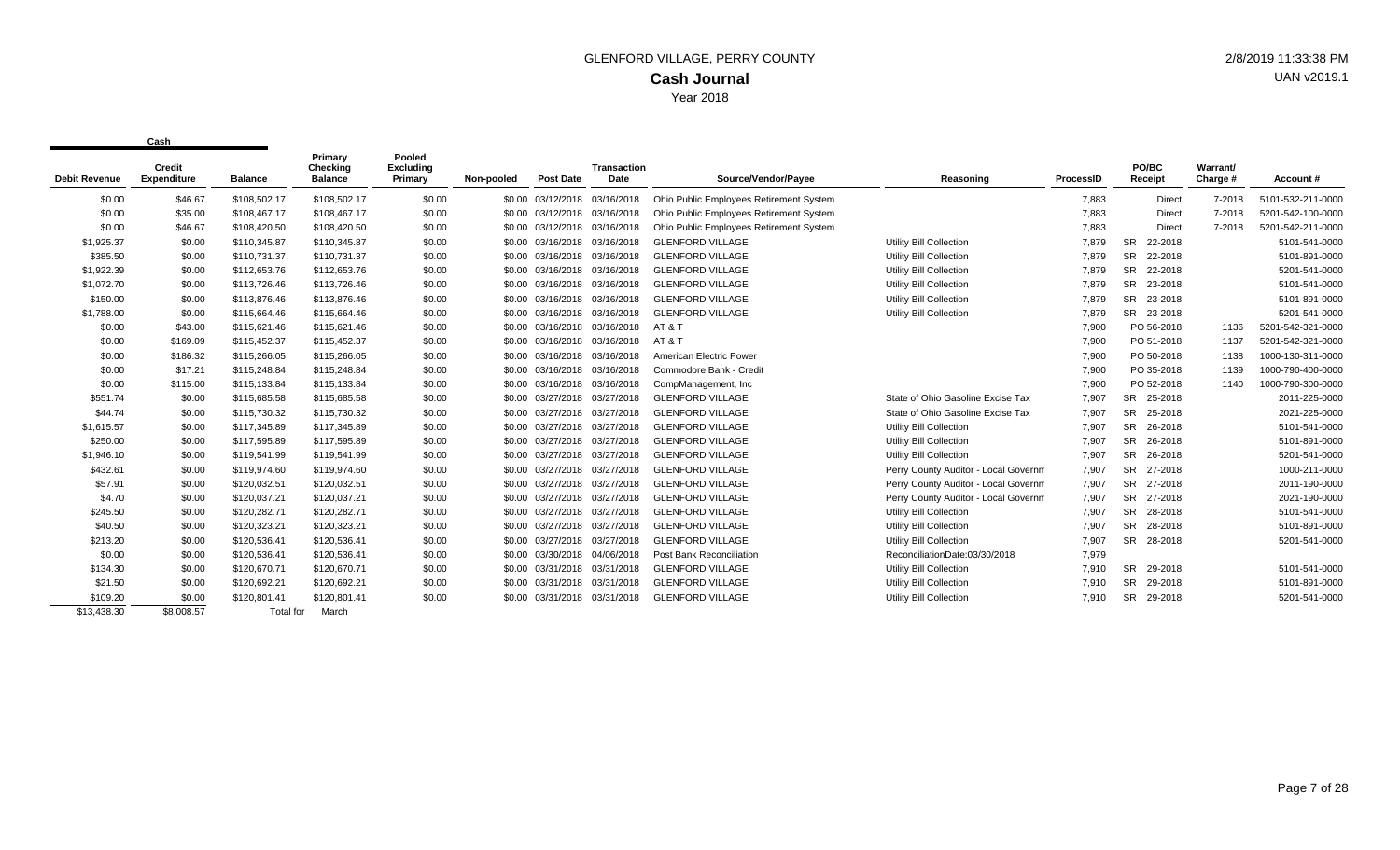|                                | vu sı ı                      |                | Primary                    | Pooled                      |            |                              |                              |                                          |                        |                  |                  |                      |                   |
|--------------------------------|------------------------------|----------------|----------------------------|-----------------------------|------------|------------------------------|------------------------------|------------------------------------------|------------------------|------------------|------------------|----------------------|-------------------|
| <b>Debit Revenue</b>           | Credit<br><b>Expenditure</b> | <b>Balance</b> | Checking<br><b>Balance</b> | <b>Excluding</b><br>Primary | Non-pooled | <b>Post Date</b>             | <b>Transaction</b><br>Date   | Source/Vendor/Payee                      | Reasoning              | <b>ProcessID</b> | PO/BC<br>Receipt | Warrant/<br>Charge # | Account#          |
| <b>Month Beginning Balance</b> |                              | \$120,801.41   | \$120,801.41               | \$0.00                      | \$0.00     |                              |                              |                                          |                        |                  |                  |                      |                   |
| \$0.00                         | \$31.74                      | \$120,769.67   | \$120,769.67               | \$0.00                      |            |                              | \$0.00 04/03/2018 04/03/2018 | AT & T                                   |                        | 7,948            | PO 65-2018       | 1141                 | 5201-542-321-0000 |
| \$0.00                         | \$124.13                     | \$120,645.54   | \$120,645.54               | \$0.00                      |            |                              | \$0.00 04/03/2018 04/03/2018 | AT & T                                   |                        | 7,948            | PO 61-2018       | 1142                 | 5101-532-321-0000 |
| \$0.00                         | \$141.56                     | \$120,503.98   | \$120,503.98               | \$0.00                      |            | \$0.00 04/03/2018 04/03/2018 |                              | American Electric Power                  |                        | 7,948            | PO 63-2018       | 1143                 | 2011-730-311-0000 |
| \$0.00                         | \$459.68                     | \$120,044.30   | \$120,044.30               | \$0.00                      |            | \$0.00 04/03/2018 04/03/2018 |                              | American Electric Power                  |                        | 7,948            | PO 63-2018       | 1143                 | 5201-543-311-0000 |
| \$0.00                         | \$23.91                      | \$120,020.39   | \$120,020.39               | \$0.00                      |            | \$0.00 04/03/2018 04/03/2018 |                              | American Electric Power                  |                        | 7,948            | PO 63-2018       | 1143                 | 2021-650-311-0000 |
| \$0.00                         | \$27.09                      | \$119,993.30   | \$119,993.30               | \$0.00                      |            | \$0.00 04/03/2018 04/03/2018 |                              | American Electric Power                  |                        | 7,948            | PO 63-2018       | 1143                 | 2041-730-311-0000 |
| \$0.00                         | \$354.64                     | \$119,638.66   | \$119,638.66               | \$0.00                      |            | \$0.00 04/03/2018            | 04/03/2018                   | American Electric Power                  |                        | 7,948            | PO 63-2018       | 1143                 | 5101-535-311-0000 |
| \$0.00                         | \$1,000.00                   | \$118,638.66   | \$118,638.66               | \$0.00                      |            | \$0.00 04/03/2018 04/03/2018 |                              | Thomas J. Coleman                        |                        | 7,948            | PO 68-2018       | 1144                 | 5201-541-300-0000 |
| \$0.00                         | \$174.29                     | \$118,464.37   | \$118,464.37               | \$0.00                      |            | \$0.00 04/03/2018 04/03/2018 |                              | <b>Energy Cooperative</b>                |                        | 7,948            | PO 67-2018       | 1145                 | 1000-730-313-0000 |
| \$0.00                         | \$612.00                     | \$117,852.37   | \$117,852.37               | \$0.00                      |            | \$0.00 04/03/2018 04/03/2018 |                              | <b>Brandon Fox</b>                       |                        | 7,948            | PO 69-2018       | 1146                 | 5101-531-300-0000 |
| \$0.00                         | \$40.50                      | \$117,811.87   | \$117,811.87               | \$0.00                      | \$0.00     |                              | 04/03/2018 04/03/2018        | Isacc Wiles Burkholder & Teetor, LLC     |                        | 7,948            | PO 70-2018       | 1147                 | 1000-750-300-0000 |
| \$0.00                         | \$20.42                      | \$117,791.45   | \$117,791.45               | \$0.00                      |            | \$0.00 04/03/2018 04/03/2018 |                              | <b>MASI Environmental Services</b>       |                        | 7,948            | PO 53-2018       | 1148                 | 5101-534-300-0000 |
| \$0.00                         | \$117.28                     | \$117,674.17   | \$117,674.17               | \$0.00                      |            | \$0.00 04/03/2018 04/03/2018 |                              | <b>MASI Environmental Services</b>       |                        | 7,948            | PO 53-2018       | 1148                 | 5201-543-300-0000 |
| \$0.00                         | \$44.29                      | \$117,629.88   | \$117,629.88               | \$0.00                      |            | \$0.00 04/03/2018            | 04/03/2018                   | <b>MASI Environmental Services</b>       |                        | 7,948            | PO 57-2018       | 1148                 | 5201-543-300-0000 |
| \$0.00                         | \$44.29                      | \$117,585.59   | \$117,585.59               | \$0.00                      |            | \$0.00 04/03/2018 04/03/2018 |                              | <b>MASI Environmental Services</b>       |                        | 7,948            | PO 62-2018       | 1148                 | 5201-543-300-0000 |
| \$0.00                         | \$76.54                      | \$117,509.05   | \$117,509.05               | \$0.00                      |            | \$0.00 04/03/2018 04/03/2018 |                              | Linda Nicodemus                          |                        | 7,948            | PO 73-2018       | 1149                 | 1000-725-252-0000 |
| \$0.00                         | \$2,334.04                   | \$115,175.01   | \$115,175.01               | \$0.00                      |            | \$0.00 04/03/2018 04/03/2018 |                              | Northern Perry County Water              |                        | 7.948            | PO 66-2018       | 1150                 | 5101-533-300-0000 |
| \$0.00                         | \$600.00                     | \$114,575.01   | \$114,575.01               | \$0.00                      |            | \$0.00 04/03/2018 04/03/2018 |                              | Ohio Municipal Joint Self-Insurance Pool |                        | 7,948            | PO 60-2018       | 1151                 | 1000-725-351-0000 |
| \$0.00                         | \$600.00                     | \$113,975.01   | \$113,975.01               | \$0.00                      |            | \$0.00 04/03/2018 04/03/2018 |                              | Ohio Municipal Joint Self-Insurance Pool |                        | 7,948            | PO 60-2018       | 1151                 | 2011-730-352-0000 |
| \$0.00                         | \$1,000.00                   | \$112,975.01   | \$112,975.01               | \$0.00                      |            | \$0.00 04/03/2018            | 04/03/2018                   | Ohio Municipal Joint Self-Insurance Pool |                        | 7,948            | PO 60-2018       | 1151                 | 5201-543-350-0000 |
| \$0.00                         | \$1,499.00                   | \$111,476.01   | \$111,476.01               | \$0.00                      |            | \$0.00 04/03/2018 04/03/2018 |                              | Ohio Municipal Joint Self-Insurance Pool |                        | 7,948            | PO 60-2018       | 1151                 | 5101-539-351-0000 |
| \$0.00                         | \$112.50                     | \$111,363.51   | \$111,363.51               | \$0.00                      |            | \$0.00 04/03/2018 04/03/2018 |                              | Perry County Engineer's Office           |                        | 7,948            | PO 48-2018       | 1152                 | 2011-620-400-0000 |
| \$0.00                         | \$300.46                     | \$111,063.05   | \$111,063.05               | \$0.00                      |            | \$0.00 04/03/2018 04/03/2018 |                              | <b>Staples Credit Plan</b>               |                        | 7,948            | PO 39-2018       | 1153                 | 5101-532-400-0000 |
| \$0.00                         | \$144.00                     | \$110,919.05   | \$110,919.05               | \$0.00                      | \$0.00     | 04/03/2018                   | 04/03/2018                   | <b>Treasurer Of State</b>                |                        | 7,948            | PO 71-2018       | 1154                 | 1000-745-343-0000 |
| \$0.00                         | \$17.92                      | \$110,901.13   | \$110,901.13               | \$0.00                      |            | \$0.00 04/03/2018 04/03/2018 |                              | Tri-County Plumbing & Hardware           |                        | 7,948            | PO 64-2018       | 1155                 | 1000-790-400-0000 |
| \$0.00                         | \$13.50                      | \$110,887.63   | \$110,887.63               | \$0.00                      |            | \$0.00 04/03/2018 04/03/2018 |                              | Tri-County Plumbing & Hardware           |                        | 7,948            | PO 64-2018       | 1155                 | 2011-620-400-0000 |
| \$0.00                         | \$10.24                      | \$110,877.39   | \$110,877.39               | \$0.00                      |            | \$0.00 04/03/2018            | 04/03/2018                   | Tri-County Plumbing & Hardware           |                        | 7,948            | PO 64-2018       | 1155                 | 5101-535-400-0000 |
| \$0.00                         | \$10.74                      | \$110,866.65   | \$110,866.65               | \$0.00                      |            | \$0.00 04/03/2018 04/03/2018 |                              | Tri-County Plumbing & Hardware           |                        | 7,948            | PO 64-2018       | 1155                 | 5201-543-400-0000 |
| \$0.00                         | \$245.68                     | \$110,620.97   | \$110,620.97               | \$0.00                      |            | \$0.00 04/03/2018 04/03/2018 |                              | <b>Employee Payroll</b>                  | Payroll Posting        | 7,951            | Direct           | 9-2018               | 1000-725-121-0000 |
| \$0.00                         | \$286.63                     | \$110,334.34   | \$110,334.34               | \$0.00                      |            | \$0.00 04/03/2018            | 04/03/2018                   | <b>Employee Payroll</b>                  | <b>Payroll Posting</b> | 7,951            | Direct           | 9-2018               | 5101-532-100-0000 |
| \$0.00                         | \$286.64                     | \$110,047.70   | \$110,047.70               | \$0.00                      |            | \$0.00 04/03/2018 04/03/2018 |                              | <b>Employee Payroll</b>                  | <b>Payroll Posting</b> | 7,951            | Direct           | 9-2018               | 5201-542-100-0000 |
| \$0.00                         | \$73.88                      | \$109,973.82   | \$109,973.82               | \$0.00                      |            | \$0.00 04/06/2018 04/06/2018 |                              | <b>Employee Payroll</b>                  | <b>Payroll Posting</b> | 7,968            | <b>Direct</b>    | 10-2018              | 1000-710-161-0000 |
| \$0.00                         | \$441.16                     | \$109,532.66   | \$109,532.66               | \$0.00                      |            | \$0.00 04/06/2018 04/06/2018 |                              | <b>Employee Payroll</b>                  | <b>Payroll Posting</b> | 7,968            | Direct           | 10-2018              | 1000-715-111-0000 |
| \$0.00                         | \$30.00                      | \$109,502.66   | \$109,502.66               | \$0.00                      |            | \$0.00 04/07/2018 04/06/2018 |                              | Ohio Public Employees Retirement System  |                        | 7,976            | <b>Direct</b>    | 11-2018              | 1000-725-121-0000 |
| \$0.00                         | \$35.00                      | \$109,467.66   | \$109,467.66               | \$0.00                      |            | \$0.00 04/07/2018 04/06/2018 |                              | Ohio Public Employees Retirement System  |                        | 7,976            | Direct           | 11-2018              | 5101-532-100-0000 |
| \$0.00                         | \$46.66                      | \$109,421.00   | \$109,421.00               | \$0.00                      |            | \$0.00 04/07/2018 04/06/2018 |                              | Ohio Public Employees Retirement System  |                        | 7,976            | <b>Direct</b>    | 11-2018              | 1000-725-211-0000 |
| \$0.00                         | \$46.67                      | \$109,374.33   | \$109,374.33               | \$0.00                      |            | \$0.00 04/07/2018            | 04/06/2018                   | Ohio Public Employees Retirement System  |                        | 7,976            | <b>Direct</b>    | 11-2018              | 5101-532-211-0000 |
| \$0.00                         | \$35.00                      | \$109,339.33   | \$109,339.33               | \$0.00                      |            | \$0.00 04/07/2018 04/06/2018 |                              | Ohio Public Employees Retirement System  |                        | 7,976            | Direct           | 11-2018              | 5201-542-100-0000 |
| \$0.00                         | \$46.67                      | \$109.292.66   | \$109,292.66               | \$0.00                      |            | \$0.00 04/07/2018 04/06/2018 |                              | Ohio Public Employees Retirement System  |                        | 7.976            | Direct           | 11-2018              | 5201-542-211-0000 |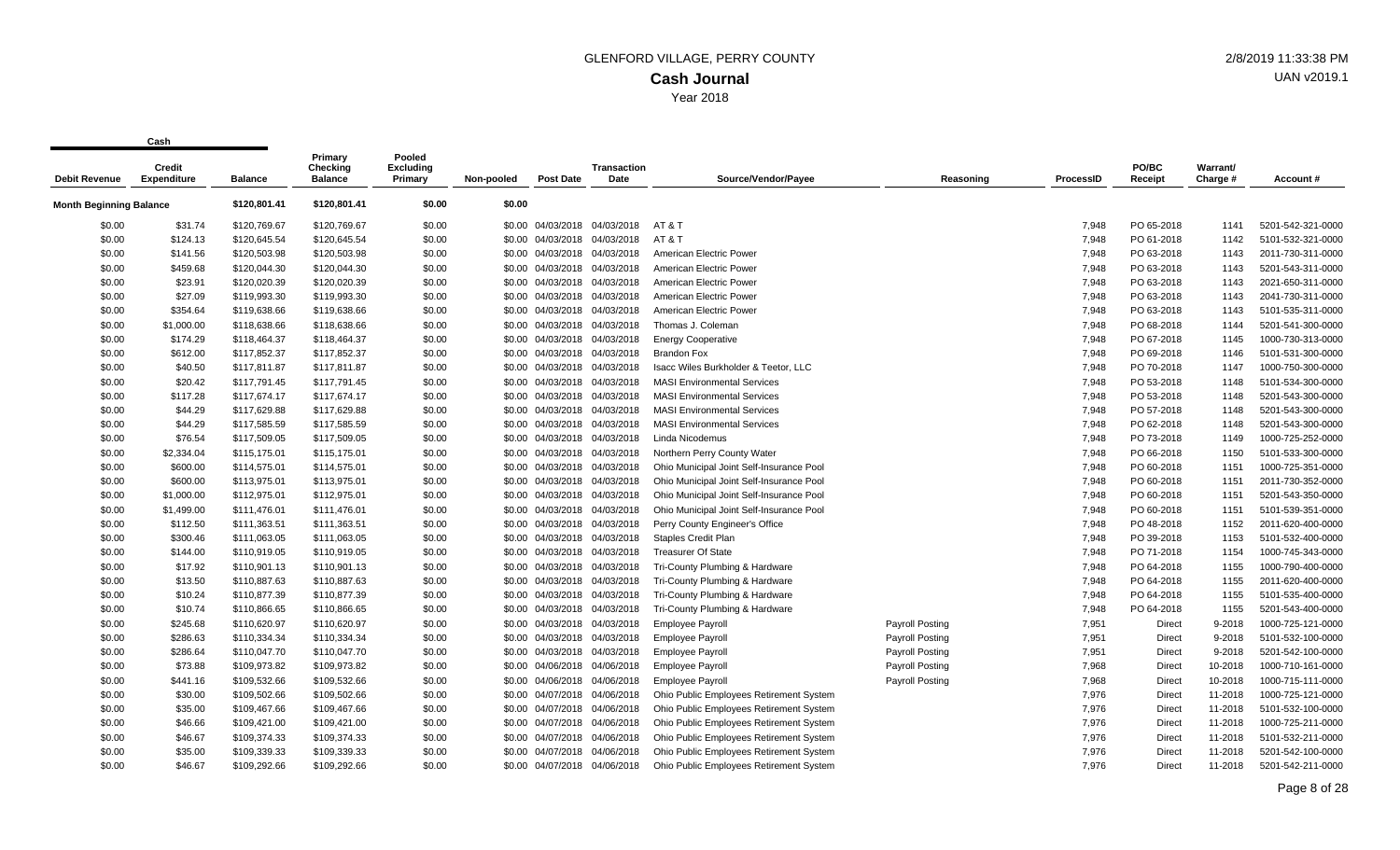| <b>Debit Revenue</b> | Credit<br><b>Expenditure</b> | <b>Balance</b> | Primary<br>Checking<br><b>Balance</b> | Pooled<br><b>Excluding</b><br>Primary | Non-pooled | <b>Post Date</b>             | <b>Transaction</b><br>Date | Source/Vendor/Payee                | Reasoning                              | ProcessID | PO/BC<br>Receipt     | Warrant/<br>Charge # | Account#          |
|----------------------|------------------------------|----------------|---------------------------------------|---------------------------------------|------------|------------------------------|----------------------------|------------------------------------|----------------------------------------|-----------|----------------------|----------------------|-------------------|
| \$0.00               | \$21.79                      | \$109,270.87   | \$109,270.87                          | \$0.00                                |            | \$0.00 04/09/2018 04/06/2018 |                            | <b>Internal Revenue Service</b>    |                                        | 7,978     | Direct               | 12-2018              | 1000-725-121-0000 |
| \$0.00               | \$25.42                      | \$109,245.45   | \$109,245.45                          | \$0.00                                |            | \$0.00 04/09/2018            | 04/06/2018                 | Internal Revenue Service           |                                        | 7,978     | Direct               | 12-2018              | 5101-532-100-0000 |
| \$0.00               | \$25.41                      | \$109,220.04   | \$109,220.04                          | \$0.00                                |            | \$0.00 04/09/2018 04/06/2018 |                            | <b>Internal Revenue Service</b>    |                                        | 7,978     | Direct               | 12-2018              | 5201-542-100-0000 |
| \$0.00               | \$5.44                       | \$109,214.60   | \$109,214.60                          | \$0.00                                |            | \$0.00 04/09/2018 04/06/2018 |                            | Internal Revenue Service           |                                        | 7,978     | Direct               | 12-2018              | 1000-725-213-0000 |
| \$0.00               | \$4.53                       | \$109,210.07   | \$109,210.07                          | \$0.00                                |            | \$0.00 04/09/2018 04/06/2018 |                            | <b>Internal Revenue Service</b>    |                                        | 7,978     | Direct               | 12-2018              | 5101-532-213-0000 |
| \$0.00               | \$4.53                       | \$109,205.54   | \$109,205.54                          | \$0.00                                |            | \$0.00 04/09/2018 04/06/2018 |                            | <b>Internal Revenue Service</b>    |                                        | 7,978     | <b>Direct</b>        | 12-2018              | 5201-542-213-0000 |
| \$0.00               | \$189.87                     | \$109,015.67   | \$109,015.67                          | \$0.00                                |            | \$0.00 04/11/2018 04/11/2018 |                            | American Electric Power            |                                        | 7,995     | PO 78-2018           | 1164                 | 1000-130-311-0000 |
| \$0.00               | \$50.00                      | \$108,965.67   | \$108,965.67                          | \$0.00                                |            | \$0.00 04/11/2018            | 04/11/2018                 | Commodore Bank - Credit            |                                        | 7,995     | PO 49-2018           | 1165                 | 2011-620-400-0000 |
| \$0.00               | \$200.00                     | \$108,765.67   | \$108,765.67                          | \$0.00                                |            | \$0.00 04/11/2018 04/11/2018 |                            | Commodore Bank - Credit            |                                        | 7,995     | PO 55-2018           | 1165                 | 1000-725-348-0000 |
| \$0.00               | \$50.00                      | \$108,715.67   | \$108,715.67                          | \$0.00                                |            | \$0.00 04/11/2018 04/11/2018 |                            | Commodore Bank - Credit            |                                        | 7,995     | PO 54-2018           | 1165                 | 2011-620-400-0000 |
| \$0.00               | \$57.92                      | \$108,657.75   | \$108,657.75                          | \$0.00                                |            | \$0.00 04/11/2018 04/11/2018 |                            | Commodore Bank - Credit            |                                        | 7,995     | PO 58-2018           | 1165                 | 5201-543-400-0000 |
| \$0.00               | \$385.84                     | \$108,271.91   | \$108,271.91                          | \$0.00                                |            | \$0.00 04/11/2018            | 04/11/2018                 | Commodore Bank - Credit            |                                        | 7,995     | PO 59-2018           | 1165                 | 5201-543-400-0000 |
| \$0.00               | \$107.24                     | \$108,164.67   | \$108,164.67                          | \$0.00                                |            | \$0.00 04/11/2018 04/11/2018 |                            | Commodore Bank - Credit            |                                        | 7,995     | PO 77-2018           | 1165                 | 5101-532-400-0000 |
| \$0.00               | \$44.29                      | \$108,120.38   | \$108,120.38                          | \$0.00                                |            | \$0.00 04/11/2018 04/11/2018 |                            | <b>MASI Environmental Services</b> |                                        | 7,995     | PO 76-2018           | 1166                 | 5201-543-300-0000 |
| \$0.00               | \$6.49                       | \$108,113.89   | \$108,113.89                          | \$0.00                                |            | \$0.00 04/11/2018 04/11/2018 |                            | Underwood's Inc.                   |                                        | 7,995     | PO 75-2018           | 1167                 | 2041-730-400-0000 |
| \$0.00               | \$0.35                       | \$108,113.54   | \$108,113.54                          | \$0.00                                |            | \$0.00 04/11/2018 04/11/2018 |                            | Underwood's Inc.                   |                                        | 7,995     | PO 75-2018           | 1167                 | 2011-730-420-0000 |
| \$0.00               | \$11.78                      | \$108,101.76   | \$108,101.76                          | \$0.00                                |            | \$0.00 04/11/2018 04/11/2018 |                            | Underwood's Inc.                   |                                        | 7,995     | PO 75-2018           | 1167                 | 5101-535-400-0000 |
| \$0.00               | \$10.14                      | \$108,091.62   | \$108,091.62                          | \$0.00                                |            | \$0.00 04/11/2018 04/11/2018 |                            | Underwood's Inc.                   |                                        | 7,995     | PO 75-2018           | 1167                 | 5201-543-400-0000 |
| \$0.00               | \$110.00                     | \$107,981.62   | \$107,981.62                          | \$0.00                                |            | \$0.00 04/11/2018 04/11/2018 |                            | <b>Treasurer Of State</b>          |                                        | 7,995     | PO 74-2018           | 1168                 | 5201-542-391-0000 |
| \$0.00               | \$1.35                       | \$107,980.27   | \$107,980.27                          | \$0.00                                |            | \$0.00 04/11/2018 04/11/2018 |                            | Ohio Department of Taxation        |                                        | 7,998     | <b>Direct</b>        | 13-2018              | 1000-715-111-0000 |
| \$0.00               | \$7.59                       | \$107,972.68   | \$107,972.68                          | \$0.00                                |            | \$0.00 04/11/2018 04/11/2018 |                            | Ohio Department of Taxation        |                                        | 7,998     | <b>Direct</b>        | 13-2018              | 1000-725-121-0000 |
| \$0.00               | \$8.85                       | \$107,963.83   | \$107,963.83                          | \$0.00                                |            | \$0.00 04/11/2018 04/11/2018 |                            | Ohio Department of Taxation        |                                        | 7,998     | Direct               | 13-2018              | 5101-532-100-0000 |
| \$0.00               | \$8.85                       | \$107,954.98   | \$107,954.98                          | \$0.00                                |            | \$0.00 04/11/2018 04/11/2018 |                            | Ohio Department of Taxation        |                                        | 7,998     | <b>Direct</b>        | 13-2018              | 5201-542-100-0000 |
| \$0.00               | \$168.76                     | \$107,786.22   | \$107,786.22                          | \$0.00                                |            | \$0.00 04/27/2018 04/27/2018 |                            | AT & T                             |                                        | 8,017     | PO 79-2018           | 1169                 | 5201-542-321-0000 |
| \$0.00               | \$144.00                     | \$107,642.22   | \$107,642.22                          | \$0.00                                |            | \$0.00 04/27/2018 04/27/2018 |                            | <b>Treasurer Of State</b>          |                                        | 8,017     | PO 80-2018           | 1170                 | 1000-745-343-0000 |
| \$0.00               | \$229.19                     | \$107,413.03   | \$107,413.03                          | \$0.00                                |            | \$0.00 04/27/2018 04/27/2018 |                            | <b>Shriner Plumbing</b>            |                                        | 8,017     | PO 81-2018           | 1171                 | 2041-730-430-0000 |
| \$0.00               | \$195.00                     | \$107,218.03   | \$107,218.03                          | \$0.00                                |            | \$0.00 04/27/2018 04/27/2018 |                            | Gibson Electric                    |                                        | 8,017     | PO 84-2018           | 1172                 | 2041-730-300-0000 |
| \$0.00               | \$114.42                     | \$107,103.61   | \$107,103.61                          | \$0.00                                |            | \$0.00 04/27/2018 04/27/2018 |                            | AT&T                               |                                        | 8,017     | PO 87-2018           | 1173                 | 5101-532-321-0000 |
| \$0.00               | \$43.00                      | \$107,060.61   | \$107,060.61                          | \$0.00                                |            | \$0.00 04/27/2018            | 04/27/2018                 | AT&T                               |                                        | 8,017     | PO 87-2018           | 1173                 | 5201-542-321-0000 |
| \$7,006.67           | \$0.00                       | \$114,067.28   | \$114,067.28                          | \$0.00                                |            | \$0.00 04/27/2018 04/27/2018 |                            | <b>GLENFORD VILLAGE</b>            | Perry County Auditor - 1st Half Tax se | 8,028     | SR 30-2018           |                      | 1000-110-0000     |
| \$973.27             | \$0.00                       | \$115,040.55   | \$115,040.55                          | \$0.00                                |            | \$0.00 04/27/2018 04/27/2018 |                            | <b>GLENFORD VILLAGE</b>            | Perry County Auditor - 1st Half Tax se | 8,028     | SR 30-2018           |                      | 2011-110-0000     |
| \$2,091.28           | \$0.00                       | \$117,131.83   | \$117,131.83                          | \$0.00                                |            | \$0.00 04/27/2018            | 04/27/2018                 | <b>GLENFORD VILLAGE</b>            | Perry County Auditor - 1st Half Tax se | 8,028     | SR 30-2018           |                      | 5201-541-0000     |
| \$70.03              | \$0.00                       | \$117,201.86   | \$117,201.86                          | \$0.00                                |            | \$0.00 04/27/2018 04/27/2018 |                            | <b>GLENFORD VILLAGE</b>            | Utility Bill Collection                | 8,028     | SR 31-2018           |                      | 5101-541-0000     |
| \$26.50              | \$0.00                       | \$117,228.36   | \$117,228.36                          | \$0.00                                |            | \$0.00 04/27/2018 04/27/2018 |                            | <b>GLENFORD VILLAGE</b>            | Utility Bill Collection                | 8,028     | SR 31-2018           |                      | 5101-891-0000     |
| \$426.20             | \$0.00                       | \$117,654.56   | \$117,654.56                          | \$0.00                                |            | \$0.00 04/27/2018            | 04/27/2018                 | <b>GLENFORD VILLAGE</b>            | Utility Bill Collection                | 8,028     | SR 31-2018           |                      | 5201-541-0000     |
| \$523.37             | \$0.00                       | \$118,177.93   | \$118,177.93                          | \$0.00                                |            | \$0.00 04/27/2018            | 04/27/2018                 | <b>GLENFORD VILLAGE</b>            | <b>Utility Bill Collections</b>        | 8,028     | SR 32-2018           |                      | 5101-541-0000     |
| \$106.00             | \$0.00                       | \$118,283.93   | \$118,283.93                          | \$0.00                                |            | \$0.00 04/27/2018 04/27/2018 |                            | <b>GLENFORD VILLAGE</b>            | <b>Utility Bill Collections</b>        | 8,028     | <b>SR</b><br>32-2018 |                      | 5101-891-0000     |
| \$312.00             | \$0.00                       | \$118,595.93   | \$118,595.93                          | \$0.00                                |            | \$0.00 04/27/2018 04/27/2018 |                            | <b>GLENFORD VILLAGE</b>            | <b>Utility Bill Collections</b>        | 8,028     | SR 32-2018           |                      | 5201-541-0000     |
| \$2,032.70           | \$0.00                       | \$120,628.63   | \$120,628.63                          | \$0.00                                |            | \$0.00 04/27/2018            | 04/27/2018                 | <b>GLENFORD VILLAGE</b>            | <b>Utility Bill Collections</b>        | 8,028     | SR 33-2018           |                      | 5101-541-0000     |
| \$323.50             | \$0.00                       | \$120,952.13   | \$120,952.13                          | \$0.00                                |            | \$0.00 04/27/2018 04/27/2018 |                            | <b>GLENFORD VILLAGE</b>            | <b>Utility Bill Collections</b>        | 8,028     | SR 33-2018           |                      | 5101-891-0000     |
| \$2.178.35           | \$0.00                       | \$123.130.48   | \$123.130.48                          | \$0.00                                |            | \$0.00 04/27/2018 04/27/2018 |                            | <b>GLENFORD VILLAGE</b>            | <b>Utility Bill Collections</b>        | 8,028     | <b>SR</b><br>33-2018 |                      | 5201-541-0000     |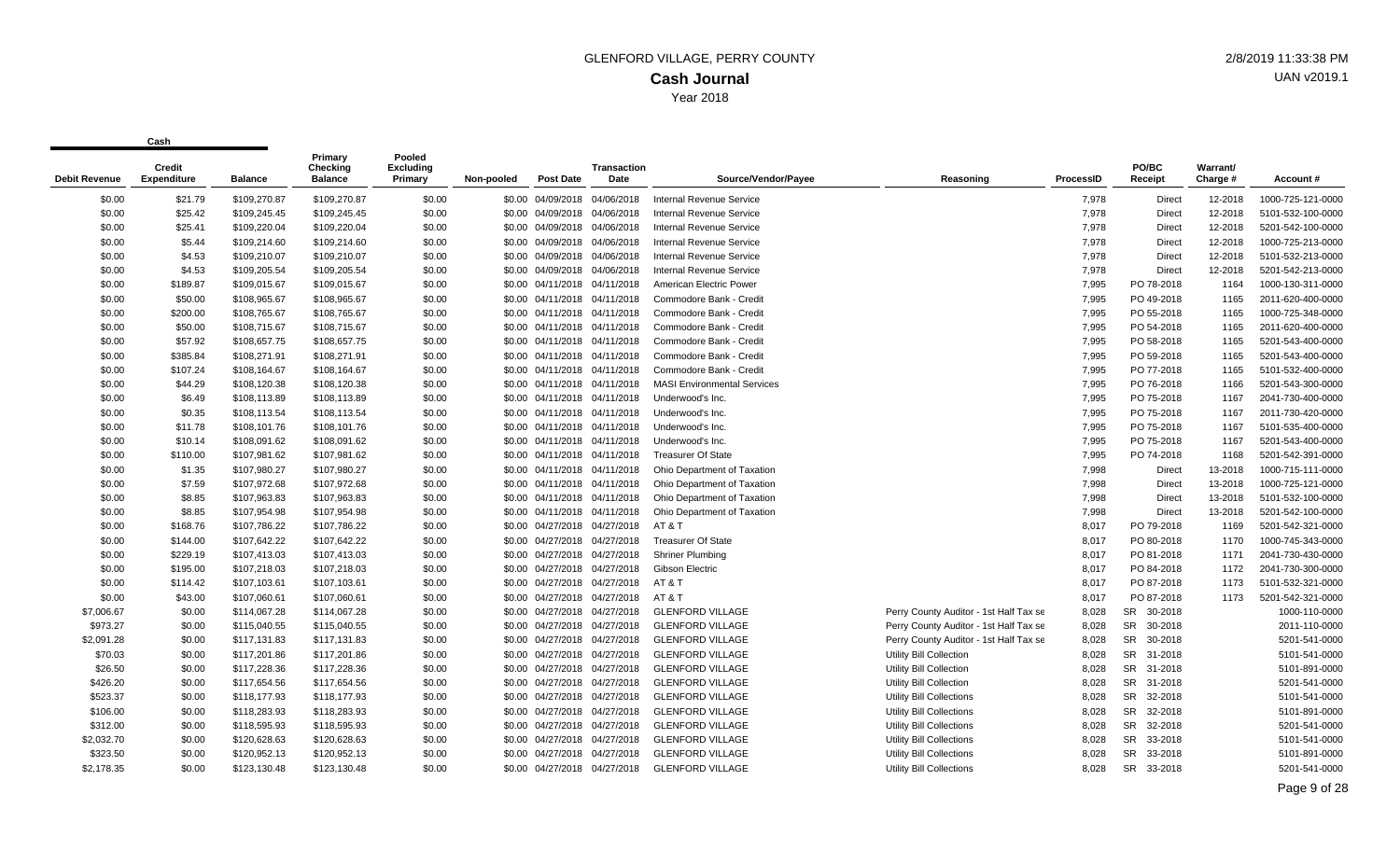|                      | Credit             |                | Primary<br>Checking | Pooled<br><b>Excluding</b> |            |                              | <b>Transaction</b> |                          |                                      |                  | PO/BC                | Warrant/ |                   |
|----------------------|--------------------|----------------|---------------------|----------------------------|------------|------------------------------|--------------------|--------------------------|--------------------------------------|------------------|----------------------|----------|-------------------|
| <b>Debit Revenue</b> | <b>Expenditure</b> | <b>Balance</b> | <b>Balance</b>      | Primary                    | Non-pooled | <b>Post Date</b>             | Date               | Source/Vendor/Payee      | Reasoning                            | <b>ProcessID</b> | Receipt              | Charge # | Account#          |
| \$495.72             | \$0.00             | \$123,626.20   | \$123,626.20        | \$0.00                     |            | \$0.00 04/27/2018 04/27/2018 |                    | <b>GLENFORD VILLAGE</b>  | Perry County Auditor Local Governme  | 8,028            | <b>SR</b><br>34-2018 |          | 1000-211-0000     |
| \$133.43             | \$0.00             | \$123,759.63   | \$123,759.63        | \$0.00                     |            | \$0.00 04/27/2018            | 04/27/2018         | <b>GLENFORD VILLAGE</b>  | Perry County Auditor Local Governme  | 8,028            | <b>SR</b><br>34-2018 |          | 1000-999-0000     |
| \$1,702.98           | \$0.00             | \$125,462.61   | \$125,462.61        | \$0.00                     |            | \$0.00 04/27/2018            | 04/27/2018         | <b>GLENFORD VILLAGE</b>  | Utility Bill Collections             | 8,028            | SR.<br>35-2018       |          | 5101-541-0000     |
| \$276.50             | \$0.00             | \$125,739.11   | \$125,739.11        | \$0.00                     |            | \$0.00 04/27/2018            | 04/27/2018         | <b>GLENFORD VILLAGE</b>  | Utility Bill Collections             | 8,028            | <b>SR</b><br>35-2018 |          | 5101-891-0000     |
| \$2,029.60           | \$0.00             | \$127,768.71   | \$127,768.71        | \$0.00                     |            | \$0.00 04/27/2018 04/27/2018 |                    | <b>GLENFORD VILLAGE</b>  | Utility Bill Collections             | 8,028            | <b>SR</b><br>35-2018 |          | 5201-541-0000     |
| \$7.57               | \$0.00             | \$127,776.28   | \$127,776.28        | \$0.00                     |            | \$0.00 04/27/2018 04/27/2018 |                    | <b>GLENFORD VILLAGE</b>  | Perry County Auditor - Motor Veh     | 8,028            | <b>SR</b><br>36-2018 |          | 1000-999-0000     |
| \$100.78             | \$0.00             | \$127,877,06   | \$127,877.06        | \$0.00                     |            | \$0.00 04/27/2018 04/27/2018 |                    | <b>GLENFORD VILLAGE</b>  | Perry County Auditor - Motor Veh     | 8,028            | SR.<br>36-2018       |          | 2011-190-0000     |
| \$8.17               | \$0.00             | \$127,885.23   | \$127,885.23        | \$0.00                     |            | \$0.00 04/27/2018 04/27/2018 |                    | <b>GLENFORD VILLAGE</b>  | Perry County Auditor - Motor Veh     | 8,028            | <b>SR</b><br>36-2018 |          | 2011-190-0000     |
| \$86.00              | \$0.00             | \$127,971.23   | \$127,971.23        | \$0.00                     |            | \$0.00 04/27/2018 04/27/2018 |                    | <b>GLENFORD VILLAGE</b>  | Perry County Auditor - Motor Veh     | 8,028            | <b>SR</b><br>36-2018 |          | 2041-820-0000     |
| \$73.50              | \$0.00             | \$128,044.73   | \$128,044.73        | \$0.00                     |            | \$0.00 04/27/2018            | 04/27/2018         | <b>GLENFORD VILLAGE</b>  | Utility Bill Collection              | 8,028            | <b>SR</b><br>37-2018 |          | 5101-541-0000     |
| \$15.00              | \$0.00             | \$128,059.73   | \$128,059.73        | \$0.00                     |            | \$0.00 04/27/2018            | 04/27/2018         | <b>GLENFORD VILLAGE</b>  | Utility Bill Collection              | 8,028            | <b>SR</b><br>37-2018 |          | 5101-891-0000     |
| \$104.00             | \$0.00             | \$128,163.73   | \$128,163.73        | \$0.00                     |            | \$0.00 04/27/2018            | 04/27/2018         | <b>GLENFORD VILLAGE</b>  | <b>Utility Bill Collection</b>       | 8,028            | 37-2018<br><b>SR</b> |          | 5201-541-0000     |
| \$30.00              | \$0.00             | \$128,193.73   | \$128,193.73        | \$0.00                     |            | \$0.00 04/27/2018 04/27/2018 |                    | <b>GLENFORD VILLAGE</b>  | <b>Park Donations</b>                | 8,030            | <b>SR</b><br>38-2018 |          | 2041-820-0000     |
| \$0.00               | \$192.44           | \$128,001.29   | \$128,001.29        | \$0.00                     |            | \$0.00 04/27/2018 04/27/2018 |                    | Perry County Auditor     |                                      | 8,034            | PO 88-2018           | 14-2018  | 1000-725-344-0000 |
| \$0.00               | \$26.31            | \$127,974.98   | \$127,974.98        | \$0.00                     |            | \$0.00 04/27/2018 04/27/2018 |                    | Perry County Auditor     |                                      | 8,034            | PO 88-2018           | 14-2018  | 2011-620-344-0000 |
| \$1,006.39           | \$0.00             | \$128,981.37   | \$128,981.37        | \$0.00                     |            | \$0.00 04/30/2018 05/01/2018 |                    | <b>GLENFORD VILLAGE</b>  | Utility Bill Collection              | 8,038            | <b>SR</b><br>39-2018 |          | 5101-541-0000     |
| \$162.50             | \$0.00             | \$129,143.87   | \$129,143.87        | \$0.00                     |            | \$0.00 04/30/2018            | 05/01/2018         | <b>GLENFORD VILLAGE</b>  | <b>Utility Bill Collection</b>       | 8,038            | <b>SR</b><br>39-2018 |          | 5101-891-0000     |
| \$546.00             | \$0.00             | \$129,689.87   | \$129,689.87        | \$0.00                     |            | \$0.00 04/30/2018 05/01/2018 |                    | <b>GLENFORD VILLAGE</b>  | Utility Bill Collection              | 8,038            | <b>SR</b><br>39-2018 |          | 5201-541-0000     |
| \$316.86             | \$0.00             | \$130,006.73   | \$130,006.73        | \$0.00                     |            | \$0.00 04/30/2018            | 05/01/2018         | <b>GLENFORD VILLAGE</b>  | State of Ohio Gas Excise tax and Rea | 8,038            | <b>SR</b><br>40-2018 |          | 1000-110-0000     |
| \$490.30             | \$0.00             | \$130,497.03   | \$130,497.03        | \$0.00                     |            | \$0.00 04/30/2018            | 05/01/2018         | <b>GLENFORD VILLAGE</b>  | State of Ohio Gas Excise tax and Rea | 8,038            | SR.<br>40-2018       |          | 2011-225-0000     |
| \$39.75              | \$0.00             | \$130,536.78   | \$130,536.78        | \$0.00                     |            | \$0.00 04/30/2018            | 05/01/2018         | <b>GLENFORD VILLAGE</b>  | State of Ohio Gas Excise tax and Rea | 8,038            | <b>SR</b><br>40-2018 |          | 2021-225-0000     |
| \$0.00               | \$0.00             | \$130,536.78   | \$130,536.78        | \$0.00                     |            | \$0.00 04/30/2018 05/18/2018 |                    | Post Bank Reconciliation | ReconciliationDate:04/30/2018        | 8,086            |                      |          |                   |
| \$23,694.92          | \$13,959.55        | Total for      | April               |                            |            |                              |                    |                          |                                      |                  |                      |          |                   |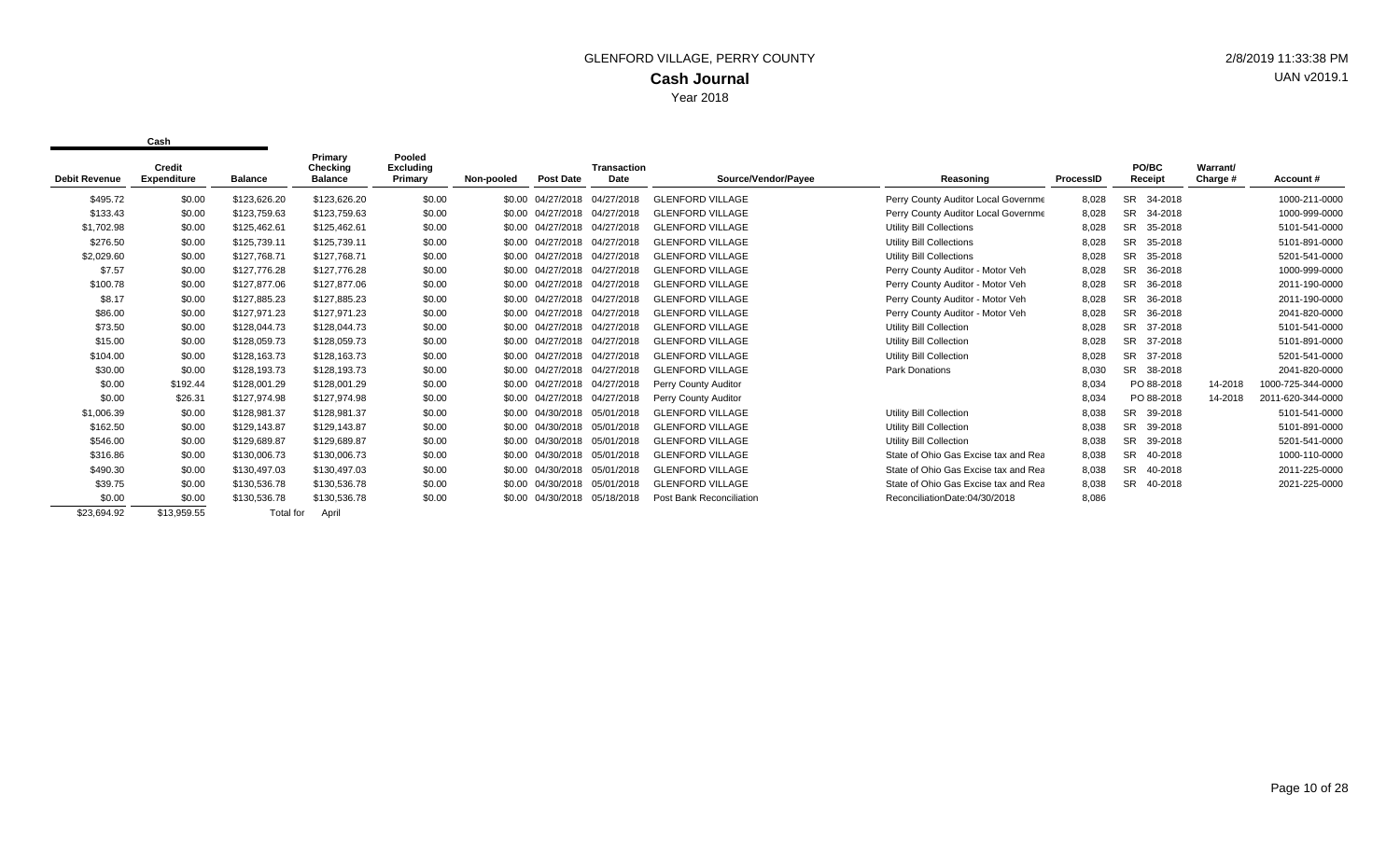| <b>Debit Revenue</b>           | vu sı ı<br><b>Credit</b><br><b>Expenditure</b> | <b>Balance</b> | Primary<br>Checking<br><b>Balance</b> | Pooled<br><b>Excluding</b><br>Primary | Non-pooled | <b>Post Date</b>             | <b>Transaction</b><br>Date   | Source/Vendor/Payee                     | Reasoning                            | <b>ProcessID</b> | PO/BC<br>Receipt     | Warrant/<br>Charge # | Account#          |
|--------------------------------|------------------------------------------------|----------------|---------------------------------------|---------------------------------------|------------|------------------------------|------------------------------|-----------------------------------------|--------------------------------------|------------------|----------------------|----------------------|-------------------|
| <b>Month Beginning Balance</b> |                                                | \$130,536.78   | \$130,536.78                          | \$0.00                                | \$0.00     |                              |                              |                                         |                                      |                  |                      |                      |                   |
| \$0.00                         | \$153.97                                       | \$130,382.81   | \$130,382.81                          | \$0.00                                |            | \$0.00 05/01/2018 05/01/2018 |                              | American Electric Power                 |                                      | 8.054            | PO 90-2018           | 1174                 | 2011-730-311-0000 |
| \$0.00                         | \$24.16                                        | \$130,358.65   | \$130,358.65                          | \$0.00                                |            | \$0.00 05/01/2018 05/01/2018 |                              | American Electric Power                 |                                      | 8,054            | PO 90-2018           | 1174                 | 2021-650-311-0000 |
| \$0.00                         | \$33.25                                        | \$130,325.40   | \$130,325.40                          | \$0.00                                |            | \$0.00 05/01/2018 05/01/2018 |                              | American Electric Power                 |                                      | 8,054            | PO 90-2018           | 1174                 | 2041-730-311-0000 |
| \$0.00                         | \$285.91                                       | \$130,039.49   | \$130,039.49                          | \$0.00                                |            | \$0.00 05/01/2018 05/01/2018 |                              | American Electric Power                 |                                      | 8,054            | PO 90-2018           | 1174                 | 5101-535-311-0000 |
| \$0.00                         | \$489.40                                       | \$129,550.09   | \$129,550.09                          | \$0.00                                |            | \$0.00 05/01/2018 05/01/2018 |                              | American Electric Power                 |                                      | 8,054            | PO 90-2018           | 1174                 | 5201-543-311-0000 |
| \$0.00                         | \$35.28                                        | \$129,514.81   | \$129,514.81                          | \$0.00                                |            |                              | \$0.00 05/01/2018 05/01/2018 | AT & T                                  |                                      | 8,054            | PO 86-2018           | 1175                 | 5201-542-321-0000 |
| \$0.00                         | \$1,000.00                                     | \$128,514.81   | \$128,514.81                          | \$0.00                                |            | \$0.00 05/01/2018 05/01/2018 |                              | Thomas J. Coleman                       |                                      | 8,054            | PO 93-2018           | 1176                 | 5201-541-300-0000 |
| \$0.00                         | \$612.00                                       | \$127,902.81   | \$127,902.81                          | \$0.00                                |            | \$0.00 05/01/2018 05/01/2018 |                              | <b>Brandon Fox</b>                      |                                      | 8,054            | PO 94-2018           | 1177                 | 5101-531-300-0000 |
| \$0.00                         | \$20.42                                        | \$127,882.39   | \$127,882.39                          | \$0.00                                |            | \$0.00 05/01/2018 05/01/2018 |                              | <b>MASI Environmental Services</b>      |                                      | 8,054            | PO 83-2018           | 1178                 | 5101-534-300-0000 |
| \$0.00                         | \$74.95                                        | \$127,807.44   | \$127,807.44                          | \$0.00                                |            | \$0.00 05/01/2018 05/01/2018 |                              | <b>MASI Environmental Services</b>      |                                      | 8,054            | PO 83-2018           | 1178                 | 5201-549-300-0000 |
| \$0.00                         | \$44.29                                        | \$127,763.15   | \$127,763.15                          | \$0.00                                |            | \$0.00 05/01/2018 05/01/2018 |                              | <b>MASI Environmental Services</b>      |                                      | 8,054            | PO 85-2018           | 1178                 | 5201-549-300-0000 |
| \$0.00                         | \$2,462.01                                     | \$125,301.14   | \$125,301.14                          | \$0.00                                |            | \$0.00 05/01/2018 05/01/2018 |                              | Northern Perry County Water             |                                      | 8,054            | PO 89-2018           | 1179                 | 5101-533-300-0000 |
| \$0.00                         | \$245.68                                       | \$125,055.46   | \$125,055.46                          | \$0.00                                |            | \$0.00 05/01/2018 05/01/2018 |                              | <b>Employee Payroll</b>                 | <b>Payroll Posting</b>               | 8,058            | Direct               | 15-2018              | 1000-725-121-0000 |
| \$0.00                         | \$286.63                                       | \$124,768.83   | \$124,768.83                          | \$0.00                                |            | \$0.00 05/01/2018 05/01/2018 |                              | <b>Employee Payroll</b>                 | <b>Payroll Posting</b>               | 8,058            | Direct               | 15-2018              | 5101-532-100-0000 |
| \$0.00                         | \$286.64                                       | \$124,482.19   | \$124,482.19                          | \$0.00                                |            | \$0.00 05/01/2018 05/01/2018 |                              | <b>Employee Payroll</b>                 | <b>Payroll Posting</b>               | 8,058            | Direct               | 15-2018              | 5201-542-100-0000 |
| \$0.00                         | \$150.71                                       | \$124,331.48   | \$124,331.48                          | \$0.00                                |            | \$0.00 05/01/2018 05/01/2018 |                              | <b>Energy Cooperative</b>               |                                      | 8,060            | PO 92-2018           | 1181                 | 1000-730-313-0000 |
| \$0.00                         | \$30.00                                        | \$124,301.48   | \$124,301.48                          | \$0.00                                |            | \$0.00 05/04/2018 05/18/2018 |                              | Ohio Public Employees Retirement System |                                      | 8,085            | <b>Direct</b>        | 16-2018              | 1000-725-121-0000 |
| \$0.00                         | \$46.66                                        | \$124,254.82   | \$124,254.82                          | \$0.00                                |            | \$0.00 05/04/2018 05/18/2018 |                              | Ohio Public Employees Retirement System |                                      | 8,085            | Direct               | 16-2018              | 1000-725-211-0000 |
| \$0.00                         | \$35.00                                        | \$124,219.82   | \$124,219.82                          | \$0.00                                |            | \$0.00 05/04/2018 05/18/2018 |                              | Ohio Public Employees Retirement System |                                      | 8,085            | <b>Direct</b>        | 16-2018              | 5101-532-100-0000 |
| \$0.00                         | \$46.67                                        | \$124,173.15   | \$124,173.15                          | \$0.00                                |            | \$0.00 05/04/2018 05/18/2018 |                              | Ohio Public Employees Retirement System |                                      | 8,085            | Direct               | 16-2018              | 5101-532-211-0000 |
| \$0.00                         | \$35.00                                        | \$124,138.15   | \$124,138.15                          | \$0.00                                |            | \$0.00 05/04/2018 05/18/2018 |                              | Ohio Public Employees Retirement System |                                      | 8,085            | Direct               | 16-2018              | 5201-542-100-0000 |
| \$0.00                         | \$46.67                                        | \$124,091.48   | \$124,091.48                          | \$0.00                                |            | \$0.00 05/04/2018 05/18/2018 |                              | Ohio Public Employees Retirement System |                                      | 8,085            | Direct               | 16-2018              | 5201-542-211-0000 |
| \$0.00                         | \$21.79                                        | \$124,069.69   | \$124,069.69                          | \$0.00                                |            | \$0.00 05/04/2018 05/18/2018 |                              | <b>Internal Revenue Service</b>         |                                      | 8,085            | <b>Direct</b>        | 17-2018              | 1000-725-121-0000 |
| \$0.00                         | \$25.42                                        | \$124,044.27   | \$124,044.27                          | \$0.00                                |            | \$0.00 05/04/2018 05/18/2018 |                              | <b>Internal Revenue Service</b>         |                                      | 8,085            | Direct               | 17-2018              | 5101-532-100-0000 |
| \$0.00                         | \$25.41                                        | \$124,018.86   | \$124,018.86                          | \$0.00                                |            | \$0.00 05/04/2018 05/18/2018 |                              | <b>Internal Revenue Service</b>         |                                      | 8,085            | Direct               | 17-2018              | 5201-542-100-0000 |
| \$0.00                         | \$5.44                                         | \$124,013.42   | \$124,013.42                          | \$0.00                                |            | \$0.00 05/04/2018 05/18/2018 |                              | <b>Internal Revenue Service</b>         |                                      | 8,085            | Direct               | 17-2018              | 1000-725-213-0000 |
| \$0.00                         | \$4.53                                         | \$124,008.89   | \$124,008.89                          | \$0.00                                |            | \$0.00 05/04/2018 05/18/2018 |                              | <b>Internal Revenue Service</b>         |                                      | 8,085            | Direct               | 17-2018              | 5101-532-213-0000 |
| \$0.00                         | \$4.53                                         | \$124,004.36   | \$124,004.36                          | \$0.00                                |            | \$0.00 05/04/2018 05/18/2018 |                              | <b>Internal Revenue Service</b>         |                                      | 8,085            | <b>Direct</b>        | 17-2018              | 5201-542-213-0000 |
| \$0.00                         | \$182.88                                       | \$123,821.48   | \$123,821.48                          | \$0.00                                |            | \$0.00 05/18/2018 05/18/2018 |                              | American Electric Power                 |                                      | 8,082            | PO 97-2018           | 1182                 | 1000-130-311-0000 |
| \$0.00                         | \$52.92                                        | \$123,768.56   | \$123,768.56                          | \$0.00                                |            | \$0.00 05/18/2018 05/18/2018 |                              | AT&T                                    |                                      | 8,082            | PO 101-2018          | 1183                 | 5201-542-321-0000 |
| \$0.00                         | \$204.48                                       | \$123,564.08   | \$123,564.08                          | \$0.00                                |            |                              | \$0.00 05/18/2018 05/18/2018 | AT&T                                    |                                      | 8,082            | PO 102-2018          | 1184                 | 5201-542-321-0000 |
| \$0.00                         | \$45.50                                        | \$123,518.58   | \$123,518.58                          | \$0.00                                |            | \$0.00 05/18/2018 05/18/2018 |                              | Commodore Bank - Credit                 |                                      | 8,082            | PO 72-2018           | 1185                 | 5101-532-400-0000 |
| \$0.00                         | \$17.00                                        | \$123,501.58   | \$123,501.58                          | \$0.00                                |            | \$0.00 05/18/2018 05/18/2018 |                              | Commodore Bank - Credit                 |                                      | 8,082            | PO 105-2018          | 1185                 | 5101-535-400-0000 |
| \$0.00                         | \$50.50                                        | \$123,451.08   | \$123,451.08                          | \$0.00                                |            | \$0.00 05/18/2018 05/18/2018 |                              | Commodore Bank - Credit                 |                                      | 8,082            | PO 82-2018           | 1185                 | 2011-620-400-0000 |
| \$0.00                         | \$50.00                                        | \$123,401.08   | \$123,401.08                          | \$0.00                                |            | \$0.00 05/18/2018 05/18/2018 |                              | Commodore Bank - Credit                 |                                      | 8,082            | PO 91-2018           | 1185                 | 2011-620-400-0000 |
| \$22.25                        | \$0.00                                         | \$123,423.33   | \$123,423.33                          | \$0.00                                |            | \$0.00 05/18/2018 05/18/2018 |                              | <b>GLENFORD VILLAGE</b>                 | Perry County Auditor - Motor Vehicle | 8,091            | SR 41-2018           |                      | 2011-190-0000     |
| \$1.80                         | \$0.00                                         | \$123,425.13   | \$123,425.13                          | \$0.00                                |            | \$0.00 05/18/2018 05/18/2018 |                              | <b>GLENFORD VILLAGE</b>                 | Perry County Auditor - Motor Vehicle | 8,091            | SR 41-2018           |                      | 2021-190-0000     |
| \$2,833.18                     | \$0.00                                         | \$126,258.31   | \$126,258.31                          | \$0.00                                |            | \$0.00 05/18/2018 05/18/2018 |                              | <b>GLENFORD VILLAGE</b>                 | Utility Bill Collection              | 8,091            | SR 42-2018           |                      | 5101-541-0000     |
| \$427.61                       | \$0.00                                         | \$126.685.92   | \$126,685.92                          | \$0.00                                |            | \$0.00 05/18/2018 05/18/2018 |                              | <b>GLENFORD VILLAGE</b>                 | Utility Bill Collection              | 8.091            | <b>SR</b><br>42-2018 |                      | 5101-891-0000     |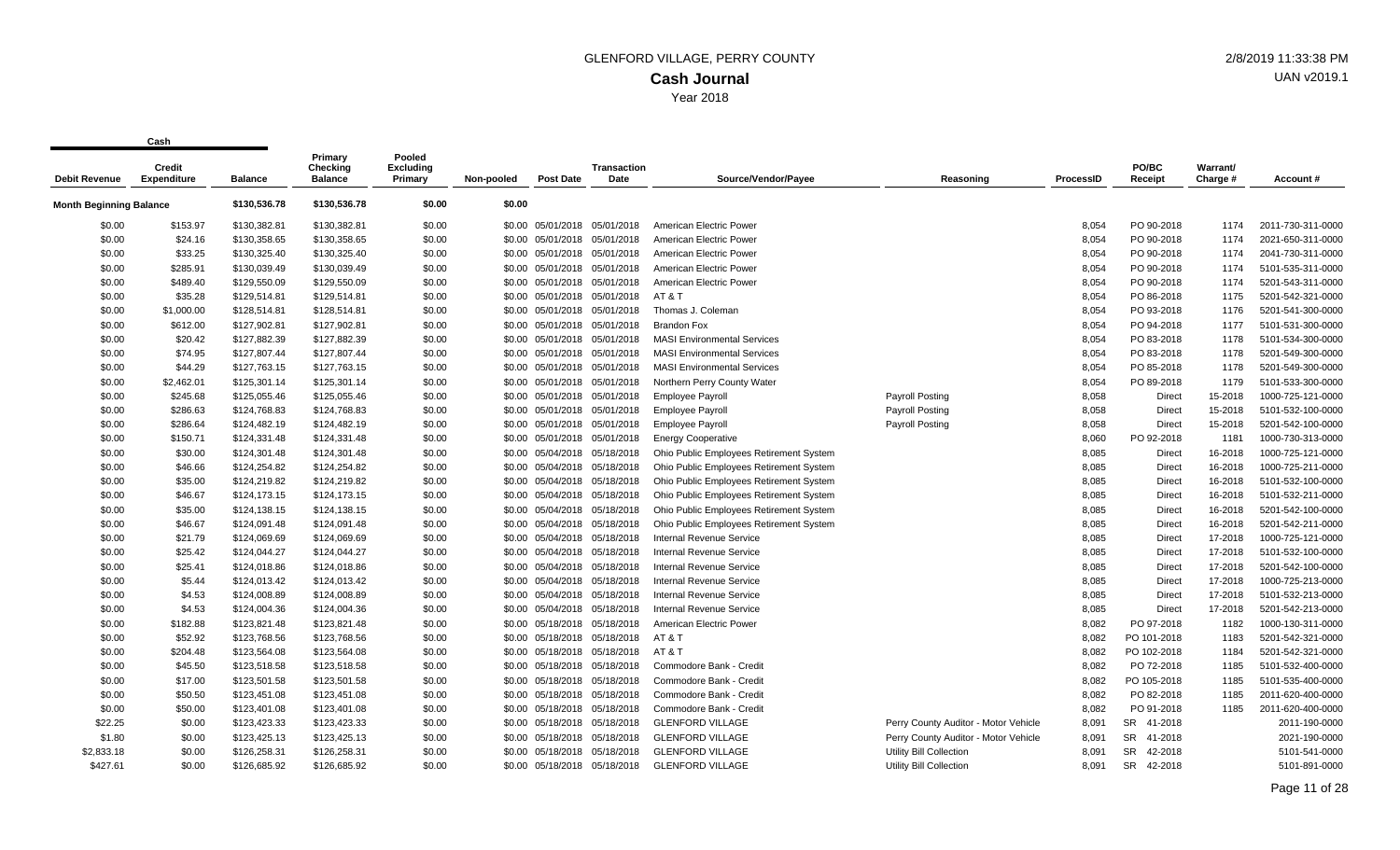| <b>Debit Revenue</b> | Credit<br><b>Expenditure</b> | <b>Balance</b> | Primary<br>Checking<br><b>Balance</b> | Pooled<br><b>Excluding</b><br>Primary | Non-pooled | <b>Post Date</b>             | <b>Transaction</b><br><b>Date</b> | Source/Vendor/Payee             | Reasoning                               | ProcessID | PO/BC<br>Receipt     | Warrant/<br>Charge # | Account#      |
|----------------------|------------------------------|----------------|---------------------------------------|---------------------------------------|------------|------------------------------|-----------------------------------|---------------------------------|-----------------------------------------|-----------|----------------------|----------------------|---------------|
| \$2,062.35           | \$0.00                       | \$128,748.27   | \$128,748.27                          | \$0.00                                |            | \$0.00 05/18/2018 05/18/2018 |                                   | <b>GLENFORD VILLAGE</b>         | Utility Bill Collection                 | 8,091     | <b>SR</b><br>42-2018 |                      | 5201-541-0000 |
| \$1,372.11           | \$0.00                       | \$130,120.38   | \$130,120.38                          | \$0.00                                |            | \$0.00 05/18/2018 05/18/2018 |                                   | <b>GLENFORD VILLAGE</b>         | <b>Utility Bill Collection</b>          | 8,091     | SR<br>43-2018        |                      | 5101-541-0000 |
| \$189.00             | \$0.00                       | \$130,309.38   | \$130,309.38                          | \$0.00                                |            | \$0.00 05/18/2018 05/18/2018 |                                   | <b>GLENFORD VILLAGE</b>         | Utility Bill Collection                 | 8,091     | <b>SR</b><br>43-2018 |                      | 5101-891-0000 |
| \$1,143.67           | \$0.00                       | \$131,453.05   | \$131,453.05                          | \$0.00                                |            | \$0.00 05/18/2018 05/18/2018 |                                   | <b>GLENFORD VILLAGE</b>         | Utility Bill Collection                 | 8,091     | <b>SR</b><br>43-2018 |                      | 5201-541-0000 |
| \$359.80             | \$0.00                       | \$131,812.85   | \$131,812.85                          | \$0.00                                |            | \$0.00 05/29/2018 05/29/2018 |                                   | <b>GLENFORD VILLAGE</b>         | State of Ohio Division of Liquor Contro | 8,100     | SR<br>44-2018        |                      | 1000-224-0000 |
| \$579.73             | \$0.00                       | \$132,392.58   | \$132,392.58                          | \$0.00                                |            | \$0.00 05/29/2018 05/29/2018 |                                   | <b>GLENFORD VILLAGE</b>         | State of Ohio Gas tax                   | 8,100     | SR.<br>45-2018       |                      | 2011-225-0000 |
| \$47.01              | \$0.00                       | \$132.439.59   | \$132,439.59                          | \$0.00                                |            | \$0.00 05/29/2018 05/29/2018 |                                   | <b>GLENFORD VILLAGE</b>         | State of Ohio Gas tax                   | 8,100     | SR.<br>45-2018       |                      | 2011-225-0000 |
| \$1,237.96           | \$0.00                       | \$133,677.55   | \$133,677.55                          | \$0.00                                |            | \$0.00 05/29/2018 05/29/2018 |                                   | <b>GLENFORD VILLAGE</b>         | Utility Bill receipts                   | 8,100     | <b>SR</b><br>46-2018 |                      | 5101-541-0000 |
| \$138.00             | \$0.00                       | \$133,815.55   | \$133,815.55                          | \$0.00                                |            | \$0.00 05/29/2018 05/29/2018 |                                   | <b>GLENFORD VILLAGE</b>         | Utility Bill receipts                   | 8,100     | <b>SR</b><br>46-2018 |                      | 5101-891-0000 |
| \$2,397.60           | \$0.00                       | \$136,213.15   | \$136,213.15                          | \$0.00                                |            | \$0.00 05/29/2018 05/29/2018 |                                   | <b>GLENFORD VILLAGE</b>         | Utility Bill receipts                   | 8,100     | SR.<br>46-2018       |                      | 5201-541-0000 |
| \$661.57             | \$0.00                       | \$136,874.72   | \$136,874.72                          | \$0.00                                |            | \$0.00 05/29/2018            | 05/29/2018                        | <b>GLENFORD VILLAGE</b>         | Perry County Auditor - Local Governm    | 8,100     | <b>SR</b><br>47-2018 |                      | 1000-211-0000 |
| \$76.95              | \$0.00                       | \$136,951.67   | \$136,951.67                          | \$0.00                                |            | \$0.00 05/29/2018 05/29/2018 |                                   | <b>GLENFORD VILLAGE</b>         | Perry County Auditor - Local Governm    | 8,100     | <b>SR</b><br>47-2018 |                      | 2011-190-0000 |
| \$6.24               | \$0.00                       | \$136,957.91   | \$136,957.91                          | \$0.00                                |            | \$0.00 05/29/2018            | 05/29/2018                        | <b>GLENFORD VILLAGE</b>         | Perry County Auditor - Local Governm    | 8,100     | SR.<br>47-2018       |                      | 2021-190-0000 |
| \$176.07             | \$0.00                       | \$137,133.98   | \$137,133.98                          | \$0.00                                |            | \$0.00 05/29/2018            | 05/29/2018                        | <b>GLENFORD VILLAGE</b>         | Utility bill Collections                | 8,100     | <b>SR</b><br>48-2018 |                      | 5101-541-0000 |
| \$25.00              | \$0.00                       | \$137,158.98   | \$137,158.98                          | \$0.00                                |            | \$0.00 05/29/2018            | 05/29/2018                        | <b>GLENFORD VILLAGE</b>         | Utility bill Collections                | 8,100     | SR<br>48-2018        |                      | 5101-891-0000 |
| \$156.00             | \$0.00                       | \$137,314.98   | \$137,314.98                          | \$0.00                                |            | \$0.00 05/29/2018            | 05/29/2018                        | <b>GLENFORD VILLAGE</b>         | Utility bill Collections                | 8,100     | <b>SR</b><br>48-2018 |                      | 5201-541-0000 |
| \$84.36              | \$0.00                       | \$137,399.34   | \$137,399.34                          | \$0.00                                |            | \$0.00 05/29/2018            | 05/29/2018                        | <b>GLENFORD VILLAGE</b>         | Utility Bill Collection                 | 8,100     | <b>SR</b><br>49-2018 |                      | 5101-541-0000 |
| \$22.44              | \$0.00                       | \$137,421.78   | \$137,421.78                          | \$0.00                                |            | \$0.00 05/29/2018            | 05/29/2018                        | <b>GLENFORD VILLAGE</b>         | Utility Bill Collection                 | 8,100     | SR.<br>49-2018       |                      | 5101-891-0000 |
| \$57.20              | \$0.00                       | \$137.478.98   | \$137,478.98                          | \$0.00                                |            | \$0.00 05/29/2018            | 05/29/2018                        | <b>GLENFORD VILLAGE</b>         | Utility Bill Collection                 | 8,100     | SR.<br>49-2018       |                      | 5201-541-0000 |
| \$56.00              | \$0.00                       | \$137,534.98   | \$137,534.98                          | \$0.00                                |            | \$0.00 05/29/2018            | 05/29/2018                        | <b>GLENFORD VILLAGE</b>         | Park Donations                          | 8,100     | 50-2018<br>SR.       |                      | 2041-820-0000 |
| \$0.00               | \$0.00                       | \$137,534.98   | \$137,534.98                          | \$0.00                                |            | \$0.00 05/31/2018 06/05/2018 |                                   | <b>Post Bank Reconciliation</b> | ReconciliationDate:05/31/2018           | 8,157     |                      |                      |               |
| \$14,133.90          | \$7.135.70                   | Total for      | Mav                                   |                                       |            |                              |                                   |                                 |                                         |           |                      |                      |               |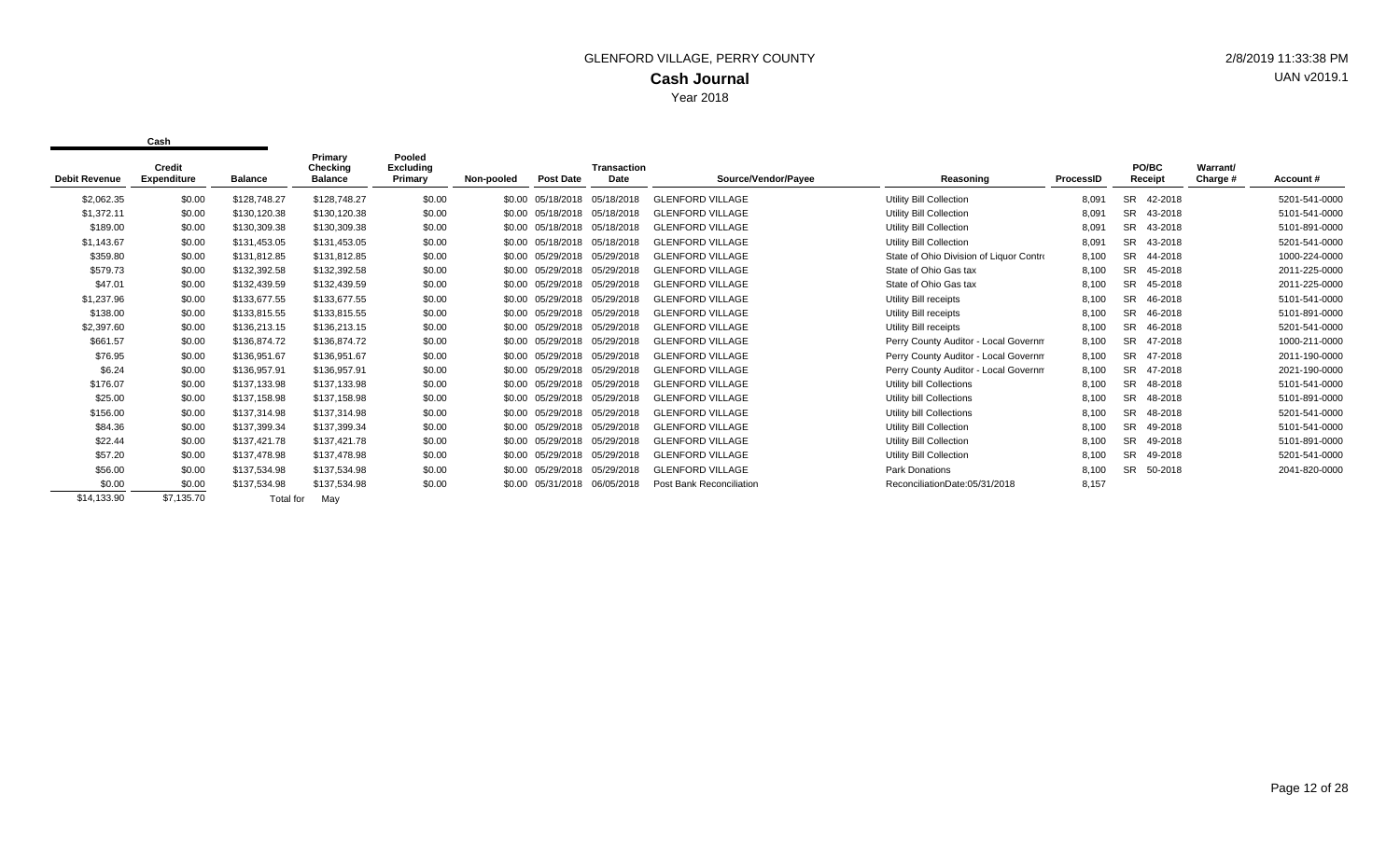| <b>Debit Revenue</b>           | Credit<br><b>Expenditure</b> | <b>Balance</b> | Primary<br>Checking<br><b>Balance</b> | Pooled<br><b>Excluding</b><br>Primary | Non-pooled | Post Date                    | <b>Transaction</b><br>Date | Source/Vendor/Payee                | Reasoning                              | ProcessID | PO/BC<br>Receipt     | Warrant/<br>Charge # | Account#          |
|--------------------------------|------------------------------|----------------|---------------------------------------|---------------------------------------|------------|------------------------------|----------------------------|------------------------------------|----------------------------------------|-----------|----------------------|----------------------|-------------------|
| <b>Month Beginning Balance</b> |                              | \$137,534.98   | \$137,534.98                          | \$0.00                                | \$0.00     |                              |                            |                                    |                                        |           |                      |                      |                   |
| \$0.00                         | \$118.01                     | \$137,416.97   | \$137,416.97                          | \$0.00                                |            | \$0.00 06/01/2018 06/01/2018 |                            | AT&T                               |                                        | 8,133     | PO 110-2018          | 1186                 | 5101-532-321-0000 |
| \$0.00                         | \$97.46                      | \$137,319.51   | \$137,319.51                          | \$0.00                                |            | \$0.00 06/05/2018 06/05/2018 |                            | American Electric Power            |                                        | 8.149     | PO 118-2018          | 1187                 | 2011-730-311-0000 |
| \$0.00                         | \$24.06                      | \$137,295.45   | \$137,295.45                          | \$0.00                                |            | \$0.00 06/05/2018 06/05/2018 |                            | American Electric Power            |                                        | 8,149     | PO 118-2018          | 1187                 | 2021-650-311-0000 |
| \$0.00                         | \$35.86                      | \$137,259.59   | \$137,259.59                          | \$0.00                                |            | \$0.00 06/05/2018 06/05/2018 |                            | American Electric Power            |                                        | 8.149     | PO 118-2018          | 1187                 | 2041-730-311-0000 |
| \$0.00                         | \$174.39                     | \$137,085.20   | \$137,085.20                          | \$0.00                                |            | \$0.00 06/05/2018 06/05/2018 |                            | American Electric Power            |                                        | 8,149     | PO 118-2018          | 1187                 | 5101-535-311-0000 |
| \$0.00                         | \$407.61                     | \$136,677.59   | \$136,677.59                          | \$0.00                                |            | \$0.00 06/05/2018 06/05/2018 |                            | American Electric Power            |                                        | 8,149     | PO 118-2018          | 1187                 | 5201-543-311-0000 |
| \$0.00                         | \$35.28                      | \$136,642.31   | \$136,642.31                          | \$0.00                                |            | \$0.00 06/05/2018            | 06/05/2018                 | AT&T                               |                                        | 8,149     | PO 111-2018          | 1188                 | 5101-532-321-0000 |
| \$0.00                         | \$1,200.00                   | \$135,442.31   | \$135,442.31                          | \$0.00                                |            | \$0.00 06/05/2018 06/05/2018 |                            | B & B Plumbing                     |                                        | 8,149     | PO 117-2018          | 1189                 | 5201-549-300-0000 |
| \$0.00                         | \$1,000.00                   | \$134,442.31   | \$134,442.31                          | \$0.00                                |            | \$0.00 06/05/2018 06/05/2018 |                            | Thomas J. Coleman                  |                                        | 8,149     | PO 124-2018          | 1190                 | 5201-541-300-0000 |
| \$0.00                         | \$600.00                     | \$133,842.31   | \$133,842.31                          | \$0.00                                |            | \$0.00 06/05/2018 06/05/2018 |                            | Earthtek Environmental, LLC        |                                        | 8,149     | PO 113-2018          | 1191                 | 5201-543-400-0000 |
| \$0.00                         | \$72.00                      | \$133,770.31   | \$133,770.31                          | \$0.00                                |            | \$0.00 06/05/2018 06/05/2018 |                            | <b>Energy Cooperative</b>          |                                        | 8,149     | PO 121-2018          | 1192                 | 1000-730-313-0000 |
| \$0.00                         | \$612.00                     | \$133,158.31   | \$133,158.31                          | \$0.00                                |            | \$0.00 06/05/2018 06/05/2018 |                            | <b>Brandon Fox</b>                 |                                        | 8,149     | PO 123-2018          | 1193                 | 5101-531-300-0000 |
| \$0.00                         | \$6.20                       | \$133,152.11   | \$133,152.11                          | \$0.00                                |            | \$0.00 06/05/2018 06/05/2018 |                            | <b>Leonard Sheppard</b>            |                                        | 8,149     | PO 114-2018          | 1194                 | 1000-790-400-0000 |
| \$0.00                         | \$0.59                       | \$133,151.52   | \$133,151.52                          | \$0.00                                |            | \$0.00 06/05/2018 06/05/2018 |                            | <b>Leonard Sheppard</b>            |                                        | 8,149     | PO 120-2018          | 1194                 | 5101-532-322-0000 |
| \$0.00                         | \$44.29                      | \$133,107.23   | \$133,107.23                          | \$0.00                                |            | \$0.00 06/05/2018 06/05/2018 |                            | <b>MASI Environmental Services</b> |                                        | 8,149     | PO 96-2018           | 1195                 | 5201-543-300-0000 |
| \$0.00                         | \$44.29                      | \$133,062.94   | \$133,062.94                          | \$0.00                                |            | \$0.00 06/05/2018 06/05/2018 |                            | <b>MASI Environmental Services</b> |                                        | 8,149     | PO 98-2018           | 1195                 | 5201-543-300-0000 |
| \$0.00                         | \$83.81                      | \$132,979.13   | \$132,979.13                          | \$0.00                                |            | \$0.00 06/05/2018 06/05/2018 |                            | <b>MASI Environmental Services</b> |                                        | 8,149     | PO 103-2018          | 1195                 | 5201-543-300-0000 |
| \$0.00                         | \$20.42                      | \$132,958.71   | \$132,958.71                          | \$0.00                                |            | \$0.00 06/05/2018 06/05/2018 |                            | <b>MASI Environmental Services</b> |                                        | 8.149     | PO 103-2018          | 1195                 | 5101-534-300-0000 |
| \$0.00                         | \$44.29                      | \$132,914.42   | \$132,914.42                          | \$0.00                                |            | \$0.00 06/05/2018 06/05/2018 |                            | <b>MASI Environmental Services</b> |                                        | 8,149     | PO 109-2018          | 1195                 | 5201-549-300-0000 |
| \$0.00                         | \$245.68                     | \$132,668.74   | \$132,668.74                          | \$0.00                                |            | \$0.00 06/05/2018            | 06/05/2018                 | <b>Employee Payroll</b>            | <b>Payroll Posting</b>                 | 8,152     | Direct               | 18-2018              | 1000-725-121-0000 |
| \$0.00                         | \$286.63                     | \$132,382.11   | \$132,382.11                          | \$0.00                                |            | \$0.00 06/05/2018 06/05/2018 |                            | <b>Employee Payroll</b>            | <b>Payroll Posting</b>                 | 8,152     | <b>Direct</b>        | 18-2018              | 5101-532-100-0000 |
| \$0.00                         | \$286.64                     | \$132,095.47   | \$132,095.47                          | \$0.00                                |            | \$0.00 06/05/2018 06/05/2018 |                            | <b>Employee Payroll</b>            | <b>Payroll Posting</b>                 | 8,152     | <b>Direct</b>        | 18-2018              | 5201-542-100-0000 |
| \$0.00                         | \$3,688.37                   | \$128,407.10   | \$128,407.10                          | \$0.00                                |            | \$0.00 06/05/2018 06/05/2018 |                            | Northern Perry County Water        |                                        | 8,156     | PO 125-2018          | 1197                 | 5101-533-300-0000 |
| \$110.00                       | \$0.00                       | \$128,517.10   | \$128,517.10                          | \$0.00                                |            | \$0.00 06/05/2018 06/05/2018 |                            | <b>GLENFORD VILLAGE</b>            | <b>Park Donations</b>                  | 8,167     | <b>SR</b><br>51-2018 |                      | 2041-820-0000     |
| \$321.91                       | \$0.00                       | \$128,839.01   | \$128,839.01                          | \$0.00                                |            | \$0.00 06/05/2018 06/05/2018 |                            | <b>GLENFORD VILLAGE</b>            | <b>Utility Bill Collection</b>         | 8,167     | 52-2018<br>SR        |                      | 5101-541-0000     |
| \$57.50                        | \$0.00                       | \$128,896.51   | \$128,896.51                          | \$0.00                                |            | \$0.00 06/05/2018 06/05/2018 |                            | <b>GLENFORD VILLAGE</b>            | Utility Bill Collection                | 8,167     | SR<br>52-2018        |                      | 5101-891-0000     |
| \$239.00                       | \$0.00                       | \$129,135.51   | \$129,135.51                          | \$0.00                                |            | \$0.00 06/05/2018 06/05/2018 |                            | <b>GLENFORD VILLAGE</b>            | Utility Bill Collection                | 8,167     | SR<br>52-2018        |                      | 5201-541-0000     |
| \$0.00                         | \$21.79                      | \$129,113.72   | \$129,113.72                          | \$0.00                                |            | \$0.00 06/06/2018 06/05/2018 |                            | Internal Revenue Service           |                                        | 8,160     | <b>Direct</b>        | 19-2018              | 1000-725-121-0000 |
| \$0.00                         | \$5.44                       | \$129,108.28   | \$129,108.28                          | \$0.00                                |            | \$0.00 06/06/2018 06/05/2018 |                            | Internal Revenue Service           |                                        | 8,160     | <b>Direct</b>        | 19-2018              | 1000-725-213-0000 |
| \$0.00                         | \$25.42                      | \$129,082.86   | \$129,082.86                          | \$0.00                                |            | \$0.00 06/06/2018 06/05/2018 |                            | <b>Internal Revenue Service</b>    |                                        | 8,160     | <b>Direct</b>        | 19-2018              | 5101-532-100-0000 |
| \$0.00                         | \$4.53                       | \$129,078.33   | \$129,078.33                          | \$0.00                                |            | \$0.00 06/06/2018 06/05/2018 |                            | <b>Internal Revenue Service</b>    |                                        | 8,160     | <b>Direct</b>        | 19-2018              | 5101-532-213-0000 |
| \$0.00                         | \$25.41                      | \$129,052.92   | \$129,052.92                          | \$0.00                                |            | \$0.00 06/06/2018 06/05/2018 |                            | <b>Internal Revenue Service</b>    |                                        | 8,160     | <b>Direct</b>        | 19-2018              | 5201-542-100-0000 |
| \$0.00                         | \$4.53                       | \$129,048.39   | \$129,048.39                          | \$0.00                                |            | \$0.00 06/06/2018            | 06/05/2018                 | Internal Revenue Service           |                                        | 8,160     | <b>Direct</b>        | 19-2018              | 5201-542-213-0000 |
| \$1,061.58                     | \$0.00                       | \$130,109.97   | \$130,109.97                          | \$0.00                                |            | \$0.00 06/19/2018 06/19/2018 |                            | <b>GLENFORD VILLAGE</b>            | Utilitty Bill Collection               | 8,177     | 53-2018<br><b>SR</b> |                      | 5101-541-0000     |
| \$166.00                       | \$0.00                       | \$130,275.97   | \$130,275.97                          | \$0.00                                |            | \$0.00 06/19/2018 06/19/2018 |                            | <b>GLENFORD VILLAGE</b>            | Utilitty Bill Collection               | 8,177     | SR<br>53-2018        |                      | 5101-891-0000     |
| \$1,715.20                     | \$0.00                       | \$131,991.17   | \$131,991.17                          | \$0.00                                |            | \$0.00 06/19/2018 06/19/2018 |                            | <b>GLENFORD VILLAGE</b>            | <b>Utilitty Bill Collection</b>        | 8,177     | SR<br>53-2018        |                      | 5201-541-0000     |
| \$100.00                       | \$0.00                       | \$132,091.17   | \$132,091.17                          | \$0.00                                |            | \$0.00 06/19/2018 06/19/2018 |                            | <b>GLENFORD VILLAGE</b>            | <b>Bulk Water collection</b><br>461.25 | 8,177     | <b>SR</b><br>54-2018 |                      | 2041-820-0000     |
| \$461.25                       | \$0.00                       | \$132,552.42   | \$132,552.42                          | \$0.00                                |            | \$0.00 06/19/2018 06/19/2018 |                            | <b>GLENFORD VILLAGE</b>            | 461.25<br>Bulk Water collection        | 8.177     | <b>SR</b><br>54-2018 |                      | 5101-543-0000     |
| \$1.805.92                     | \$0.00                       | \$134.358.34   | \$134.358.34                          | \$0.00                                |            | \$0.00 06/19/2018 06/19/2018 |                            | <b>GLENFORD VILLAGE</b>            | Utility Bill Collection                | 8.177     | 55-2018<br><b>SR</b> |                      | 5101-541-0000     |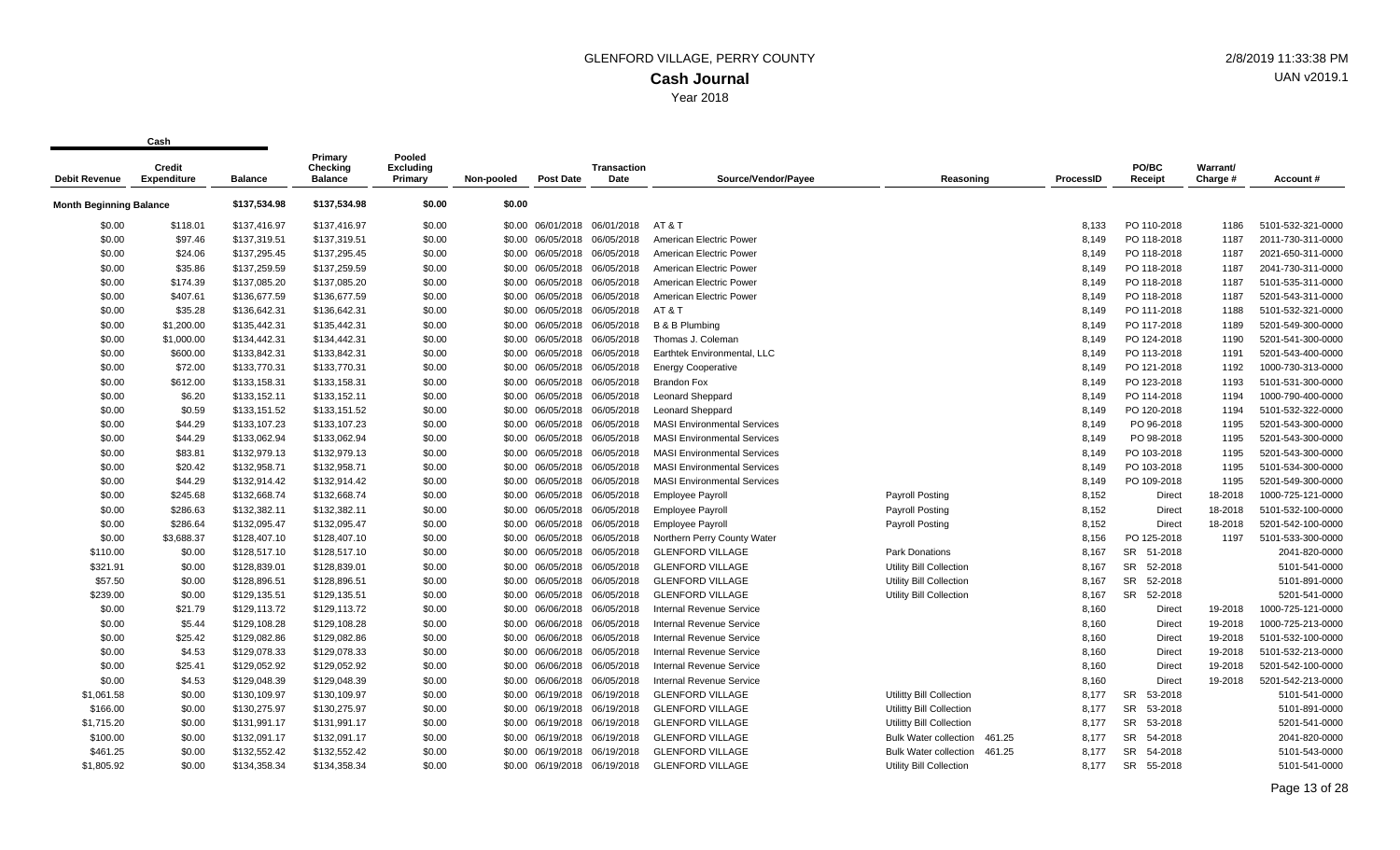|                      | Credit             |                  | Primary<br>Checking | Pooled<br><b>Excluding</b> |            |                              | <b>Transaction</b> |                                         |                                      |           | PO/BC                | Warrant/ |                   |
|----------------------|--------------------|------------------|---------------------|----------------------------|------------|------------------------------|--------------------|-----------------------------------------|--------------------------------------|-----------|----------------------|----------|-------------------|
| <b>Debit Revenue</b> | <b>Expenditure</b> | <b>Balance</b>   | <b>Balance</b>      | Primary                    | Non-pooled | <b>Post Date</b>             | Date               | Source/Vendor/Payee                     | Reasoning                            | ProcessID | Receipt              | Charge # | Account#          |
| \$187.50             | \$0.00             | \$134,545.84     | \$134,545.84        | \$0.00                     |            | \$0.00 06/19/2018 06/19/2018 |                    | <b>GLENFORD VILLAGE</b>                 | Utility Bill Collection              | 8,177     | SR 55-2018           |          | 5101-891-0000     |
| \$2.111.20           | \$0.00             | \$136,657.04     | \$136,657.04        | \$0.00                     |            | \$0.00 06/19/2018 06/19/2018 |                    | <b>GLENFORD VILLAGE</b>                 | <b>Utility Bill Collection</b>       | 8.177     | <b>SR</b><br>55-2018 |          | 5201-541-0000     |
| \$533.43             | \$0.00             | \$137,190.47     | \$137,190.47        | \$0.00                     |            | \$0.00 06/19/2018 06/19/2018 |                    | <b>GLENFORD VILLAGE</b>                 | Perry County Auditor - Local Governm | 8,177     | <b>SR</b><br>56-2018 |          | 1000-211-0000     |
| \$595.27             | \$0.00             | \$137,785.74     | \$137,785.74        | \$0.00                     |            | \$0.00 06/19/2018 06/19/2018 |                    | <b>GLENFORD VILLAGE</b>                 | Utility Bill Collection              | 8,177     | <b>SR</b><br>57-2018 |          | 5101-541-0000     |
| \$96.00              | \$0.00             | \$137,881.74     | \$137,881.74        | \$0.00                     |            | \$0.00 06/19/2018 06/19/2018 |                    | <b>GLENFORD VILLAGE</b>                 | <b>Utility Bill Collection</b>       | 8,177     | <b>SR</b><br>57-2018 |          | 5101-891-0000     |
| \$889.20             | \$0.00             | \$138,770.94     | \$138,770.94        | \$0.00                     |            | \$0.00 06/19/2018 06/19/2018 |                    | <b>GLENFORD VILLAGE</b>                 | Utility Bill Collection              | 8,177     | SR 57-2018           |          | 5201-541-0000     |
| \$0.00               | \$176.98           | \$138,593.96     | \$138,593.96        | \$0.00                     |            | \$0.00 06/19/2018 06/19/2018 |                    | American Electric Power                 |                                      | 8,193     | PO 127-2018          | 1198     | 1000-130-311-0000 |
| \$0.00               | \$43.00            | \$138,550.96     | \$138,550.96        | \$0.00                     |            | \$0.00 06/19/2018 06/19/2018 |                    | AT&T                                    |                                      | 8.193     | PO 133-2018          | 1199     | 5201-542-321-0000 |
| \$0.00               | \$124.30           | \$138,426.66     | \$138,426.66        | \$0.00                     |            | \$0.00 06/19/2018 06/19/2018 |                    | AT&T                                    |                                      | 8,193     | PO 129-2018          | 1200     | 5201-542-321-0000 |
| \$0.00               | \$76.97            | \$138,349.69     | \$138,349.69        | \$0.00                     |            | \$0.00 06/19/2018 06/19/2018 |                    | AT&T                                    |                                      | 8,193     | PO 130-2018          | 1200     | 5101-532-321-0000 |
| \$0.00               | \$36.00            | \$138,313.69     | \$138,313.69        | \$0.00                     |            | \$0.00 06/19/2018 06/19/2018 |                    | Commodore Bank - Credit                 |                                      | 8,193     | PO 95-2018           | 1201     | 5101-535-400-0000 |
| \$0.00               | \$55.50            | \$138,258.19     | \$138,258.19        | \$0.00                     |            | \$0.00 06/19/2018 06/19/2018 |                    | Commodore Bank - Credit                 |                                      | 8,193     | PO 99-2018           | 1201     | 2011-620-400-0000 |
| \$0.00               | \$50.00            | \$138,208.19     | \$138,208.19        | \$0.00                     |            | \$0.00 06/19/2018 06/19/2018 |                    | Commodore Bank - Credit                 |                                      | 8,193     | PO 126-2018          | 1201     | 2011-620-400-0000 |
| \$0.00               | \$61.50            | \$138,146.69     | \$138,146.69        | \$0.00                     |            | \$0.00 06/19/2018 06/19/2018 |                    | Commodore Bank - Credit                 |                                      | 8,193     | PO 119-2018          | 1201     | 2011-620-400-0000 |
| \$0.00               | \$50.00            | \$138,096.69     | \$138,096.69        | \$0.00                     |            | \$0.00 06/19/2018 06/19/2018 |                    | Commodore Bank - Credit                 |                                      | 8,193     | PO 107-2018          | 1201     | 5101-532-322-0000 |
| \$0.00               | \$50.00            | \$138,046.69     | \$138,046.69        | \$0.00                     |            | \$0.00 06/19/2018 06/19/2018 |                    | Commodore Bank - Credit                 |                                      | 8,193     | PO 115-2018          | 1201     | 5101-532-400-0000 |
| \$0.00               | \$525.50           | \$137,521.19     | \$137,521.19        | \$0.00                     |            | \$0.00 06/19/2018 06/19/2018 |                    | Commodore Bank - Credit                 |                                      | 8,193     | PO 106-2018          | 1201     | 5201-543-400-0000 |
| \$0.00               | \$830.12           | \$136,691.07     | \$136,691.07        | \$0.00                     |            | \$0.00 06/19/2018 06/19/2018 |                    | Ohio Water Development Authority        |                                      | 8,193     | PO 104-2018          | 1202     | 5201-850-710-0000 |
| \$0.00               | \$15,000.00        | \$121,691.07     | \$121,691.07        | \$0.00                     |            | \$0.00 06/19/2018 06/19/2018 |                    | <b>Treasurer Of State</b>               |                                      | 8,193     | PO 100-2018          | 1203     | 5201-850-710-0000 |
| \$894.56             | \$0.00             | \$122,585.63     | \$122,585.63        | \$0.00                     |            | \$0.00 06/26/2018 06/26/2018 |                    | <b>GLENFORD VILLAGE</b>                 | Utilty Bill Collection               | 8,200     | SR 58-2018           |          | 5101-541-0000     |
| \$138.00             | \$0.00             | \$122,723.63     | \$122,723.63        | \$0.00                     |            | \$0.00 06/26/2018 06/26/2018 |                    | <b>GLENFORD VILLAGE</b>                 | Utilty Bill Collection               | 8,200     | <b>SR</b><br>58-2018 |          | 5101-891-0000     |
| \$839.51             | \$0.00             | \$123,563.14     | \$123,563.14        | \$0.00                     |            | \$0.00 06/26/2018 06/26/2018 |                    | <b>GLENFORD VILLAGE</b>                 | <b>Utilty Bill Collection</b>        | 8,200     | <b>SR</b><br>58-2018 |          | 5201-541-0000     |
| \$126.15             | \$0.00             | \$123,689.29     | \$123,689.29        | \$0.00                     |            | \$0.00 06/26/2018 06/26/2018 |                    | <b>GLENFORD VILLAGE</b>                 | Perry County Auditor - Motor Vehicle | 8,200     | <b>SR</b><br>59-2018 |          | 2011-190-0000     |
| \$10.23              | \$0.00             | \$123,699.52     | \$123,699.52        | \$0.00                     |            | \$0.00 06/26/2018 06/26/2018 |                    | <b>GLENFORD VILLAGE</b>                 | Perry County Auditor - Motor Vehicle | 8,200     | <b>SR</b><br>59-2018 |          | 2021-190-0000     |
| \$306.77             | \$0.00             | \$124,006.29     | \$124,006.29        | \$0.00                     |            | \$0.00 06/26/2018 06/26/2018 |                    | <b>GLENFORD VILLAGE</b>                 | <b>Utility Bill Collection</b>       | 8,200     | SR 60-2018           |          | 5101-541-0000     |
| \$48.00              | \$0.00             | \$124,054.29     | \$124,054.29        | \$0.00                     |            | \$0.00 06/26/2018 06/26/2018 |                    | <b>GLENFORD VILLAGE</b>                 | Utility Bill Collection              | 8,200     | SR 60-2018           |          | 5101-891-0000     |
| \$275.60             | \$0.00             | \$124,329.89     | \$124,329.89        | \$0.00                     |            | \$0.00 06/26/2018 06/26/2018 |                    | <b>GLENFORD VILLAGE</b>                 | <b>Utility Bill Collection</b>       | 8,200     | <b>SR</b><br>60-2018 |          | 5201-541-0000     |
| \$0.00               | \$44.00            | \$124,285.89     | \$124,285.89        | \$0.00                     |            | \$0.00 06/26/2018 06/26/2018 |                    | Ohio Public Employees Retirement System | Clear Unpaid Withholding (8201) (NIC | 8,203     | Direct               | 20-2018  | 1000-725-121-0000 |
| \$0.00               | \$33.66            | \$124,252.23     | \$124,252.23        | \$0.00                     |            | \$0.00 06/26/2018 06/26/2018 |                    | Ohio Public Employees Retirement System | Clear Unpaid Withholding (8201) (NIC | 8,203     | Direct               | 20-2018  | 1000-725-211-0000 |
| \$0.00               | \$35.00            | \$124,217.23     | \$124,217.23        | \$0.00                     |            | \$0.00 06/26/2018 06/26/2018 |                    | Ohio Public Employees Retirement System | Clear Unpaid Withholding (8201) (NIC | 8,203     | <b>Direct</b>        | 20-2018  | 5101-532-100-0000 |
| \$0.00               | \$46.67            | \$124,170.56     | \$124,170.56        | \$0.00                     |            | \$0.00 06/26/2018 06/26/2018 |                    | Ohio Public Employees Retirement System | Clear Unpaid Withholding (8201) (NIC | 8,203     | <b>Direct</b>        | 20-2018  | 5101-532-211-0000 |
| \$0.00               | \$35.00            | \$124,135.56     | \$124,135.56        | \$0.00                     |            | \$0.00 06/26/2018 06/26/2018 |                    | Ohio Public Employees Retirement System | Clear Unpaid Withholding (8201) (NIC | 8,203     | <b>Direct</b>        | 20-2018  | 5201-542-100-0000 |
| \$0.00               | \$46.67            | \$124,088.89     | \$124,088.89        | \$0.00                     |            | \$0.00 06/26/2018 06/26/2018 |                    | Ohio Public Employees Retirement System | Clear Unpaid Withholding (8201) (NIC | 8,203     | <b>Direct</b>        | 20-2018  | 5201-542-211-0000 |
| \$0.00               | \$118.01           | \$123,970.88     | \$123,970.88        | \$0.00                     |            | \$0.00 06/29/2018 06/29/2018 |                    | AT&T                                    |                                      | 8,218     | PO 140-2018          | 1204     | 5101-532-321-0000 |
| \$0.00               | \$36.06            | \$123,934.82     | \$123,934.82        | \$0.00                     |            | \$0.00 06/29/2018 06/29/2018 |                    | AT&T                                    |                                      | 8,218     | PO 141-2018          | 1205     | 5101-532-321-0000 |
| \$0.00               | \$0.00             | \$123,934.82     | \$123,934.82        | \$0.00                     |            | \$0.00 06/30/2018 07/07/2018 |                    | Post Bank Reconciliation                | ReconciliationDate:06/30/2018        | 8,228     |                      |          |                   |
| \$13,089.78          | \$26.689.94        | <b>Total</b> for | June                |                            |            |                              |                    |                                         |                                      |           |                      |          |                   |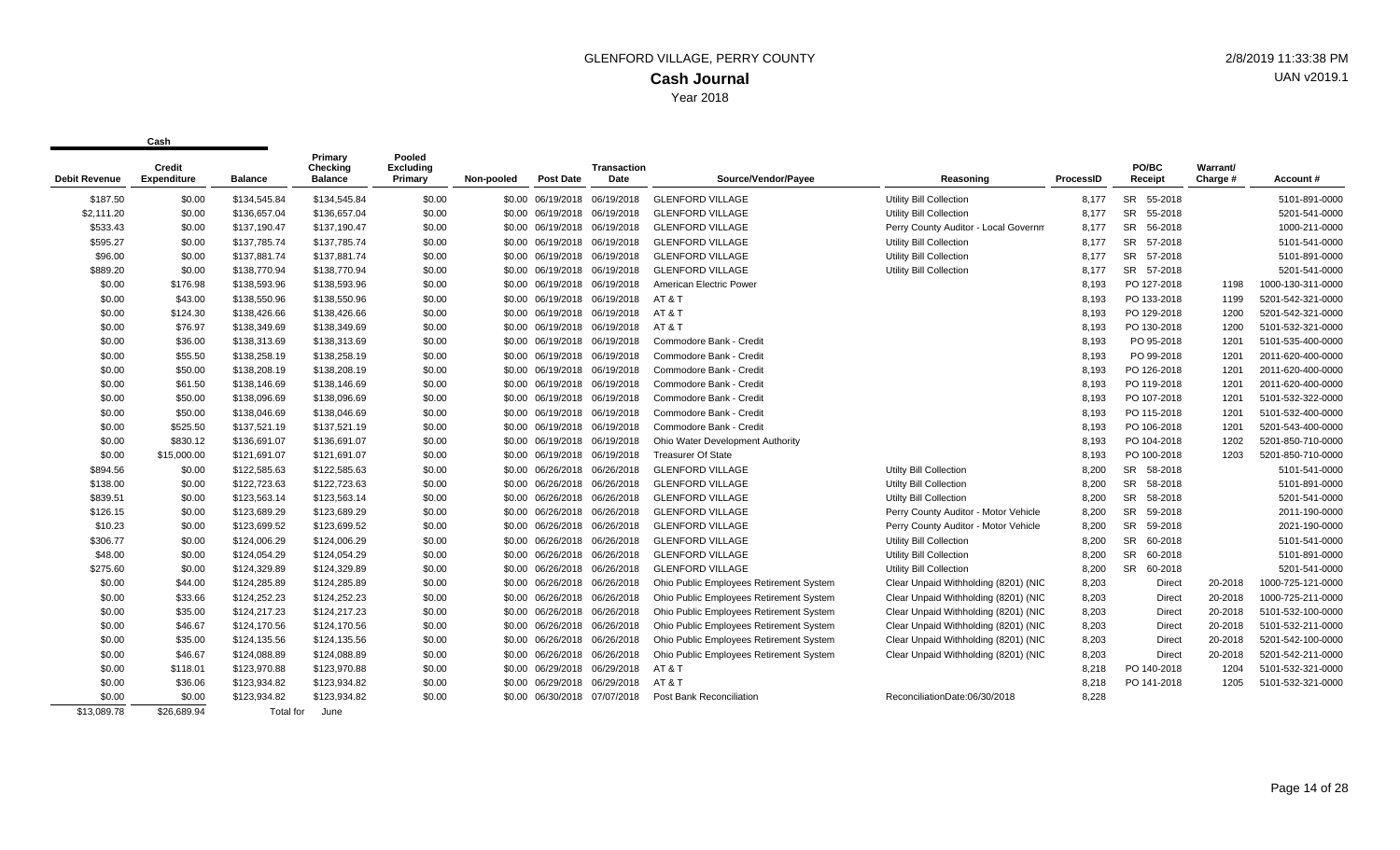| <b>Debit Revenue</b>           | Credit<br><b>Expenditure</b> | <b>Balance</b> | Primary<br>Checking<br><b>Balance</b> | Pooled<br><b>Excluding</b><br>Primary | Non-pooled | <b>Post Date</b>             | <b>Transaction</b><br>Date | Source/Vendor/Payee                  | Reasoning                     | <b>ProcessID</b> | PO/BC<br>Receipt     | Warrant/<br>Charge # | Account#          |
|--------------------------------|------------------------------|----------------|---------------------------------------|---------------------------------------|------------|------------------------------|----------------------------|--------------------------------------|-------------------------------|------------------|----------------------|----------------------|-------------------|
| <b>Month Beginning Balance</b> |                              | \$123,934.82   | \$123,934.82                          | \$0.00                                | \$0.00     |                              |                            |                                      |                               |                  |                      |                      |                   |
| \$308.38                       | \$0.00                       | \$124,243.20   | \$124,243.20                          | \$0.00                                |            | \$0.00 07/07/2018 07/07/2018 |                            | <b>GLENFORD VILLAGE</b>              | Utility Bill collection       | 8.226            | <b>SR</b><br>61-2018 |                      | 5101-541-0000     |
| \$41.50                        | \$0.00                       | \$124,284.70   | \$124,284.70                          | \$0.00                                |            | \$0.00 07/07/2018            | 07/07/2018                 | <b>GLENFORD VILLAGE</b>              | Utility Bill collection       | 8,226            | <b>SR</b><br>61-2018 |                      | 5101-891-0000     |
| \$161.20                       | \$0.00                       | \$124,445.90   | \$124,445.90                          | \$0.00                                |            | \$0.00 07/07/2018 07/07/2018 |                            | <b>GLENFORD VILLAGE</b>              | Utility Bill collection       | 8.226            | SR 61-2018           |                      | 5201-541-0000     |
| \$1,481.74                     | \$0.00                       | \$125,927.64   | \$125,927.64                          | \$0.00                                |            | \$0.00 07/07/2018 07/07/2018 |                            | <b>GLENFORD VILLAGE</b>              | <b>Utilty Bill Collection</b> | 8.226            | <b>SR</b><br>62-2018 |                      | 5101-541-0000     |
| \$313.50                       | \$0.00                       | \$126,241.14   | \$126,241.14                          | \$0.00                                |            | \$0.00 07/07/2018 07/07/2018 |                            | <b>GLENFORD VILLAGE</b>              | Utilty Bill Collection        | 8,226            | <b>SR</b><br>62-2018 |                      | 5101-891-0000     |
| \$793.50                       | \$0.00                       | \$127,034.64   | \$127,034.64                          | \$0.00                                |            | \$0.00 07/07/2018 07/07/2018 |                            | <b>GLENFORD VILLAGE</b>              | <b>Utilty Bill Collection</b> | 8,226            | <b>SR</b><br>62-2018 |                      | 5201-541-0000     |
| \$112.35                       | \$0.00                       | \$127,146.99   | \$127,146.99                          | \$0.00                                |            | \$0.00 07/07/2018 07/07/2018 |                            | <b>GLENFORD VILLAGE</b>              | Park Donation - 124.00        | 8,226            | <b>SR</b><br>63-2018 |                      | 1000-999-0000     |
| \$124.00                       | \$0.00                       | \$127,270.99   | \$127,270.99                          | \$0.00                                |            | \$0.00 07/07/2018 07/07/2018 |                            | <b>GLENFORD VILLAGE</b>              | Park Donation - 124.00        | 8,226            | SR 63-2018           |                      | 2041-820-0000     |
| \$0.00                         | \$54.43                      | \$127,216.56   | \$127,216.56                          | \$0.00                                |            | \$0.00 07/10/2018 07/10/2018 |                            | American Electric Power              |                               | 8,302            | PO 142-2018          | 1206                 | 2011-730-311-0000 |
| \$0.00                         | \$19.04                      | \$127,197.52   | \$127,197.52                          | \$0.00                                |            | \$0.00 07/10/2018 07/10/2018 |                            | American Electric Power              |                               | 8,302            | PO 142-2018          | 1206                 | 2021-650-311-0000 |
| \$0.00                         | \$32.61                      | \$127,164.91   | \$127,164.91                          | \$0.00                                |            | \$0.00 07/10/2018 07/10/2018 |                            | American Electric Power              |                               | 8,302            | PO 142-2018          | 1206                 | 2041-730-311-0000 |
| \$0.00                         | \$150.06                     | \$127,014.85   | \$127,014.85                          | \$0.00                                |            | \$0.00 07/10/2018 07/10/2018 |                            | American Electric Power              |                               | 8.302            | PO 142-2018          | 1206                 | 5101-535-311-0000 |
| \$0.00                         | \$628.87                     | \$126,385.98   | \$126,385.98                          | \$0.00                                |            | \$0.00 07/10/2018 07/10/2018 |                            | American Electric Power              |                               | 8,302            | PO 142-2018          | 1206                 | 5201-543-311-0000 |
| \$0.00                         | \$16.07                      | \$126,369.91   | \$126,369.91                          | \$0.00                                |            | \$0.00 07/10/2018 07/10/2018 |                            | Commodore Bank - Credit              |                               | 8,302            | PO 122-2018          | 1207                 | 1000-790-400-0000 |
| \$0.00                         | \$50.20                      | \$126,319.71   | \$126,319.71                          | \$0.00                                |            | \$0.00 07/10/2018 07/10/2018 |                            | Commodore Bank - Credit              |                               | 8,302            | PO 128-2018          | 1207                 | 2011-620-400-0000 |
| \$0.00                         | \$60.00                      | \$126,259.71   | \$126,259.71                          | \$0.00                                |            | \$0.00 07/10/2018 07/10/2018 |                            | Commodore Bank - Credit              |                               | 8,302            | PO 136-2018          | 1207                 | 2011-620-400-0000 |
| \$0.00                         | \$50.00                      | \$126,209.71   | \$126,209.71                          | \$0.00                                |            | \$0.00 07/10/2018 07/10/2018 |                            | Commodore Bank - Credit              |                               | 8,302            | PO 154-2018          | 1207                 | 2011-620-400-0000 |
| \$0.00                         | \$9.92                       | \$126,199.79   | \$126,199.79                          | \$0.00                                |            | \$0.00 07/10/2018 07/10/2018 |                            | Commodore Bank - Credit              |                               | 8,302            | PO 139-2018          | 1207                 | 2021-620-400-0000 |
| \$0.00                         | \$36.90                      | \$126,162.89   | \$126,162.89                          | \$0.00                                |            | \$0.00 07/10/2018 07/10/2018 |                            | Commodore Bank - Credit              |                               | 8,302            | PO 153-2018          | 1207                 | 2041-730-400-0000 |
| \$0.00                         | \$1,000.00                   | \$125,162.89   | \$125,162.89                          | \$0.00                                |            | \$0.00 07/10/2018 07/10/2018 |                            | Thomas J. Coleman                    |                               | 8,302            | PO 150-2018          | 1208                 | 5201-541-300-0000 |
| \$0.00                         | \$42.00                      | \$125,120.89   | \$125,120.89                          | \$0.00                                |            | \$0.00 07/10/2018 07/10/2018 |                            | <b>Energy Cooperative</b>            |                               | 8,302            | PO 145-2018          | 1209                 | 1000-730-313-0000 |
| \$0.00                         | \$612.00                     | \$124,508.89   | \$124,508.89                          | \$0.00                                |            | \$0.00 07/10/2018 07/10/2018 |                            | <b>Brandon Fox</b>                   |                               | 8,302            | PO 149-2018          | 1210                 | 5101-531-300-0000 |
| \$0.00                         | \$540.00                     | \$123,968.89   | \$123,968.89                          | \$0.00                                |            | \$0.00 07/10/2018 07/10/2018 |                            | Isacc Wiles Burkholder & Teetor, LLC |                               | 8,302            | PO 151-2018          | 1211                 | 1000-750-300-0000 |
| \$0.00                         | \$58.00                      | \$123,910.89   | \$123,910.89                          | \$0.00                                |            | \$0.00 07/10/2018 07/10/2018 |                            | Jeff's Auto Repair                   |                               | 8,302            | PO 132-2018          | 1212                 | 2011-620-400-0000 |
| \$0.00                         | \$20.12                      | \$123,890.77   | \$123,890.77                          | \$0.00                                |            | \$0.00 07/10/2018 07/10/2018 |                            | <b>MASI Environmental Services</b>   |                               | 8,302            | PO 131-2018          | 1213                 | 5101-534-300-0000 |
| \$0.00                         | \$44.29                      | \$123,846.48   | \$123,846.48                          | \$0.00                                |            | \$0.00 07/10/2018 07/10/2018 |                            | <b>MASI Environmental Services</b>   |                               | 8,302            | PO 134-2018          | 1213                 | 5201-549-300-0000 |
| \$0.00                         | \$44.29                      | \$123,802.19   | \$123,802.19                          | \$0.00                                |            | \$0.00 07/10/2018 07/10/2018 |                            | <b>MASI Environmental Services</b>   |                               | 8,302            | PO 138-2018          | 1213                 | 5201-549-300-0000 |
| \$0.00                         | \$44.29                      | \$123,757.90   | \$123,757.90                          | \$0.00                                |            | \$0.00 07/10/2018 07/10/2018 |                            | <b>MASI Environmental Services</b>   |                               | 8,302            | PO 146-2018          | 1213                 | 5201-549-300-0000 |
| \$0.00                         | \$2,744.78                   | \$121,013.12   | \$121,013.12                          | \$0.00                                |            | \$0.00 07/10/2018 07/10/2018 |                            | Northern Perry County Water          |                               | 8,302            | PO 144-2018          | 1214                 | 5101-533-300-0000 |
| \$0.00                         | \$92.85                      | \$120,920.27   | \$120,920.27                          | \$0.00                                |            | \$0.00 07/10/2018 07/10/2018 |                            | <b>Staples Credit Plan</b>           |                               | 8,302            | PO 112-2018          | 1215                 | 1000-790-400-0000 |
| \$0.00                         | \$2,000.00                   | \$118,920.27   | \$118,920.27                          | \$0.00                                |            | \$0.00 07/10/2018 07/10/2018 |                            | Ultimate Enterprises Inc.            |                               | 8,302            | PO 137-2018          | 1216                 | 2011-620-300-0000 |
| \$0.00                         | \$106.65                     | \$118,813.62   | \$118,813.62                          | \$0.00                                |            | \$0.00 07/10/2018 07/10/2018 |                            | Underwood's Inc.                     |                               | 8,302            | PO 147-2018          | 1217                 | 2011-730-420-0000 |
| \$0.00                         | \$125.00                     | \$118,688.62   | \$118,688.62                          | \$0.00                                |            | \$0.00 07/10/2018 07/10/2018 |                            | Wichert Insurance                    |                               | 8,302            | PO 152-2018          | 1218                 | 1000-725-351-0000 |
| \$0.00                         | \$55.41                      | \$118,633.21   | \$118,633.21                          | \$0.00                                |            | \$0.00 07/10/2018 07/10/2018 |                            | <b>Employee Payroll</b>              | <b>Payroll Posting</b>        | 8,313            | Direct               | 21-2018              | 1000-710-161-0000 |
| \$0.00                         | \$205.78                     | \$118,427.43   | \$118,427.43                          | \$0.00                                |            | \$0.00 07/10/2018 07/10/2018 |                            | <b>Employee Payroll</b>              | <b>Payroll Posting</b>        | 8,313            | Direct               | 21-2018              | 1000-715-111-0000 |
| \$0.00                         | \$245.68                     | \$118,181.75   | \$118,181.75                          | \$0.00                                |            | \$0.00 07/10/2018 07/10/2018 |                            | <b>Employee Payroll</b>              | <b>Payroll Posting</b>        | 8,313            | Direct               | 21-2018              | 1000-725-121-0000 |
| \$0.00                         | \$286.63                     | \$117,895.12   | \$117,895.12                          | \$0.00                                |            | \$0.00 07/10/2018 07/10/2018 |                            | <b>Employee Payroll</b>              | <b>Payroll Posting</b>        | 8,313            | <b>Direct</b>        | 21-2018              | 5101-532-100-0000 |
| \$0.00                         | \$286.64                     | \$117,608.48   | \$117,608.48                          | \$0.00                                |            | \$0.00 07/10/2018 07/10/2018 |                            | <b>Employee Payroll</b>              | <b>Payroll Posting</b>        | 8,313            | <b>Direct</b>        | 21-2018              | 5201-542-100-0000 |
| \$0.00                         | \$7.59                       | \$117,600.89   | \$117,600.89                          | \$0.00                                |            | \$0.00 07/10/2018 07/10/2018 |                            | Ohio Department of Taxation          |                               | 8.322            | <b>Direct</b>        | 23-2018              | 1000-725-121-0000 |
|                                |                              |                |                                       |                                       |            |                              |                            |                                      |                               |                  |                      |                      |                   |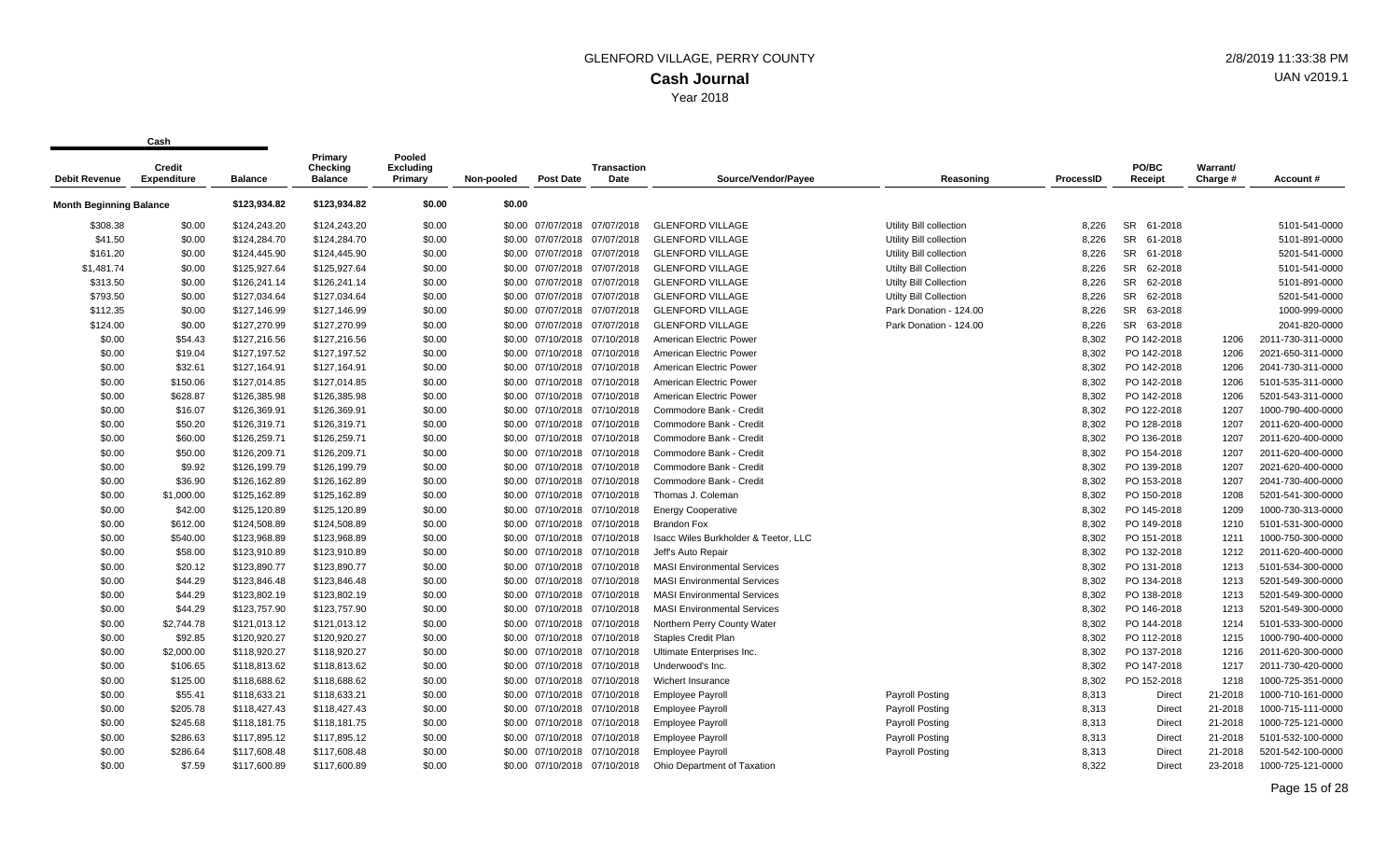| Debit Revenue | Credit<br><b>Expenditure</b> | <b>Balance</b> | Primary<br>Checking<br><b>Balance</b> | Pooled<br><b>Excluding</b><br>Primary | Non-pooled | <b>Post Date</b>             | Transaction<br>Date          | Source/Vendor/Payee                     | Reasoning                             | <b>ProcessID</b> | PO/BC<br>Receipt     | Warrant/<br>Charge # | Account#          |
|---------------|------------------------------|----------------|---------------------------------------|---------------------------------------|------------|------------------------------|------------------------------|-----------------------------------------|---------------------------------------|------------------|----------------------|----------------------|-------------------|
| \$0.00        | \$8.85                       | \$117,592.04   | \$117,592.04                          | \$0.00                                |            | \$0.00 07/10/2018 07/10/2018 |                              | Ohio Department of Taxation             |                                       | 8,322            | Direct               | 23-2018              | 5101-532-100-0000 |
| \$0.00        | \$8.85                       | \$117,583.19   | \$117,583.19                          | \$0.00                                |            | \$0.00 07/10/2018 07/10/2018 |                              | Ohio Department of Taxation             |                                       | 8,322            | Direct               | 23-2018              | 5201-542-100-0000 |
| \$0.00        | \$2.12                       | \$117,581.07   | \$117,581.07                          | \$0.00                                |            | \$0.00 07/10/2018 07/10/2018 |                              | Ohio Department of Taxation             |                                       | 8,322            | Direct               | 23-2018              | 1000-715-111-0000 |
| \$0.00        | \$30.00                      | \$117,551.07   | \$117,551.07                          | \$0.00                                |            | \$0.00 07/10/2018 07/10/2018 |                              | Ohio Public Employees Retirement System |                                       | 8,324            | Direct               | 24-2018              | 1000-725-121-0000 |
| \$0.00        | \$46.66                      | \$117,504.41   | \$117,504.41                          | \$0.00                                |            | \$0.00 07/10/2018 07/10/2018 |                              | Ohio Public Employees Retirement System |                                       | 8,324            | Direct               | 24-2018              | 1000-725-211-0000 |
| \$0.00        | \$35.00                      | \$117,469.41   | \$117,469.41                          | \$0.00                                |            | \$0.00 07/10/2018 07/10/2018 |                              | Ohio Public Employees Retirement System |                                       | 8,324            | <b>Direct</b>        | 24-2018              | 5101-532-100-0000 |
| \$0.00        | \$46.67                      | \$117,422.74   | \$117,422.74                          | \$0.00                                |            | \$0.00 07/10/2018 07/10/2018 |                              | Ohio Public Employees Retirement System |                                       | 8,324            | Direct               | 24-2018              | 5101-532-211-0000 |
| \$0.00        | \$35.00                      | \$117,387.74   | \$117,387.74                          | \$0.00                                |            | \$0.00 07/10/2018 07/10/2018 |                              | Ohio Public Employees Retirement System |                                       | 8,324            | Direct               | 24-2018              | 5201-542-100-0000 |
| \$0.00        | \$46.67                      | \$117,341.07   | \$117,341.07                          | \$0.00                                |            |                              | \$0.00 07/10/2018 07/10/2018 | Ohio Public Employees Retirement System |                                       | 8,324            | <b>Direct</b>        | 24-2018              | 5201-542-211-0000 |
| \$0.00        | \$21.79                      | \$117,319.28   | \$117,319.28                          | \$0.00                                |            | \$0.00 07/12/2018 07/10/2018 |                              | Internal Revenue Service                |                                       | 8,317            | Direct               | 22-2018              | 1000-725-121-0000 |
| \$0.00        | \$25.42                      | \$117,293.86   | \$117,293.86                          | \$0.00                                |            | \$0.00 07/12/2018 07/10/2018 |                              | Internal Revenue Service                |                                       | 8,317            | <b>Direct</b>        | 22-2018              | 5101-532-100-0000 |
| \$0.00        | \$25.41                      | \$117,268.45   | \$117,268.45                          | \$0.00                                |            | \$0.00 07/12/2018 07/10/2018 |                              | <b>Internal Revenue Service</b>         |                                       | 8,317            | Direct               | 22-2018              | 5201-542-100-0000 |
| \$0.00        | \$5.44                       | \$117,263.01   | \$117,263.01                          | \$0.00                                |            | \$0.00 07/12/2018 07/10/2018 |                              | <b>Internal Revenue Service</b>         |                                       | 8,317            | Direct               | 22-2018              | 1000-725-213-0000 |
| \$0.00        | \$4.53                       | \$117,258.48   | \$117,258.48                          | \$0.00                                |            |                              | \$0.00 07/12/2018 07/10/2018 | <b>Internal Revenue Service</b>         |                                       | 8,317            | Direct               | 22-2018              | 5101-532-213-0000 |
| \$0.00        | \$4.53                       | \$117,253.95   | \$117,253.95                          | \$0.00                                |            | \$0.00 07/12/2018 07/10/2018 |                              | <b>Internal Revenue Service</b>         |                                       | 8,317            | Direct               | 22-2018              | 5201-542-213-0000 |
| \$0.00        | \$6.12                       | \$117,247.83   | \$117,247.83                          | \$0.00                                |            | \$0.00 07/12/2018 07/10/2018 |                              | Internal Revenue Service                |                                       | 8,317            | <b>Direct</b>        | 22-2018              | 1000-710-161-0000 |
| \$0.00        | \$4.96                       | \$117,242.87   | \$117,242.87                          | \$0.00                                |            | \$0.00 07/12/2018 07/10/2018 |                              | <b>Internal Revenue Service</b>         |                                       | 8,317            | Direct               | 22-2018              | 1000-710-212-0000 |
| \$0.00        | \$1.16                       | \$117,241.71   | \$117,241.71                          | \$0.00                                |            | \$0.00 07/12/2018 07/10/2018 |                              | Internal Revenue Service                |                                       | 8,317            | <b>Direct</b>        | 22-2018              | 1000-710-213-0000 |
| \$0.00        | \$36.72                      | \$117,204.99   | \$117,204.99                          | \$0.00                                |            |                              | \$0.00 07/12/2018 07/10/2018 | <b>Internal Revenue Service</b>         |                                       | 8,317            | Direct               | 22-2018              | 1000-715-111-0000 |
| \$0.00        | \$29.76                      | \$117,175.23   | \$117,175.23                          | \$0.00                                |            | \$0.00 07/12/2018 07/10/2018 |                              | <b>Internal Revenue Service</b>         |                                       | 8,317            | <b>Direct</b>        | 22-2018              | 1000-715-212-0000 |
| \$0.00        | \$6.96                       | \$117,168.27   | \$117,168.27                          | \$0.00                                |            | \$0.00 07/12/2018 07/10/2018 |                              | <b>Internal Revenue Service</b>         |                                       | 8,317            | <b>Direct</b>        | 22-2018              | 1000-715-213-0000 |
| \$0.00        | \$166.92                     | \$117,001.35   | \$117,001.35                          | \$0.00                                |            | \$0.00 07/24/2018 07/24/2018 |                              | American Electric Power                 |                                       | 8,340            | PO 155-2018          | 1227                 | 1000-130-311-0000 |
| \$0.00        | \$196.41                     | \$116,804.94   | \$116,804.94                          | \$0.00                                |            |                              | \$0.00 07/24/2018 07/24/2018 | AT & T                                  |                                       | 8,340            | PO 156-2018          | 1228                 | 5201-542-321-0000 |
| \$0.00        | \$43.00                      | \$116,761.94   | \$116,761.94                          | \$0.00                                |            |                              | \$0.00 07/24/2018 07/24/2018 | AT&T                                    |                                       | 8,340            | PO 157-2018          | 1229                 | 5201-543-320-0000 |
| \$0.00        | \$464.93                     | \$116,297.01   | \$116,297.01                          | \$0.00                                |            | \$0.00 07/24/2018            | 07/24/2018                   | Microcomm Inc.                          |                                       | 8,340            | PO 143-2018          | 1230                 | 5101-535-400-0000 |
| \$40.00       | \$0.00                       | \$116,337.01   | \$116,337.01                          | \$0.00                                |            | \$0.00 07/24/2018 07/24/2018 |                              | <b>GLENFORD VILLAGE</b>                 | Parks Donation - Shelly Park          | 8,345            | SR 64-2018           |                      | 2041-820-0000     |
| \$1,142.79    | \$0.00                       | \$117,479.80   | \$117,479.80                          | \$0.00                                |            |                              | \$0.00 07/24/2018 07/24/2018 | <b>GLENFORD VILLAGE</b>                 | <b>Utility Bill Collections</b>       | 8,345            | <b>SR</b><br>65-2018 |                      | 5101-541-0000     |
| \$208.00      | \$0.00                       | \$117,687.80   | \$117,687.80                          | \$0.00                                |            | \$0.00 07/24/2018 07/24/2018 |                              | <b>GLENFORD VILLAGE</b>                 | <b>Utility Bill Collections</b>       | 8,345            | <b>SR</b><br>65-2018 |                      | 5101-891-0000     |
| \$674.48      | \$0.00                       | \$118,362.28   | \$118,362.28                          | \$0.00                                |            | \$0.00 07/24/2018 07/24/2018 |                              | <b>GLENFORD VILLAGE</b>                 | <b>Utility Bill Collections</b>       | 8,345            | <b>SR</b><br>65-2018 |                      | 5201-541-0000     |
| \$2,545.30    | \$0.00                       | \$120,907.58   | \$120,907.58                          | \$0.00                                |            | \$0.00 07/24/2018 07/24/2018 |                              | <b>GLENFORD VILLAGE</b>                 | <b>Utility Bill Collections</b>       | 8,345            | 66-2018<br><b>SR</b> |                      | 5101-541-0000     |
| \$345.25      | \$0.00                       | \$121,252.83   | \$121,252.83                          | \$0.00                                |            |                              | \$0.00 07/24/2018 07/24/2018 | <b>GLENFORD VILLAGE</b>                 | <b>Utility Bill Collections</b>       | 8,345            | <b>SR</b><br>66-2018 |                      | 5101-891-0000     |
| \$3,493.08    | \$0.00                       | \$124,745.91   | \$124,745.91                          | \$0.00                                |            | \$0.00 07/24/2018            | 07/24/2018                   | <b>GLENFORD VILLAGE</b>                 | <b>Utility Bill Collections</b>       | 8,345            | <b>SR</b><br>66-2018 |                      | 5201-541-0000     |
| \$532.43      | \$0.00                       | \$125,278.34   | \$125,278.34                          | \$0.00                                |            | \$0.00 07/24/2018 07/24/2018 |                              | <b>GLENFORD VILLAGE</b>                 | Bulk Water - 11.40                    | 8,345            | <b>SR</b><br>67-2018 |                      | 1000-211-0000     |
| \$122.00      | \$0.00                       | \$125,400.34   | \$125,400.34                          | \$0.00                                |            | \$0.00 07/24/2018 07/24/2018 |                              | <b>GLENFORD VILLAGE</b>                 | Bulk Water - 11.40                    | 8,345            | <b>SR</b><br>67-2018 |                      | 2041-820-0000     |
| \$11.40       | \$0.00                       | \$125,411.74   | \$125,411.74                          | \$0.00                                |            | \$0.00 07/24/2018            | 07/24/2018                   | <b>GLENFORD VILLAGE</b>                 | Bulk Water - 11.40                    | 8,345            | 67-2018<br><b>SR</b> |                      | 5101-543-0000     |
| \$77.59       | \$0.00                       | \$125,489.33   | \$125.489.33                          | \$0.00                                |            | \$0.00 07/24/2018 07/24/2018 |                              | <b>GLENFORD VILLAGE</b>                 | Bulk Water - 11.40                    | 8.345            | SR 67-2018           |                      | 2011-190-0000     |
| \$6.29        | \$0.00                       | \$125,495.62   | \$125,495.62                          | \$0.00                                |            |                              | \$0.00 07/24/2018 07/24/2018 | <b>GLENFORD VILLAGE</b>                 | Bulk Water - 11.40                    | 8,345            | SR 67-2018           |                      | 2021-190-0000     |
| \$566.44      | \$0.00                       | \$126,062.06   | \$126,062.06                          | \$0.00                                |            |                              | \$0.00 07/31/2018 07/31/2018 | <b>GLENFORD VILLAGE</b>                 | State of Ohio Gasoline Excise Tax de  | 8,350            | <b>SR</b><br>68-2018 |                      | 2011-225-0000     |
| \$45.93       | \$0.00                       | \$126,107.99   | \$126,107.99                          | \$0.00                                |            | \$0.00 07/31/2018 07/31/2018 |                              | <b>GLENFORD VILLAGE</b>                 | State of Ohio Gasoline Excise Tax der | 8,350            | <b>SR</b><br>68-2018 |                      | 2021-225-0000     |
| \$571.59      | \$0.00                       | \$126,679.58   | \$126,679.58                          | \$0.00                                |            | \$0.00 07/31/2018 07/31/2018 |                              | <b>GLENFORD VILLAGE</b>                 | State of Ohio Gasoline Excise tax     | 8,350            | <b>SR</b><br>69-2018 |                      | 2011-225-0000     |
| \$46.34       | \$0.00                       | \$126.725.92   | \$126,725.92                          | \$0.00                                |            | \$0.00 07/31/2018 07/31/2018 |                              | <b>GLENFORD VILLAGE</b>                 | State of Ohio Gasoline Excise tax     | 8.350            | <b>SR</b><br>69-2018 |                      | 2021-225-0000     |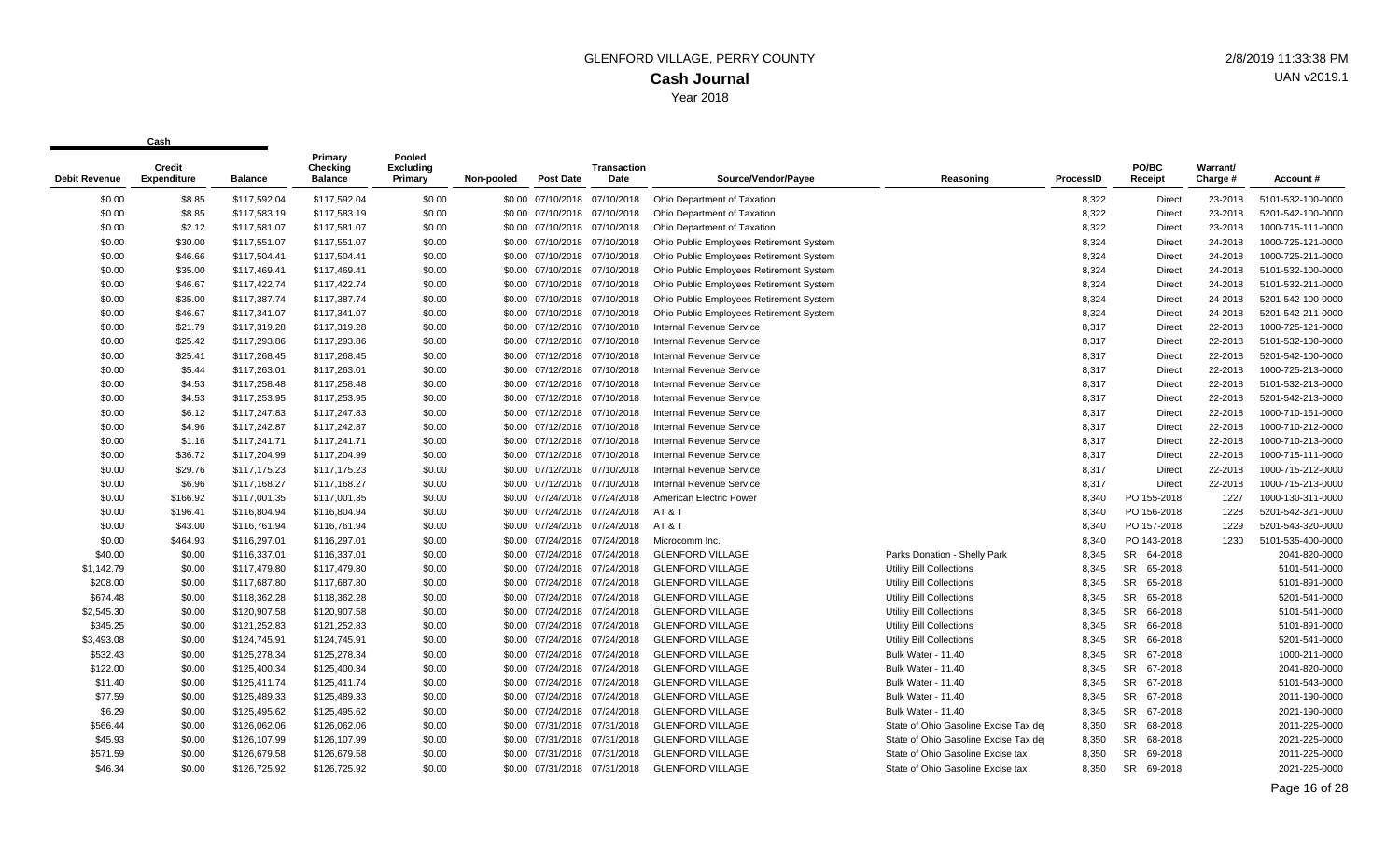| <b>Debit Revenue</b> | <b>Credit</b><br>Expenditure | Balance      | Primary<br>Checking<br><b>Balance</b> | Pooled<br>Excluding<br>Primary | Non-pooled | <b>Post Date</b> | <b>Transaction</b><br>Date   | Source/Vendor/Payee      | Reasoning                     | ProcessID | PO/BC<br>Receipt | Warrant/<br>Charge # | Account#          |
|----------------------|------------------------------|--------------|---------------------------------------|--------------------------------|------------|------------------|------------------------------|--------------------------|-------------------------------|-----------|------------------|----------------------|-------------------|
| \$172.41             | \$0.00                       | \$126,898.33 | \$126,898.33                          | \$0.00                         |            |                  | \$0.00 07/31/2018 07/31/2018 | <b>GLENFORD VILLAGE</b>  | Utility Bill collections      | 8,350     | SR 70-2018       |                      | 5101-541-0000     |
| \$38.50              | \$0.00                       | \$126,936.83 | \$126,936.83                          | \$0.00                         |            |                  | \$0.00 07/31/2018 07/31/2018 | <b>GLENFORD VILLAGE</b>  | Utility Bill collections      | 8,350     | SR 70-2018       |                      | 5101-891-0000     |
| \$203.40             | \$0.00                       | \$127,140.23 | \$127,140.23                          | \$0.00                         |            |                  | \$0.00 07/31/2018 07/31/2018 | GLENFORD VILLAGE         | Utility Bill collections      | 8,350     | SR 70-2018       |                      | 5201-541-0000     |
| \$0.00               | \$117.83                     | \$127,022.40 | \$127,022.40                          | \$0.00                         |            |                  | \$0.00 07/31/2018 07/31/2018 | AT & T                   |                               | 8,360     | PO 165-2018      | 1231                 | 5101-532-321-0000 |
| \$0.00               | \$80.01                      | \$126,942.39 | \$126,942.39                          | \$0.00                         |            |                  | \$0.00 07/31/2018 07/31/2018 | John Clouse              |                               | 8,360     | PO 166-2018      | 1232                 | 2011-730-420-0000 |
| \$0.00               | \$0.00                       | \$126,942.39 | \$126,942.39                          | \$0.00                         |            |                  | \$0.00 07/31/2018 08/07/2018 | Post Bank Reconciliation | ReconciliationDate:07/31/2018 | 8,362     |                  |                      |                   |
| \$14,179.39          | \$11,171.82                  | Total for    | July                                  |                                |            |                  |                              |                          |                               |           |                  |                      |                   |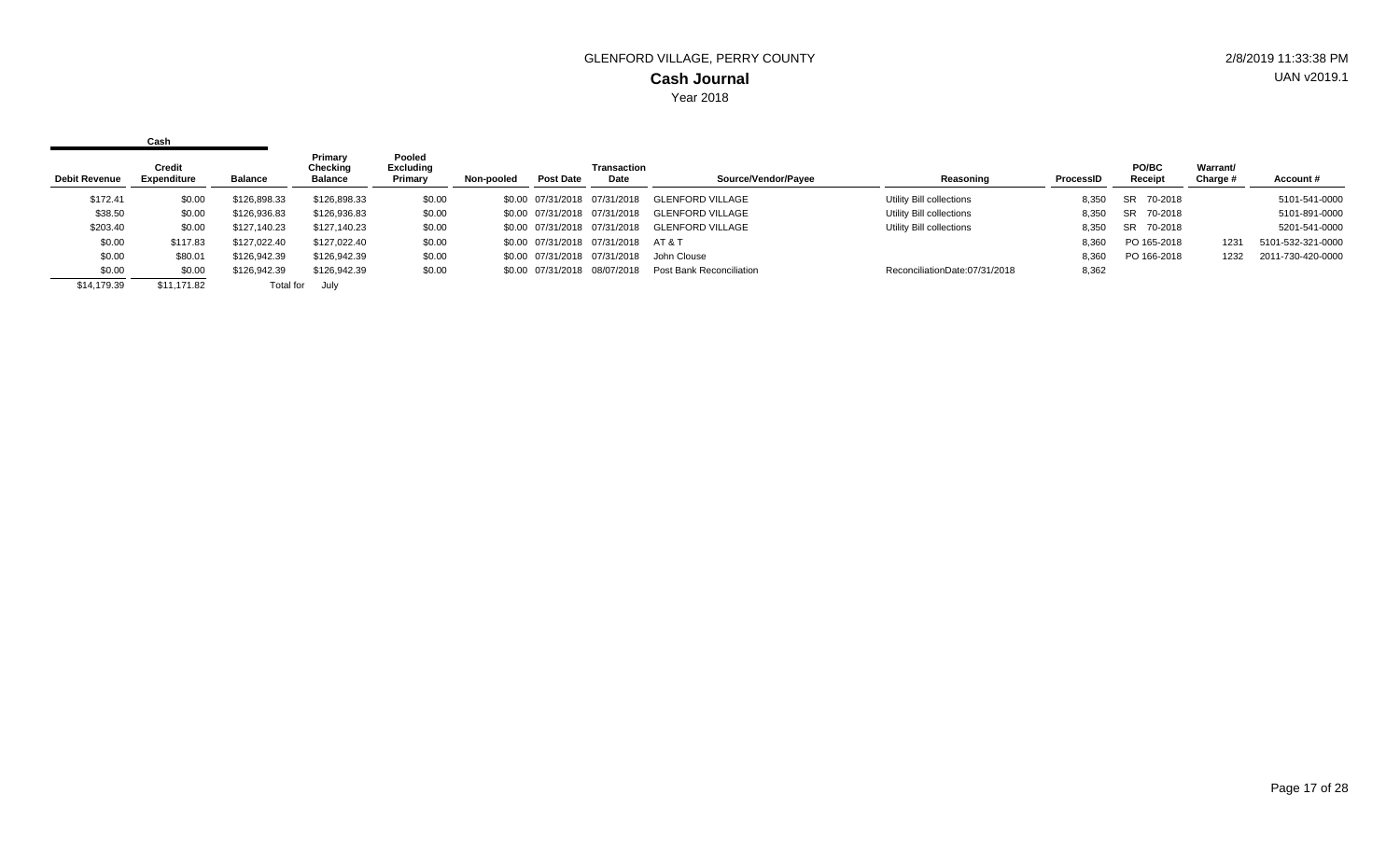| <b>Debit Revenue</b>    | <b>Credit</b><br><b>Expenditure</b> | <b>Balance</b> | Primary<br>Checking<br><b>Balance</b> | Pooled<br>Excluding<br>Primary | Non-pooled | <b>Post Date</b>  | <b>Transaction</b><br>Date   | Source/Vendor/Payee                     | Reasoning              | <b>ProcessID</b> | PO/BC<br>Receipt | Warrant/<br>Charge # | Account #         |
|-------------------------|-------------------------------------|----------------|---------------------------------------|--------------------------------|------------|-------------------|------------------------------|-----------------------------------------|------------------------|------------------|------------------|----------------------|-------------------|
| Month Beginning Balance |                                     | \$126,942.39   | \$126,942.39                          | \$0.00                         | \$0.00     |                   |                              |                                         |                        |                  |                  |                      |                   |
| \$0.00                  | \$27.46                             | \$126,914.93   | \$126,914.93                          | \$0.00                         |            | \$0.00 08/07/2018 | 08/07/2018                   | American Electric Power                 |                        | 8,408            | PO 164-2018      | 1233                 | 2021-650-311-0000 |
| \$0.00                  | \$214.25                            | \$126,700.68   | \$126,700.68                          | \$0.00                         | \$0.00     | 08/07/2018        | 08/07/2018                   | American Electric Power                 |                        | 8,408            | PO 164-2018      | 1233                 | 5101-535-311-0000 |
| \$0.00                  | \$706.46                            | \$125,994.22   | \$125,994.22                          | \$0.00                         |            |                   | \$0.00 08/07/2018 08/07/2018 | American Electric Power                 |                        | 8,408            | PO 164-2018      | 1233                 | 5201-543-311-0000 |
| \$0.00                  | \$171.09                            | \$125,823.13   | \$125,823.13                          | \$0.00                         |            |                   | \$0.00 08/07/2018 08/07/2018 | American Electric Power                 |                        | 8,408            | PO 177-2018      | 1233                 | 1000-130-311-0000 |
| \$0.00                  | \$67.44                             | \$125,755.69   | \$125,755.69                          | \$0.00                         |            |                   | \$0.00 08/07/2018 08/07/2018 | American Electric Power                 |                        | 8,408            | PO 164-2018      | 1233                 | 2011-730-311-0000 |
| \$0.00                  | \$50.86                             | \$125,704.83   | \$125,704.83                          | \$0.00                         | \$0.00     | 08/07/2018        | 08/07/2018                   | American Electric Power                 |                        | 8,408            | PO 164-2018      | 1233                 | 2041-730-311-0000 |
| \$0.00                  | \$36.06                             | \$125,668.77   | \$125,668.77                          | \$0.00                         |            |                   | \$0.00 08/07/2018 08/07/2018 | AT & T                                  |                        | 8,408            | PO 163-2018      | 1234                 | 5201-542-321-0000 |
| \$0.00                  | \$1,000.00                          | \$124,668.77   | \$124,668.77                          | \$0.00                         |            | \$0.00 08/07/2018 | 08/07/2018                   | Thomas J. Coleman                       |                        | 8,408            | PO 180-2018      | 1235                 | 5201-541-300-0000 |
| \$0.00                  | \$60.50                             | \$124,608.27   | \$124,608.27                          | \$0.00                         | \$0.00     | 08/07/2018        | 08/07/2018                   | Commodore Bank - Credit                 |                        | 8,408            | PO 148-2018      | 1236                 | 2011-620-400-0000 |
| \$0.00                  | \$50.00                             | \$124,558.27   | \$124,558.27                          | \$0.00                         |            |                   | \$0.00 08/07/2018 08/07/2018 | Commodore Bank - Credit                 |                        | 8,408            | PO 158-2018      | 1236                 | 2011-620-400-0000 |
| \$0.00                  | \$50.00                             | \$124,508.27   | \$124,508.27                          | \$0.00                         |            |                   | \$0.00 08/07/2018 08/07/2018 | Commodore Bank - Credit                 |                        | 8,408            | PO 161-2018      | 1236                 | 2011-620-400-0000 |
| \$0.00                  | \$25.98                             | \$124,482.29   | \$124,482.29                          | \$0.00                         |            | \$0.00 08/07/2018 | 08/07/2018                   | Commodore Bank - Credit                 |                        | 8,408            | PO 167-2018      | 1236                 | 2041-730-400-0000 |
| \$0.00                  | \$35.00                             | \$124,447.29   | \$124,447.29                          | \$0.00                         |            | \$0.00 08/07/2018 | 08/07/2018                   | <b>Energy Cooperative</b>               |                        | 8,408            | PO 169-2018      | 1237                 | 1000-730-313-0000 |
| \$0.00                  | \$612.00                            | \$123,835.29   | \$123,835.29                          | \$0.00                         |            |                   | \$0.00 08/07/2018 08/07/2018 | Brandon Fox                             |                        | 8,408            | PO 181-2018      | 1238                 | 5101-531-300-0000 |
| \$0.00                  | \$80.31                             | \$123,754.98   | \$123,754.98                          | \$0.00                         |            | \$0.00 08/07/2018 | 08/07/2018                   | <b>Brandon Fox</b>                      |                        | 8,408            | PO 175-2018      | 1238                 | 5101-535-400-0000 |
| \$0.00                  | \$159.00                            | \$123,595.98   | \$123,595.98                          | \$0.00                         |            | \$0.00 08/07/2018 | 08/07/2018                   | Isacc Wiles Burkholder & Teetor, LLC    |                        | 8,408            | PO 182-2018      | 1239                 | 1000-750-300-0000 |
| \$0.00                  | \$250.00                            | \$123,345.98   | \$123,345.98                          | \$0.00                         |            |                   | \$0.00 08/07/2018 08/07/2018 | Tony A. Limato                          |                        | 8,408            | PO 172-2018      | 1240                 | 2041-730-430-0000 |
| \$0.00                  | \$20.42                             | \$123,325.56   | \$123,325.56                          | \$0.00                         |            | \$0.00 08/07/2018 | 08/07/2018                   | <b>MASI Environmental Services</b>      |                        | 8,408            | PO 162-2018      | 1241                 | 5101-534-300-0000 |
| \$0.00                  | \$86.28                             | \$123,239.28   | \$123,239.28                          | \$0.00                         |            | \$0.00 08/07/2018 | 08/07/2018                   | <b>MASI Environmental Services</b>      |                        | 8,408            | PO 160-2018      | 1241                 | 5201-543-300-0000 |
| \$0.00                  | \$62.24                             | \$123,177.04   | \$123,177.04                          | \$0.00                         |            | \$0.00 08/07/2018 | 08/07/2018                   | <b>MASI Environmental Services</b>      |                        | 8,408            | PO 162-2018      | 1241                 | 5201-543-300-0000 |
| \$0.00                  | \$110.02                            | \$123,067.02   | \$123,067.02                          | \$0.00                         |            |                   | \$0.00 08/07/2018 08/07/2018 | <b>MASI Environmental Services</b>      |                        | 8,408            | PO 168-2018      | 1241                 | 5201-543-300-0000 |
| \$0.00                  | \$44.29                             | \$123,022.73   | \$123,022.73                          | \$0.00                         |            |                   | \$0.00 08/07/2018 08/07/2018 | <b>MASI Environmental Services</b>      |                        | 8,408            | PO 173-2018      | 1241                 | 5201-543-300-0000 |
| \$0.00                  | \$2,925.38                          | \$120,097.35   | \$120,097.35                          | \$0.00                         | \$0.00     | 08/07/2018        | 08/07/2018                   | Northern Perry County Water             |                        | 8,408            | PO 170-2018      | 1242                 | 5101-533-300-0000 |
| \$0.00                  | \$20.94                             | \$120,076.41   | \$120,076.41                          | \$0.00                         |            |                   | \$0.00 08/07/2018 08/07/2018 | Ridgeview Lumber & Supply               |                        | 8,408            | PO 159-2018      | 1243                 | 2041-730-400-0000 |
| \$0.00                  | \$19.37                             | \$120,057.04   | \$120,057.04                          | \$0.00                         |            | \$0.00 08/07/2018 | 08/07/2018                   | Tri-County Plumbing & Hardware          |                        | 8,408            | PO 174-2018      | 1244                 | 2041-730-400-0000 |
| \$0.00                  | \$450.00                            | \$119,607.04   | \$119,607.04                          | \$0.00                         |            | \$0.00 08/07/2018 | 08/07/2018                   | Lloyd Thompson                          |                        | 8,408            | PO 176-2018      | 1245                 | 5101-535-300-0000 |
| \$0.00                  | \$3.96                              | \$119,603.08   | \$119,603.08                          | \$0.00                         |            |                   | \$0.00 08/07/2018 08/07/2018 | Underwood's Inc.                        |                        | 8,408            | PO 178-2018      | 1246                 | 2041-730-400-0000 |
| \$0.00                  | \$28.11                             | \$119,574.97   | \$119,574.97                          | \$0.00                         |            |                   | \$0.00 08/07/2018 08/07/2018 | Underwood's Inc.                        |                        | 8,408            | PO 178-2018      | 1246                 | 5101-535-400-0000 |
| \$0.00                  | \$245.68                            | \$119,329.29   | \$119,329.29                          | \$0.00                         |            |                   | \$0.00 08/07/2018 08/07/2018 | <b>Employee Payroll</b>                 | Payroll Posting        | 8,412            | Direct           | 25-2018              | 1000-725-121-0000 |
| \$0.00                  | \$286.63                            | \$119,042.66   | \$119,042.66                          | \$0.00                         |            | \$0.00 08/07/2018 | 08/07/2018                   | <b>Employee Payroll</b>                 | <b>Payroll Posting</b> | 8,412            | Direct           | 25-2018              | 5101-532-100-0000 |
| \$0.00                  | \$286.64                            | \$118,756.02   | \$118,756.02                          | \$0.00                         |            |                   | \$0.00 08/07/2018 08/07/2018 | <b>Employee Payroll</b>                 | Payroll Posting        | 8,412            | Direct           | 25-2018              | 5201-542-100-0000 |
| \$0.00                  | \$30.00                             | \$118,726.02   | \$118,726.02                          | \$0.00                         |            | \$0.00 08/09/2018 | 08/21/2018                   | Ohio Public Employees Retirement System |                        | 8,439            | Direct           | 27-2018              | 1000-725-121-0000 |
| \$0.00                  | \$46.66                             | \$118,679.36   | \$118,679.36                          | \$0.00                         | \$0.00     | 08/09/2018        | 08/21/2018                   | Ohio Public Employees Retirement System |                        | 8,439            | Direct           | 27-2018              | 1000-725-211-0000 |
| \$0.00                  | \$35.00                             | \$118,644.36   | \$118,644.36                          | \$0.00                         |            |                   | \$0.00 08/09/2018 08/21/2018 | Ohio Public Employees Retirement System |                        | 8,439            | Direct           | 27-2018              | 5101-532-100-0000 |
| \$0.00                  | \$46.67                             | \$118,597.69   | \$118,597.69                          | \$0.00                         |            |                   | \$0.00 08/09/2018 08/21/2018 | Ohio Public Employees Retirement System |                        | 8,439            | Direct           | 27-2018              | 5101-532-211-0000 |
| \$0.00                  | \$35.00                             | \$118,562.69   | \$118,562.69                          | \$0.00                         |            |                   | \$0.00 08/09/2018 08/21/2018 | Ohio Public Employees Retirement System |                        | 8,439            | Direct           | 27-2018              | 5201-542-100-0000 |
| \$0.00                  | \$46.67                             | \$118,516.02   | \$118,516.02                          | \$0.00                         |            | \$0.00 08/09/2018 | 08/21/2018                   | Ohio Public Employees Retirement System |                        | 8,439            | Direct           | 27-2018              | 5201-542-211-0000 |
| \$0.00                  | \$21.79                             | \$118,494.23   | \$118,494.23                          | \$0.00                         |            | \$0.00 08/09/2018 | 08/21/2018                   | <b>Internal Revenue Service</b>         |                        | 8,441            | Direct           | 28-2018              | 1000-725-121-0000 |
| \$0.00                  | \$25.42                             | \$118,468.81   | \$118,468.81                          | \$0.00                         |            | \$0.00 08/09/2018 | 08/21/2018                   | Internal Revenue Service                |                        | 8.441            | Direct           | 28-2018              | 5101-532-100-0000 |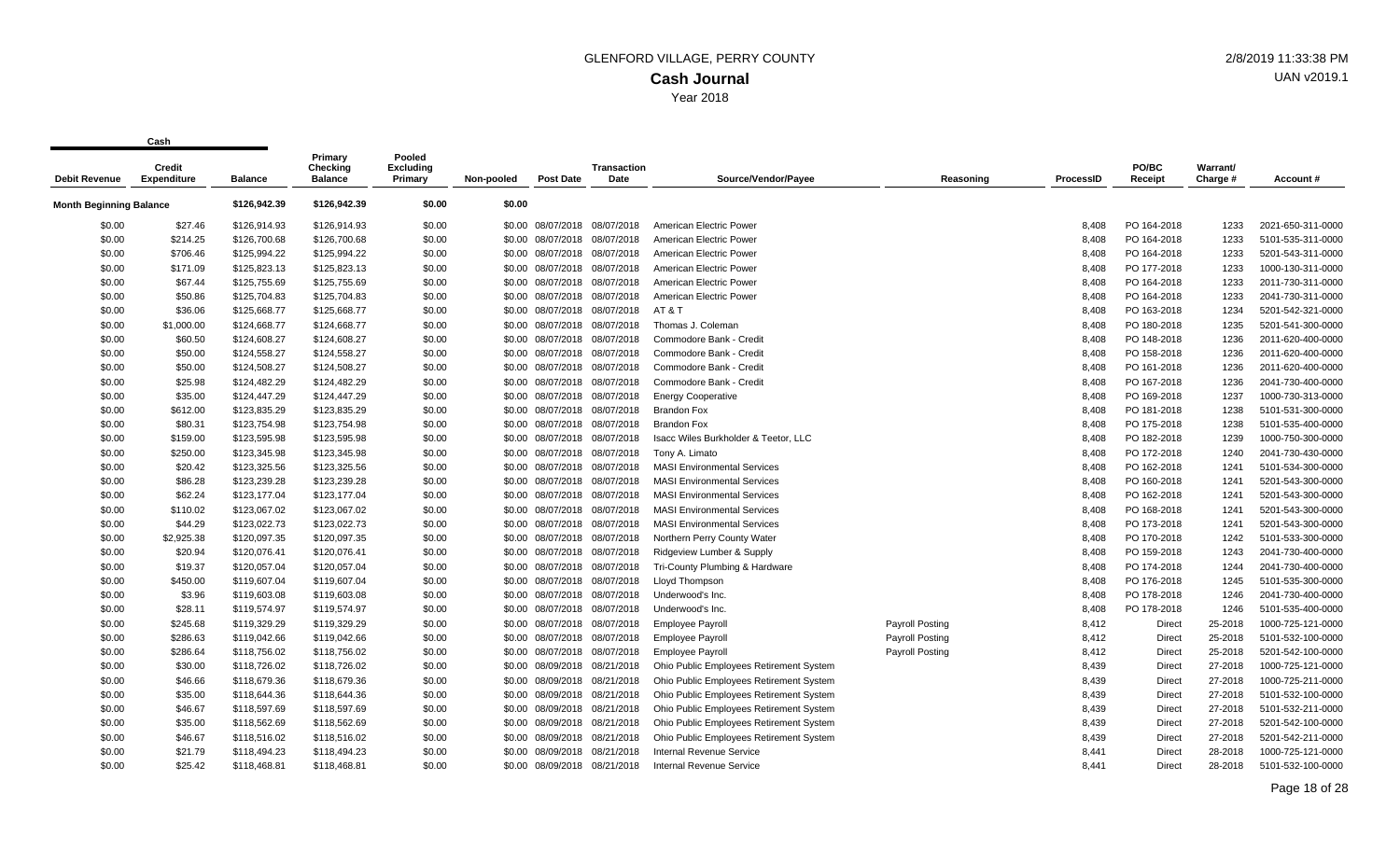|                      | <b>Credit</b> |                | Primary<br>Checking | Pooled<br><b>Excluding</b> |            |                              | <b>Transaction</b> |                                 |                                |           | PO/BC                | Warrant/ |                   |
|----------------------|---------------|----------------|---------------------|----------------------------|------------|------------------------------|--------------------|---------------------------------|--------------------------------|-----------|----------------------|----------|-------------------|
| <b>Debit Revenue</b> | Expenditure   | <b>Balance</b> | <b>Balance</b>      | Primary                    | Non-pooled | Post Date                    | Date               | Source/Vendor/Pavee             | Reasoning                      | ProcessID | Receipt              | Charge # | Account#          |
| \$0.00               | \$25.41       | \$118,443.40   | \$118,443.40        | \$0.00                     |            | \$0.00 08/09/2018 08/21/2018 |                    | <b>Internal Revenue Service</b> |                                | 8,441     | Direct               | 28-2018  | 5201-542-100-0000 |
| \$0.00               | \$5.44        | \$118,437.96   | \$118,437.96        | \$0.00                     |            | \$0.00 08/09/2018 08/21/2018 |                    | Internal Revenue Service        |                                | 8,441     | <b>Direct</b>        | 28-2018  | 1000-725-213-0000 |
| \$0.00               | \$4.53        | \$118,433.43   | \$118,433.43        | \$0.00                     |            | \$0.00 08/09/2018 08/21/2018 |                    | Internal Revenue Service        |                                | 8,441     | <b>Direct</b>        | 28-2018  | 5101-532-213-0000 |
| \$0.00               | \$4.53        | \$118,428.90   | \$118,428.90        | \$0.00                     |            | \$0.00 08/09/2018 08/21/2018 |                    | Internal Revenue Service        |                                | 8,441     | Direct               | 28-2018  | 5201-542-213-0000 |
| \$2,682.10           | \$0.00        | \$121,111.00   | \$121,111.00        | \$0.00                     |            | \$0.00 08/21/2018 08/21/2018 |                    | <b>GLENFORD VILLAGE</b>         | <b>Utility Bill Collection</b> | 8,422     | 71-2018<br><b>SR</b> |          | 5101-541-0000     |
| \$384.18             | \$0.00        | \$121,495.18   | \$121,495.18        | \$0.00                     |            | \$0.00 08/21/2018 08/21/2018 |                    | <b>GLENFORD VILLAGE</b>         | <b>Utility Bill Collection</b> | 8,422     | <b>SR</b><br>71-2018 |          | 5101-891-0000     |
| \$2,003.12           | \$0.00        | \$123,498.30   | \$123,498.30        | \$0.00                     |            | \$0.00 08/21/2018 08/21/2018 |                    | <b>GLENFORD VILLAGE</b>         | <b>Utility Bill Collection</b> | 8,422     | <b>SR</b><br>71-2018 |          | 5201-541-0000     |
| \$192.00             | \$0.00        | \$123.690.30   | \$123.690.30        | \$0.00                     |            | \$0.00 08/21/2018 08/21/2018 |                    | <b>GLENFORD VILLAGE</b>         | Parks Donation - 192.00        | 8.422     | <b>SR</b><br>72-2018 |          | 2041-820-0000     |
| \$11.40              | \$0.00        | \$123,701.70   | \$123,701.70        | \$0.00                     |            | \$0.00 08/21/2018 08/21/2018 |                    | <b>GLENFORD VILLAGE</b>         | Parks Donation - 192.00        | 8,422     | <b>SR</b><br>72-2018 |          | 5101-543-0000     |
| \$1,073.36           | \$0.00        | \$124,775.06   | \$124,775.06        | \$0.00                     |            | \$0.00 08/21/2018 08/21/2018 |                    | <b>GLENFORD VILLAGE</b>         | <b>Utility Bill Collection</b> | 8,422     | <b>SR</b><br>73-2018 |          | 5101-541-0000     |
| \$182.00             | \$0.00        | \$124,957.06   | \$124,957.06        | \$0.00                     |            | \$0.00 08/21/2018 08/21/2018 |                    | <b>GLENFORD VILLAGE</b>         | <b>Utility Bill Collection</b> | 8,422     | <b>SR</b><br>73-2018 |          | 5101-891-0000     |
| \$1,154.40           | \$0.00        | \$126,111.46   | \$126,111.46        | \$0.00                     |            | \$0.00 08/21/2018 08/21/2018 |                    | <b>GLENFORD VILLAGE</b>         | Utility Bill Collection        | 8,422     | <b>SR</b><br>73-2018 |          | 5201-541-0000     |
| \$1,219.61           | \$0.00        | \$127,331.07   | \$127,331.07        | \$0.00                     |            | \$0.00 08/21/2018 08/21/2018 |                    | <b>GLENFORD VILLAGE</b>         | Utility Bill Collection        | 8,422     | <b>SR</b><br>74-2018 |          | 5101-541-0000     |
| \$151.50             | \$0.00        | \$127,482.57   | \$127,482.57        | \$0.00                     |            | \$0.00 08/21/2018 08/21/2018 |                    | <b>GLENFORD VILLAGE</b>         | <b>Utility Bill Collection</b> | 8,422     | <b>SR</b><br>74-2018 |          | 5101-891-0000     |
| \$1,934.40           | \$0.00        | \$129,416.97   | \$129,416.97        | \$0.00                     |            | \$0.00 08/21/2018 08/21/2018 |                    | <b>GLENFORD VILLAGE</b>         | Utility Bill Collection        | 8,422     | <b>SR</b><br>74-2018 |          | 5201-541-0000     |
| \$470.33             | \$0.00        | \$129,887.30   | \$129,887.30        | \$0.00                     |            | \$0.00 08/21/2018 08/21/2018 |                    | <b>GLENFORD VILLAGE</b>         | Perry County Auditor -         | 8,422     | <b>SR</b><br>75-2018 |          | 1000-211-0000     |
| \$106.79             | \$0.00        | \$129,994.09   | \$129,994.09        | \$0.00                     |            | \$0.00 08/21/2018 08/21/2018 |                    | <b>GLENFORD VILLAGE</b>         | Perry County Auditor -         | 8,422     | <b>SR</b><br>75-2018 |          | 2011-190-0000     |
| \$8.66               | \$0.00        | \$130,002.75   | \$130,002.75        | \$0.00                     |            | \$0.00 08/21/2018 08/21/2018 |                    | <b>GLENFORD VILLAGE</b>         | Perry County Auditor -         | 8,422     | <b>SR</b><br>75-2018 |          | 2021-190-0000     |
| \$4,909.55           | \$0.00        | \$134,912.30   | \$134,912.30        | \$0.00                     |            | \$0.00 08/21/2018 08/21/2018 |                    | <b>GLENFORD VILLAGE</b>         | Perry County Auditor -         | 8,422     | SR 75-2018           |          | 1000-110-0000     |
| \$687.38             | \$0.00        | \$135,599.68   | \$135,599.68        | \$0.00                     |            | \$0.00 08/21/2018 08/21/2018 |                    | <b>GLENFORD VILLAGE</b>         | Perry County Auditor -         | 8,422     | SR 75-2018           |          | 2011-110-0000     |
| \$0.00               | \$181.74      | \$135.417.94   | \$135,417.94        | \$0.00                     |            | \$0.00 08/21/2018 08/21/2018 |                    | AT & T                          |                                | 8,432     | PO 185-2018          | 1248     | 5201-542-321-0000 |
| \$0.00               | \$52.92       | \$135,365.02   | \$135,365.02        | \$0.00                     |            | \$0.00 08/21/2018 08/21/2018 |                    | AT&T                            |                                | 8,432     | PO 186-2018          | 1249     | 5201-543-300-0000 |
| \$0.00               | \$143.10      | \$135,221.92   | \$135,221.92        | \$0.00                     |            | \$0.00 08/21/2018 08/21/2018 |                    | Perry County Auditor            |                                | 8,436     | PO 188-2018          | 26-2018  | 1000-725-344-0000 |
| \$0.00               | \$315.25      | \$134,906.67   | \$134,906.67        | \$0.00                     |            | \$0.00 08/21/2018 08/21/2018 |                    | Perry County Auditor            |                                | 8,436     | PO 188-2018          | 26-2018  | 1000-745-341-0000 |
| \$0.00               | \$19.62       | \$134,887.05   | \$134,887.05        | \$0.00                     |            | \$0.00 08/21/2018 08/21/2018 |                    | Perry County Auditor            |                                | 8,436     | PO 188-2018          | 26-2018  | 2011-620-344-0000 |
| \$0.00               | \$0.00        | \$134,887.05   | \$134,887.05        | \$0.00                     |            | \$0.00 08/24/2018 08/24/2018 |                    | Lloyd Thompson                  | Reissue 1245                   | 8,444     | PO 176-2018          | 1250     | 5101-535-300-0000 |
| \$224.30             | \$0.00        | \$135.111.35   | \$135.111.35        | \$0.00                     |            | \$0.00 08/24/2018 08/24/2018 |                    | <b>GLENFORD VILLAGE</b>         | <b>Utility Bill Collection</b> | 8.446     | SR 76-2018           |          | 5101-541-0000     |
| \$20.50              | \$0.00        | \$135,131.85   | \$135,131.85        | \$0.00                     |            | \$0.00 08/24/2018 08/24/2018 |                    | <b>GLENFORD VILLAGE</b>         | <b>Utility Bill Collection</b> | 8.446     | SR 76-2018           |          | 5101-891-0000     |
| \$343.20             | \$0.00        | \$135,475.05   | \$135,475.05        | \$0.00                     |            | \$0.00 08/24/2018 08/24/2018 |                    | <b>GLENFORD VILLAGE</b>         | Utility Bill Collection        | 8,446     | <b>SR</b><br>76-2018 |          | 5201-541-0000     |
| \$213.37             | \$0.00        | \$135,688.42   | \$135,688.42        | \$0.00                     |            | \$0.00 08/28/2018 08/28/2018 |                    | <b>GLENFORD VILLAGE</b>         | <b>Utility Bill Collection</b> | 8,449     | SR<br>77-2018        |          | 5101-541-0000     |
| \$38.00              | \$0.00        | \$135,726.42   | \$135,726.42        | \$0.00                     |            | \$0.00 08/28/2018 08/28/2018 |                    | <b>GLENFORD VILLAGE</b>         | Utility Bill Collection        | 8,449     | SR 77-2018           |          | 5101-891-0000     |
| \$280.80             | \$0.00        | \$136,007.22   | \$136,007.22        | \$0.00                     |            | \$0.00 08/28/2018 08/28/2018 |                    | <b>GLENFORD VILLAGE</b>         | <b>Utility Bill Collection</b> | 8,449     | SR 77-2018           |          | 5201-541-0000     |
| \$596.35             | \$0.00        | \$136,603.57   | \$136,603.57        | \$0.00                     |            | \$0.00 08/28/2018 08/28/2018 |                    | <b>GLENFORD VILLAGE</b>         | State of Ohio - Gas Excise     | 8,451     | SR 78-2018           |          | 2011-225-0000     |
| \$48.35              | \$0.00        | \$136,651.92   | \$136,651.92        | \$0.00                     |            | \$0.00 08/28/2018 08/28/2018 |                    | <b>GLENFORD VILLAGE</b>         | State of Ohio - Gas Excise     | 8,451     | <b>SR</b><br>78-2018 |          | 2021-225-0000     |
| \$256.62             | \$0.00        | \$136,908.54   | \$136,908.54        | \$0.00                     |            | \$0.00 08/31/2018 08/31/2018 |                    | <b>GLENFORD VILLAGE</b>         | <b>Utility Bill Collection</b> | 8,459     | <b>SR</b><br>79-2018 |          | 5101-541-0000     |
| \$54.00              | \$0.00        | \$136,962.54   | \$136,962.54        | \$0.00                     |            | \$0.00 08/31/2018 08/31/2018 |                    | <b>GLENFORD VILLAGE</b>         | Utility Bill Collection        | 8,459     | SR 79-2018           |          | 5101-891-0000     |
| \$172.28             | \$0.00        | \$137,134.82   | \$137,134.82        | \$0.00                     |            | \$0.00 08/31/2018 08/31/2018 |                    | <b>GLENFORD VILLAGE</b>         | <b>Utility Bill Collection</b> | 8,459     | SR 79-2018           |          | 5201-541-0000     |
| \$0.00               | \$0.00        | \$137,134.82   | \$137,134.82        | \$0.00                     |            | \$0.00 08/31/2018 10/02/2018 |                    | <b>Post Bank Reconciliation</b> | ReconciliationDate:08/31/2018  | 8,546     |                      |          |                   |
| \$19,418.55          | \$9,226.12    | Total for      | August              |                            |            |                              |                    |                                 |                                |           |                      |          |                   |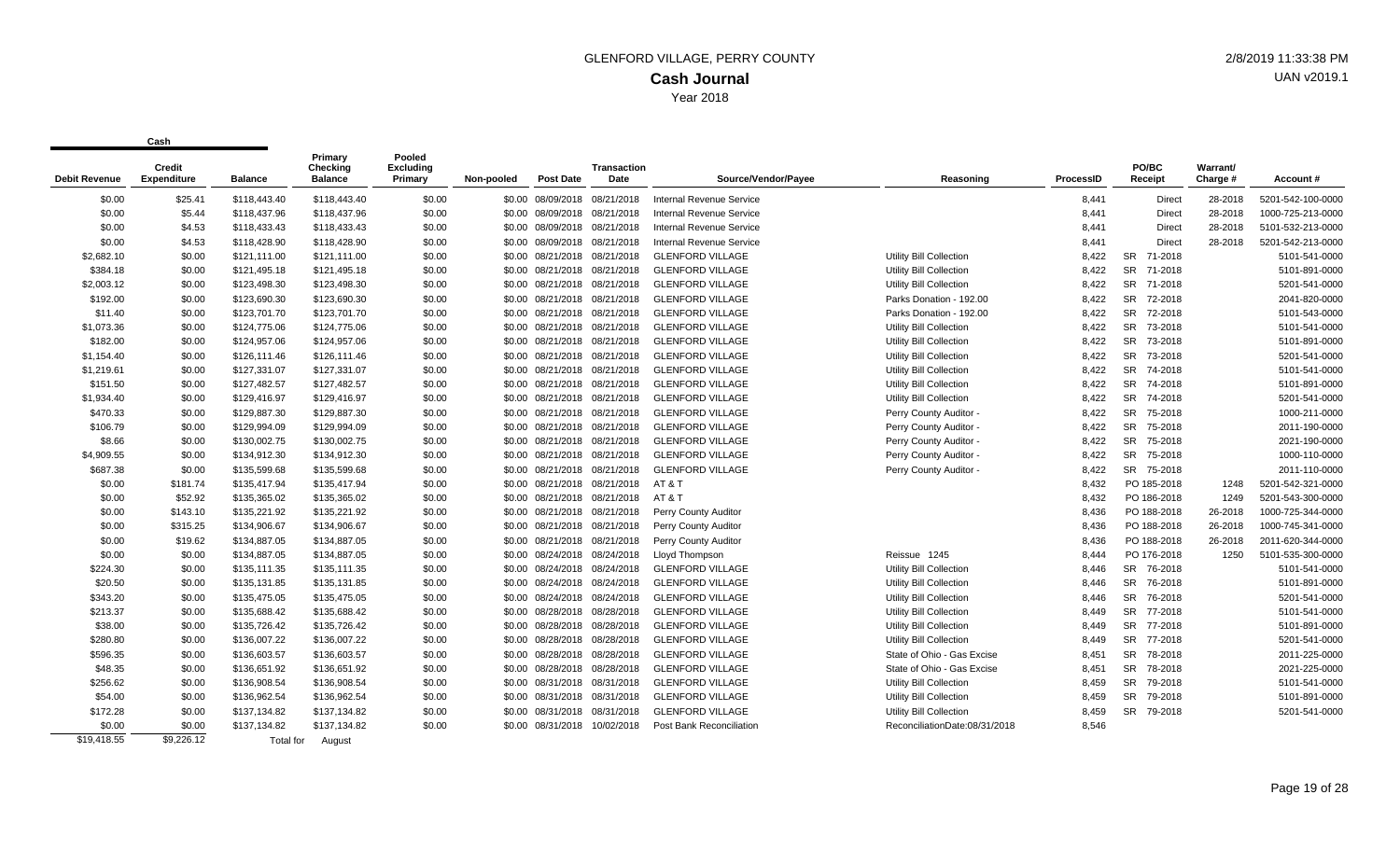| <b>Debit Revenue</b>           | Credit<br><b>Expenditure</b> | <b>Balance</b> | Primary<br>Checking<br><b>Balance</b> | Pooled<br>Excluding<br>Primary | Non-pooled | <b>Post Date</b>             | <b>Transaction</b><br>Date | Source/Vendor/Payee                     | Reasoning              | <b>ProcessID</b> | PO/BC<br>Receipt | Warrant/<br>Charge # | Account#          |
|--------------------------------|------------------------------|----------------|---------------------------------------|--------------------------------|------------|------------------------------|----------------------------|-----------------------------------------|------------------------|------------------|------------------|----------------------|-------------------|
| <b>Month Beginning Balance</b> |                              | \$137,134.82   | \$137,134.82                          | \$0.00                         | \$0.00     |                              |                            |                                         |                        |                  |                  |                      |                   |
|                                |                              |                |                                       |                                |            |                              |                            |                                         |                        |                  |                  |                      |                   |
| \$0.00                         | \$144.00                     | \$136,990.82   | \$136,990.82                          | \$0.00                         |            | \$0.00 09/04/2018 09/07/2018 |                            | <b>Treasurer Of State</b>               |                        | 8,498            | PO 202-2018      | 41-2018              | 1000-745-343-0000 |
| \$0.00                         | \$26.53                      | \$136,964.29   | \$136,964.29                          | \$0.00                         | \$0.00     | 09/07/2018                   | 09/07/2018                 | American Electric Power                 |                        | 8,496            | PO 193-2018      | 29-2018              | 2021-650-311-0000 |
| \$0.00                         | \$38.67                      | \$136,925.62   | \$136,925.62                          | \$0.00                         |            | \$0.00 09/07/2018 09/07/2018 |                            | American Electric Power                 |                        | 8,496            | PO 193-2018      | 29-2018              | 2041-730-311-0000 |
| \$0.00                         | \$61.13                      | \$136,864.49   | \$136,864.49                          | \$0.00                         |            | \$0.00 09/07/2018            | 09/07/2018                 | American Electric Power                 |                        | 8,496            | PO 193-2018      | 29-2018              | 2011-730-311-0000 |
| \$0.00                         | \$174.31                     | \$136,690.18   | \$136,690.18                          | \$0.00                         | \$0.00     | 09/07/2018                   | 09/07/2018                 | American Electric Power                 |                        | 8,496            | PO 193-2018      | 29-2018              | 5101-535-311-0000 |
| \$0.00                         | \$642.62                     | \$136,047.56   | \$136,047.56                          | \$0.00                         |            | \$0.00 09/07/2018 09/07/2018 |                            | American Electric Power                 |                        | 8,496            | PO 193-2018      | 29-2018              | 5201-543-311-0000 |
| \$0.00                         | \$117.83                     | \$135,929.73   | \$135,929.73                          | \$0.00                         |            | \$0.00 09/07/2018 09/07/2018 |                            | AT & T                                  |                        | 8.496            | PO 190-2018      | 30-2018              | 5101-532-321-0000 |
| \$0.00                         | \$36.06                      | \$135,893.67   | \$135,893.67                          | \$0.00                         |            | \$0.00 09/07/2018 09/07/2018 |                            | AT & T                                  |                        | 8,496            | PO 194-2018      | 31-2018              | 5201-542-321-0000 |
| \$0.00                         | \$50.00                      | \$135,843.67   | \$135,843.67                          | \$0.00                         |            | \$0.00 09/07/2018            | 09/07/2018                 | Commodore Bank - Credit                 |                        | 8,496            | PO 171-2018      | 32-2018              | 2011-620-400-0000 |
| \$0.00                         | \$40.00                      | \$135,803.67   | \$135,803.67                          | \$0.00                         |            | \$0.00 09/07/2018 09/07/2018 |                            | Commodore Bank - Credit                 |                        | 8,496            | PO 179-2018      | 32-2018              | 2011-620-400-0000 |
| \$0.00                         | \$50.00                      | \$135,753.67   | \$135,753.67                          | \$0.00                         |            | \$0.00 09/07/2018            | 09/07/2018                 | Commodore Bank - Credit                 |                        | 8,496            | PO 183-2018      | 32-2018              | 2011-620-400-0000 |
| \$0.00                         | \$65.60                      | \$135,688.07   | \$135,688.07                          | \$0.00                         | \$0.00     | 09/07/2018                   | 09/07/2018                 | Commodore Bank - Credit                 |                        | 8,496            | PO 191-2018      | 32-2018              | 2011-620-400-0000 |
| \$0.00                         | \$55.00                      | \$135,633.07   | \$135,633.07                          | \$0.00                         |            | \$0.00 09/07/2018 09/07/2018 |                            | Commodore Bank - Credit                 |                        | 8,496            | PO 192-2018      | 32-2018              | 2011-620-400-0000 |
| \$0.00                         | \$50.03                      | \$135,583.04   | \$135,583.04                          | \$0.00                         |            | \$0.00 09/07/2018 09/07/2018 |                            | Commodore Bank - Credit                 |                        | 8,496            | PO 196-2018      | 32-2018              | 5101-535-400-0000 |
| \$0.00                         | \$32.00                      | \$135,551.04   | \$135,551.04                          | \$0.00                         |            | \$0.00 09/07/2018            | 09/07/2018                 | <b>Energy Cooperative</b>               |                        | 8,496            | PO 199-2018      | 33-2018              | 1000-730-313-0000 |
| \$0.00                         | \$612.00                     | \$134,939.04   | \$134,939.04                          | \$0.00                         |            | \$0.00 09/07/2018 09/07/2018 |                            | <b>Brandon Fox</b>                      |                        | 8,496            | PO 201-2018      | 34-2018              | 5101-531-300-0000 |
| \$0.00                         | \$210.00                     | \$134,729.04   | \$134,729.04                          | \$0.00                         |            | \$0.00 09/07/2018 09/07/2018 |                            | <b>Brandon Fox</b>                      |                        | 8,496            | PO 206-2018      | 34-2018              | 5101-535-300-0000 |
| \$0.00                         | \$131.00                     | \$134,598.04   | \$134,598.04                          | \$0.00                         |            | \$0.00 09/07/2018 09/07/2018 |                            | Jeff's Auto Repair                      |                        | 8,496            | PO 187-2018      | 35-2018              | 2011-620-400-0000 |
| \$0.00                         | \$12.00                      | \$134,586.04   | \$134,586.04                          | \$0.00                         |            | \$0.00 09/07/2018            | 09/07/2018                 | Jeff's Auto Repair                      |                        | 8,496            | PO 203-2018      | 35-2018              | 2011-620-400-0000 |
| \$0.00                         | \$1,000.00                   | \$133,586.04   | \$133,586.04                          | \$0.00                         |            | \$0.00 09/07/2018 09/07/2018 |                            | Thomas J. Coleman                       |                        | 8,496            | PO 200-2018      | 36-2018              | 5201-541-300-0000 |
| \$0.00                         | \$40.84                      | \$133,545.20   | \$133,545.20                          | \$0.00                         |            | \$0.00 09/07/2018            | 09/07/2018                 | <b>MASI Environmental Services</b>      |                        | 8,496            | PO 184-2018      | 37-2018              | 5101-534-300-0000 |
| \$0.00                         | \$128.97                     | \$133,416.23   | \$133,416.23                          | \$0.00                         | \$0.00     | 09/07/2018                   | 09/07/2018                 | <b>MASI Environmental Services</b>      |                        | 8.496            | PO 184-2018      | 37-2018              | 5201-549-300-0000 |
| \$0.00                         | \$37.54                      | \$133,378.69   | \$133,378.69                          | \$0.00                         |            | \$0.00 09/07/2018 09/07/2018 |                            | <b>MASI Environmental Services</b>      |                        | 8.496            | PO 189-2018      | 37-2018              | 5201-543-300-0000 |
| \$0.00                         | \$55.49                      | \$133,323.20   | \$133,323.20                          | \$0.00                         |            | \$0.00 09/07/2018 09/07/2018 |                            | <b>MASI Environmental Services</b>      |                        | 8,496            | PO 195-2018      | 37-2018              | 5201-543-300-0000 |
| \$0.00                         | \$2,650.86                   | \$130,672.34   | \$130,672.34                          | \$0.00                         |            | \$0.00 09/07/2018            | 09/07/2018                 | Northern Perry County Water             |                        | 8,496            | PO 197-2018      | 38-2018              | 5101-533-300-0000 |
| \$0.00                         | \$9.58                       | \$130,662.76   | \$130,662.76                          | \$0.00                         |            | \$0.00 09/07/2018            | 09/07/2018                 | Tri-County Plumbing & Hardware          |                        | 8,496            | PO 198-2018      | 39-2018              | 2041-730-400-0000 |
| \$0.00                         | \$95.25                      | \$130,567.51   | \$130,567.51                          | \$0.00                         |            | \$0.00 09/07/2018 09/07/2018 |                            | Underwood's Inc.                        |                        | 8,496            | PO 204-2018      | 40-2018              | 2041-730-400-0000 |
| \$0.00                         | \$245.68                     | \$130,321.83   | \$130,321.83                          | \$0.00                         |            | \$0.00 09/07/2018 09/07/2018 |                            | Linda Lea Nicodemus                     | <b>Payroll Posting</b> | 8,504            | Direct           | 1251                 | 1000-725-121-0000 |
| \$0.00                         | \$286.63                     | \$130,035.20   | \$130,035.20                          | \$0.00                         |            | \$0.00 09/07/2018            | 09/07/2018                 | Linda Lea Nicodemus                     | <b>Payroll Posting</b> | 8,504            | Direct           | 1251                 | 5101-532-100-0000 |
| \$0.00                         | \$286.64                     | \$129,748.56   | \$129,748.56                          | \$0.00                         |            | \$0.00 09/07/2018 09/07/2018 |                            | Linda Lea Nicodemus                     | <b>Payroll Posting</b> | 8,504            | Direct           | 1251                 | 5201-542-100-0000 |
| \$0.00                         | \$30.00                      | \$129,718.56   | \$129,718.56                          | \$0.00                         |            | \$0.00 09/14/2018            | 09/14/2018                 | Ohio Public Employees Retirement System |                        | 8,520            | Direct           | 43-2018              | 1000-725-121-0000 |
| \$0.00                         | \$46.66                      | \$129,671.90   | \$129,671.90                          | \$0.00                         |            | \$0.00 09/14/2018            | 09/14/2018                 | Ohio Public Employees Retirement System |                        | 8,520            | Direct           | 43-2018              | 1000-725-211-0000 |
| \$0.00                         | \$35.00                      | \$129,636.90   | \$129,636.90                          | \$0.00                         |            | \$0.00 09/14/2018 09/14/2018 |                            | Ohio Public Employees Retirement System |                        | 8,520            | <b>Direct</b>    | 43-2018              | 5101-532-100-0000 |
| \$0.00                         | \$46.67                      | \$129,590.23   |                                       |                                |            |                              |                            |                                         |                        | 8,520            | Direct           | 43-2018              | 5101-532-211-0000 |
|                                |                              |                | \$129,590.23                          | \$0.00                         |            | \$0.00 09/14/2018 09/14/2018 |                            | Ohio Public Employees Retirement System |                        |                  |                  |                      |                   |
| \$0.00                         | \$35.00                      | \$129,555.23   | \$129,555.23                          | \$0.00                         |            | \$0.00 09/14/2018 09/14/2018 |                            | Ohio Public Employees Retirement System |                        | 8,520            | Direct           | 43-2018              | 5201-542-100-0000 |
| \$0.00                         | \$46.67                      | \$129,508.56   | \$129,508.56                          | \$0.00                         |            | \$0.00 09/14/2018            | 09/14/2018                 | Ohio Public Employees Retirement System |                        | 8,520            | Direct           | 43-2018              | 5201-542-211-0000 |
| \$0.00                         | \$176.93                     | \$129,331.63   | \$129,331.63                          | \$0.00                         |            | \$0.00 09/18/2018            | 09/18/2018                 | American Electric Power                 |                        | 8,525            | PO 208-2018      | 44-2018              | 1000-130-311-0000 |
| \$0.00                         | \$52.91                      | \$129,278.72   | \$129,278.72                          | \$0.00                         |            | \$0.00 09/18/2018            | 09/18/2018                 | AT&T                                    |                        | 8,525            | PO 212-2018      | 45-2018              | 5201-543-300-0000 |
| \$0.00                         | \$222.32                     | \$129,056.40   | \$129,056.40                          | \$0.00                         |            | \$0.00 09/18/2018 09/18/2018 |                            | AT&T                                    |                        | 8.525            | PO 213-2018      | 46-2018              | 5201-542-321-0000 |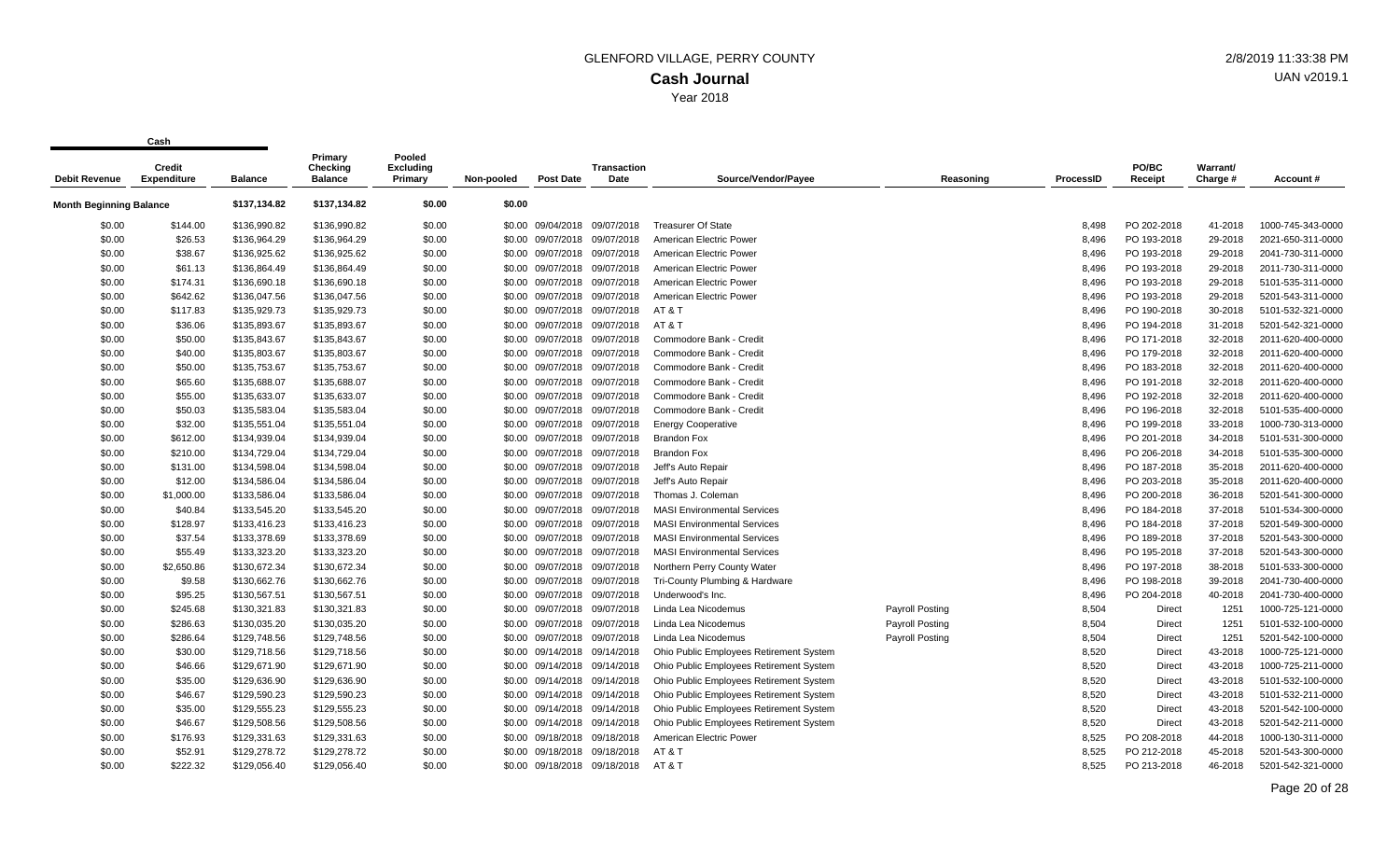| <b>Debit Revenue</b>  | Credit<br><b>Expenditure</b> | <b>Balance</b>               | Primary<br>Checking<br><b>Balance</b> | Pooled<br><b>Excluding</b><br>Primary | Non-pooled | <b>Post Date</b>             | <b>Transaction</b><br>Date   | Source/Vendor/Payee                                | Reasoning                      | ProcessID      | PO/BC<br>Receipt     | Warrant/<br>Charge # | Account #         |
|-----------------------|------------------------------|------------------------------|---------------------------------------|---------------------------------------|------------|------------------------------|------------------------------|----------------------------------------------------|--------------------------------|----------------|----------------------|----------------------|-------------------|
|                       |                              |                              |                                       |                                       |            |                              | \$0.00 09/18/2018 09/18/2018 |                                                    | <b>Park Donation</b>           |                | SR 80-2018           |                      | 2041-820-0000     |
| \$80.00<br>\$2.076.66 | \$0.00<br>\$0.00             | \$129,136.40<br>\$131.213.06 | \$129,136.40<br>\$131,213.06          | \$0.00<br>\$0.00                      |            | \$0.00 09/18/2018 09/18/2018 |                              | <b>GLENFORD VILLAGE</b><br><b>GLENFORD VILLAGE</b> | Utility Bill collection        | 8,533<br>8.533 | SR 81-2018           |                      | 5101-541-0000     |
| \$252.50              |                              |                              |                                       |                                       |            |                              |                              |                                                    |                                |                | SR 81-2018           |                      |                   |
|                       | \$0.00                       | \$131,465.56                 | \$131,465.56                          | \$0.00                                |            | \$0.00 09/18/2018 09/18/2018 |                              | <b>GLENFORD VILLAGE</b>                            | Utility Bill collection        | 8,533          |                      |                      | 5101-891-0000     |
| \$1,247.50            | \$0.00                       | \$132,713.06                 | \$132,713.06                          | \$0.00                                |            | \$0.00 09/18/2018            | 09/18/2018                   | <b>GLENFORD VILLAGE</b>                            | Utility Bill collection        | 8.533          | SR 81-2018           |                      | 5201-541-0000     |
| \$80.00               | \$0.00                       | \$132,793.06                 | \$132,793.06                          | \$0.00                                |            | \$0.00 09/18/2018 09/18/2018 |                              | <b>GLENFORD VILLAGE</b>                            | Park Donation                  | 8,533          | <b>SR</b><br>82-2018 |                      | 2041-820-0000     |
| \$1,060.51            | \$0.00                       | \$133,853.57                 | \$133,853.57                          | \$0.00                                |            | \$0.00 09/18/2018 09/18/2018 |                              | <b>GLENFORD VILLAGE</b>                            | <b>Utility Bill Collection</b> | 8,533          | <b>SR</b><br>83-2018 |                      | 5101-541-0000     |
| \$181.50              | \$0.00                       | \$134,035.07                 | \$134,035.07                          | \$0.00                                |            | \$0.00 09/18/2018            | 09/18/2018                   | <b>GLENFORD VILLAGE</b>                            | <b>Utility Bill Collection</b> | 8,533          | <b>SR</b><br>83-2018 |                      | 5101-891-0000     |
| \$889.20              | \$0.00                       | \$134,924.27                 | \$134,924.27                          | \$0.00                                |            | \$0.00 09/18/2018            | 09/18/2018                   | <b>GLENFORD VILLAGE</b>                            | <b>Utility Bill Collection</b> | 8,533          | <b>SR</b><br>83-2018 |                      | 5201-541-0000     |
| \$479.88              | \$0.00                       | \$135,404.15                 | \$135,404.15                          | \$0.00                                |            | \$0.00 09/18/2018            | 09/18/2018                   | <b>GLENFORD VILLAGE</b>                            | Park Donation - 30             | 8,533          | <b>SR</b><br>84-2018 |                      | 1000-211-0000     |
| \$30.00               | \$0.00                       | \$135,434.15                 | \$135,434.15                          | \$0.00                                |            | \$0.00 09/18/2018            | 09/18/2018                   | <b>GLENFORD VILLAGE</b>                            | Park Donation - 30             | 8,533          | <b>SR</b><br>84-2018 |                      | 2041-820-0000     |
| \$508.80              | \$0.00                       | \$135,942.95                 | \$135,942.95                          | \$0.00                                |            | \$0.00 09/18/2018 09/18/2018 |                              | <b>GLENFORD VILLAGE</b>                            | Utility Bill Collection        | 8,533          | <b>SR</b><br>85-2018 |                      | 5101-541-0000     |
| \$806.00              | \$0.00                       | \$136,748.95                 | \$136,748.95                          | \$0.00                                |            | \$0.00 09/18/2018 09/18/2018 |                              | <b>GLENFORD VILLAGE</b>                            | <b>Utility Bill Collection</b> | 8,533          | <b>SR</b><br>85-2018 |                      | 5201-541-0000     |
| \$80.00               | \$0.00                       | \$136,828.95                 | \$136,828.95                          | \$0.00                                |            | \$0.00 09/18/2018 09/18/2018 |                              | <b>GLENFORD VILLAGE</b>                            | Utility Bill Collection        | 8,533          | <b>SR</b><br>85-2018 |                      | 5101-891-0000     |
| \$0.00                | \$21.79                      | \$136,807.16                 | \$136,807.16                          | \$0.00                                |            | \$0.00 09/21/2018 09/14/2018 |                              | Internal Revenue Service                           |                                | 8,518          | Direct               | 42-2018              | 1000-725-121-0000 |
| \$0.00                | \$5.44                       | \$136,801.72                 | \$136,801.72                          | \$0.00                                |            | \$0.00 09/21/2018 09/14/2018 |                              | Internal Revenue Service                           |                                | 8,518          | <b>Direct</b>        | 42-2018              | 1000-725-213-0000 |
| \$0.00                | \$25.42                      | \$136,776.30                 | \$136,776.30                          | \$0.00                                |            | \$0.00 09/21/2018 09/14/2018 |                              | <b>Internal Revenue Service</b>                    |                                | 8,518          | <b>Direct</b>        | 42-2018              | 5101-532-100-0000 |
| \$0.00                | \$4.53                       | \$136,771.77                 | \$136,771.77                          | \$0.00                                |            | \$0.00 09/21/2018            | 09/14/2018                   | Internal Revenue Service                           |                                | 8,518          | Direct               | 42-2018              | 5101-532-213-0000 |
| \$0.00                | \$25.41                      | \$136,746.36                 | \$136,746.36                          | \$0.00                                |            | \$0.00 09/21/2018            | 09/14/2018                   | <b>Internal Revenue Service</b>                    |                                | 8,518          | Direct               | 42-2018              | 5201-542-100-0000 |
| \$0.00                | \$4.53                       | \$136,741.83                 | \$136,741.83                          | \$0.00                                |            | \$0.00 09/21/2018            | 09/14/2018                   | <b>Internal Revenue Service</b>                    |                                | 8,518          | <b>Direct</b>        | 42-2018              | 5201-542-213-0000 |
| \$316.64              | \$0.00                       | \$137,058.47                 | \$137,058.47                          | \$0.00                                |            | \$0.00 09/25/2018            | 09/25/2018                   | <b>GLENFORD VILLAGE</b>                            | <b>Treasurer State of Ohio</b> | 8,539          | 86-2018<br>SR        |                      | 1000-110-0000     |
| \$575.14              | \$0.00                       | \$137,633.61                 | \$137,633.61                          | \$0.00                                |            | \$0.00 09/25/2018            | 09/25/2018                   | <b>GLENFORD VILLAGE</b>                            | <b>Treasurer State of Ohio</b> | 8,539          | <b>SR</b><br>86-2018 |                      | 2011-225-0000     |
| \$46.63               | \$0.00                       | \$137,680.24                 | \$137,680.24                          | \$0.00                                |            | \$0.00 09/25/2018            | 09/25/2018                   | <b>GLENFORD VILLAGE</b>                            | <b>Treasurer State of Ohio</b> | 8,539          | <b>SR</b><br>86-2018 |                      | 2021-225-0000     |
| \$27.00               | \$0.00                       | \$137,707.24                 | \$137,707.24                          | \$0.00                                |            | \$0.00 09/25/2018            | 09/25/2018                   | <b>GLENFORD VILLAGE</b>                            | Park Donation - 27.00          | 8,539          | <b>SR</b><br>87-2018 |                      | 2041-820-0000     |
| \$113.75              | \$0.00                       | \$137,820.99                 | \$137,820.99                          | \$0.00                                |            | \$0.00 09/25/2018            | 09/25/2018                   | <b>GLENFORD VILLAGE</b>                            | Park Donation - 27.00          | 8.539          | SR 87-2018           |                      | 2011-190-0000     |
| \$9.22                | \$0.00                       | \$137,830.21                 | \$137,830.21                          | \$0.00                                |            | \$0.00 09/25/2018 09/25/2018 |                              | <b>GLENFORD VILLAGE</b>                            | Park Donation - 27.00          | 8.539          | SR 87-2018           |                      | 2021-190-0000     |
| \$397.10              | \$0.00                       | \$138,227.31                 | \$138,227.31                          | \$0.00                                |            | \$0.00 09/25/2018            | 09/25/2018                   | <b>GLENFORD VILLAGE</b>                            | Park Donation - 27.00          | 8,539          | SR 87-2018           |                      | 5101-543-0000     |
| \$1,471.74            | \$0.00                       | \$139.699.05                 | \$139,699.05                          | \$0.00                                |            | \$0.00 09/25/2018            | 09/25/2018                   | <b>GLENFORD VILLAGE</b>                            | <b>Utility Bill Collection</b> | 8,539          | SR 88-2018           |                      | 5101-541-0000     |
| \$199.00              | \$0.00                       | \$139,898.05                 | \$139,898.05                          | \$0.00                                |            | \$0.00 09/25/2018            | 09/25/2018                   | <b>GLENFORD VILLAGE</b>                            | <b>Utility Bill Collection</b> | 8,539          | SR 88-2018           |                      | 5101-891-0000     |
| \$1,272.11            | \$0.00                       | \$141,170.16                 | \$141,170.16                          | \$0.00                                |            | \$0.00 09/25/2018            | 09/25/2018                   | <b>GLENFORD VILLAGE</b>                            | <b>Utility Bill Collection</b> | 8,539          | SR 88-2018           |                      | 5201-541-0000     |
| $-$ \$87.13           | \$0.00                       | \$141.083.03                 | \$141.083.03                          | \$0.00                                |            | \$0.00 09/28/2018            | 10/02/2018                   | Negative Adjust Receipt for GLENFORD VILLAGE       | Returned check 92.63           | 8.544          | SR 81-2018           |                      | 5101-541-0000     |
| $-$5.50$              | \$0.00                       | \$141,077.53                 | \$141,077.53                          | \$0.00                                |            | \$0.00 09/28/2018            | 10/02/2018                   | Negative Adjust Receipt for GLENFORD VILLAGE       | Returned check 92.63           | 8,544          | SR 81-2018           |                      | 5101-891-0000     |
| \$0.00                | \$0.00                       | \$141,077.53                 | \$141,077.53                          | \$0.00                                |            | \$0.00 09/28/2018            | 10/30/2018                   | Post Bank Reconciliation                           | ReconciliationDate:09/28/2018  | 8,645          |                      |                      |                   |
| \$12,108.25           | \$8,165.54                   | Total for                    | September                             |                                       |            |                              |                              |                                                    |                                |                |                      |                      |                   |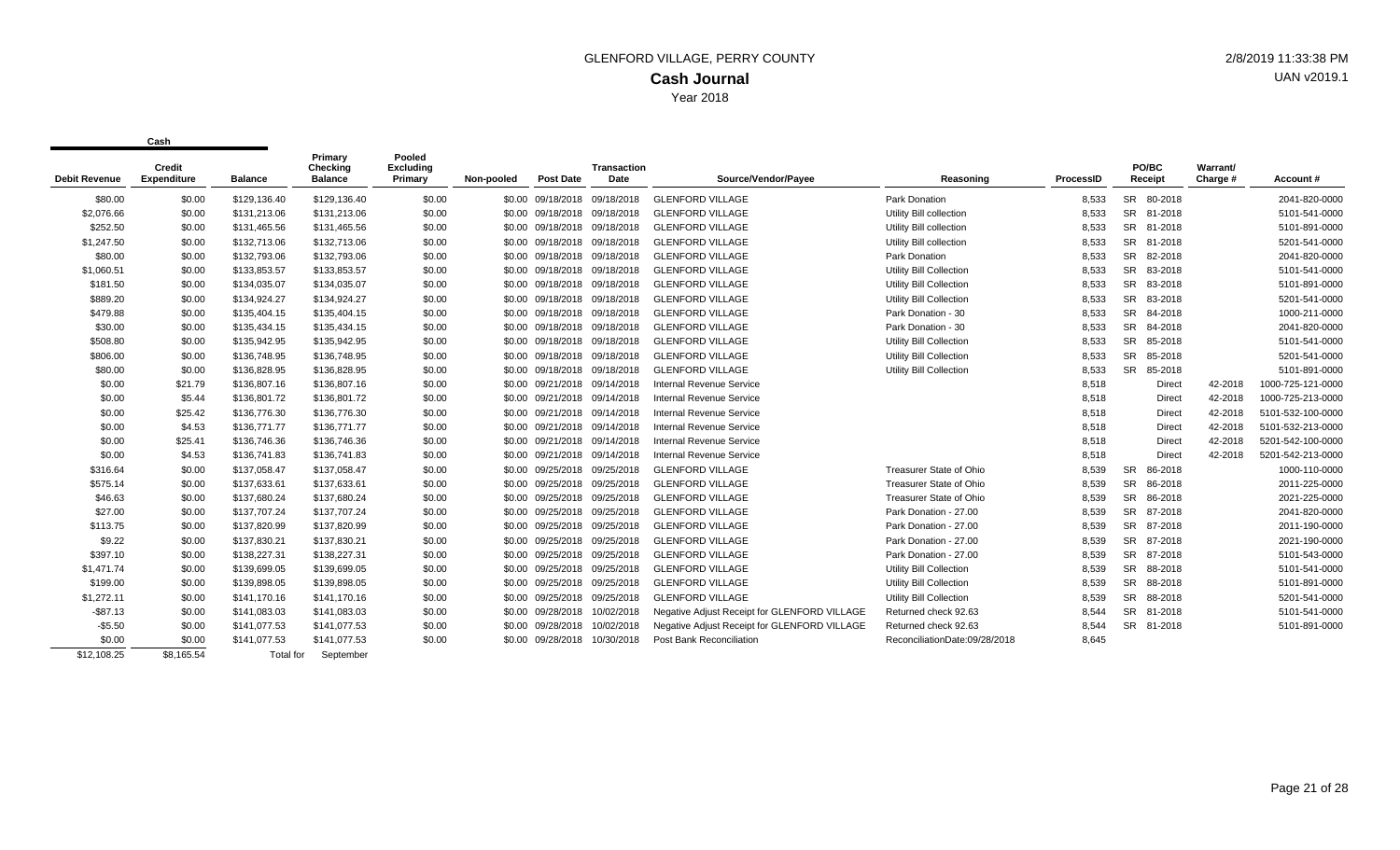|                                | <b>Credit</b>      |                | Primary<br>Checking | Pooled<br><b>Excluding</b> |            |                              | <b>Transaction</b>           |                                              |                                      |                  | PO/BC                | Warrant/ |                   |
|--------------------------------|--------------------|----------------|---------------------|----------------------------|------------|------------------------------|------------------------------|----------------------------------------------|--------------------------------------|------------------|----------------------|----------|-------------------|
| <b>Debit Revenue</b>           | <b>Expenditure</b> | <b>Balance</b> | <b>Balance</b>      | Primary                    | Non-pooled | <b>Post Date</b>             | Date                         | Source/Vendor/Payee                          | Reasoning                            | <b>ProcessID</b> | Receipt              | Charge # | Account#          |
| <b>Month Beginning Balance</b> |                    | \$141,077.53   | \$141,077.53        | \$0.00                     | \$0.00     |                              |                              |                                              |                                      |                  |                      |          |                   |
| \$77.45                        | \$0.00             | \$141,154.98   | \$141,154.98        | \$0.00                     |            | \$0.00 10/02/2018            | 10/02/2018                   | <b>GLENFORD VILLAGE</b>                      | Utility Bill Collection              | 8.543            | <b>SR</b><br>89-2018 |          | 5101-541-0000     |
| \$15.00                        | \$0.00             | \$141,169.98   | \$141,169.98        | \$0.00                     |            | \$0.00 10/02/2018            | 10/02/2018                   | <b>GLENFORD VILLAGE</b>                      | Utility Bill Collection              | 8.543            | <b>SR</b><br>89-2018 |          | 5101-891-0000     |
| \$89.50                        | \$0.00             | \$141,259.48   | \$141,259.48        | \$0.00                     |            | \$0.00 10/02/2018 10/02/2018 |                              | <b>GLENFORD VILLAGE</b>                      | <b>Utility Bill Collection</b>       | 8,543            | SR 90-2018           |          | 5101-541-0000     |
| \$35.00                        | \$0.00             | \$141,294.48   | \$141,294.48        | \$0.00                     |            | \$0.00 10/02/2018 10/02/2018 |                              | <b>GLENFORD VILLAGE</b>                      | Utility Bill Collection              | 8,543            | SR 90-2018           |          | 5101-590-0000     |
| \$5.50                         | \$0.00             | \$141,299.98   | \$141,299.98        | \$0.00                     |            | \$0.00 10/02/2018            | 10/02/2018                   | <b>GLENFORD VILLAGE</b>                      | Utility Bill Collection              | 8,543            | SR 90-2018           |          | 5101-891-0000     |
| \$0.00                         | \$45.29            | \$141,254.69   | \$141,254.69        | \$0.00                     |            | \$0.00 10/02/2018            | 10/02/2018                   | <b>MASI Environmental Services</b>           |                                      | 8,572            | PO 211-2018          | 47-2018  | 5201-549-300-0000 |
| \$0.00                         | \$169.00           | \$141,085.69   | \$141,085.69        | \$0.00                     |            | \$0.00 10/02/2018 10/02/2018 |                              | Isacc Wiles Burkholder & Teetor, LLC         |                                      | 8,572            | PO 224-2018          | 48-2018  | 1000-750-300-0000 |
| \$0.00                         | \$93.98            | \$140,991.71   | \$140,991.71        | \$0.00                     |            | \$0.00 10/02/2018            | 10/02/2018                   | <b>Gibson Electric</b>                       |                                      | 8,572            | PO 216-2018          | 49-2018  | 5101-535-430-0000 |
| \$0.00                         | \$612.00           | \$140,379.71   | \$140,379.71        | \$0.00                     |            | \$0.00 10/02/2018            | 10/02/2018                   | <b>Brandon Fox</b>                           |                                      | 8.572            | PO 223-2018          | 50-2018  | 5101-531-300-0000 |
| \$0.00                         | \$36.00            | \$140,343.71   | \$140,343.71        | \$0.00                     |            | \$0.00 10/02/2018 10/02/2018 |                              | <b>Energy Cooperative</b>                    |                                      | 8,572            | PO 220-2018          | 51-2018  | 1000-730-313-0000 |
| \$0.00                         | \$1,000.00         | \$139,343.71   | \$139,343.71        | \$0.00                     |            | \$0.00 10/02/2018            | 10/02/2018                   | Thomas J. Coleman                            |                                      | 8,572            | PO 222-2018          | 52-2018  | 5201-541-300-0000 |
| \$0.00                         | \$143.65           | \$139,200.06   | \$139,200.06        | \$0.00                     |            | \$0.00 10/02/2018            | 10/02/2018                   | AT&T                                         |                                      | 8,572            | PO 219-2018          | 53-2018  | 5101-532-321-0000 |
| \$0.00                         | \$36.06            | \$139,164.00   | \$139,164.00        | \$0.00                     |            |                              | \$0.00 10/02/2018 10/02/2018 | AT & T                                       |                                      | 8,572            | PO 218-2018          | 54-2018  | 5201-542-321-0000 |
| \$0.00                         | \$62.90            | \$139,101.10   | \$139,101.10        | \$0.00                     |            | \$0.00 10/02/2018 10/02/2018 |                              | American Electric Power                      |                                      | 8,572            | PO 217-2018          | 55-2018  | 2011-730-311-0000 |
| \$0.00                         | \$25.84            | \$139,075.26   | \$139,075.26        | \$0.00                     |            | \$0.00 10/02/2018            | 10/02/2018                   | American Electric Power                      |                                      | 8,572            | PO 217-2018          | 55-2018  | 2021-650-311-0000 |
| \$0.00                         | \$40.80            | \$139,034.46   | \$139,034.46        | \$0.00                     |            | \$0.00 10/02/2018            | 10/02/2018                   | American Electric Power                      |                                      | 8,572            | PO 217-2018          | 55-2018  | 2041-730-311-0000 |
| \$0.00                         | \$167.54           | \$138,866.92   | \$138,866.92        | \$0.00                     |            | \$0.00 10/02/2018            | 10/02/2018                   | American Electric Power                      |                                      | 8.572            | PO 217-2018          | 55-2018  | 5101-535-311-0000 |
| \$0.00                         | \$569.73           | \$138,297.19   | \$138,297.19        | \$0.00                     |            | \$0.00 10/02/2018            | 10/02/2018                   | American Electric Power                      |                                      | 8,572            | PO 217-2018          | 55-2018  | 5201-543-311-0000 |
| \$0.00                         | \$2,727.23         | \$135,569.96   | \$135,569.96        | \$0.00                     |            | \$0.00 10/02/2018            | 10/02/2018                   | Northern Perry County Water                  |                                      | 8,572            | PO 221-2018          | 56-2018  | 5101-533-300-0000 |
| \$0.00                         | \$110.82           | \$135,459.14   | \$135,459.14        | \$0.00                     |            | \$0.00 10/05/2018 10/05/2018 |                              | <b>Employee Payroll</b>                      | Payroll Posting                      | 8,589            | Direct               | 57-2018  | 1000-710-161-0000 |
| \$0.00                         | \$426.82           | \$135,032.32   | \$135,032.32        | \$0.00                     |            | \$0.00 10/05/2018 10/05/2018 |                              | <b>Employee Payroll</b>                      | Payroll Posting                      | 8,589            | Direct               | 57-2018  | 1000-715-111-0000 |
| \$0.00                         | \$245.68           | \$134,786.64   | \$134,786.64        | \$0.00                     |            | \$0.00 10/05/2018            | 10/05/2018                   | <b>Employee Payroll</b>                      | Payroll Posting                      | 8,589            | <b>Direct</b>        | 57-2018  | 1000-725-121-0000 |
| \$0.00                         | \$286.63           | \$134,500.01   | \$134,500.01        | \$0.00                     |            | \$0.00 10/05/2018 10/05/2018 |                              | <b>Employee Payroll</b>                      | Payroll Posting                      | 8,589            | <b>Direct</b>        | 57-2018  | 5101-532-100-0000 |
| \$0.00                         | \$286.64           | \$134,213.37   | \$134,213.37        | \$0.00                     |            | \$0.00 10/05/2018 10/05/2018 |                              | <b>Employee Payroll</b>                      | <b>Payroll Posting</b>               | 8,589            | <b>Direct</b>        | 57-2018  | 5201-542-100-0000 |
| $-$24.50$                      | \$0.00             | \$134,188.87   | \$134,188.87        | \$0.00                     |            | \$0.00 10/05/2018            | 10/13/2018                   | Negative Adjust Receipt for GLENFORD VILLAGE | Banbury - bad check returned 9/28/18 | 8,597            | <b>SR</b><br>88-2018 |          | 5101-541-0000     |
| $-$ \$52.00                    | \$0.00             | \$134,136.87   | \$134,136.87        | \$0.00                     |            | \$0.00 10/05/2018 10/13/2018 |                              | Negative Adjust Receipt for GLENFORD VILLAGE | Banbury - bad check returned 9/28/18 | 8,597            | SR<br>88-2018        |          | 5101-891-0000     |
| $-$5.00$                       | \$0.00             | \$134,131.87   | \$134,131.87        | \$0.00                     |            | \$0.00 10/05/2018 10/13/2018 |                              | Negative Adjust Receipt for GLENFORD VILLAGE | Banbury - bad check returned 9/28/18 | 8,597            | SR 88-2018           |          | 5201-541-0000     |
| \$0.00                         | \$231.01           | \$133,900.86   | \$133,900.86        | \$0.00                     |            | \$0.00 10/05/2018 10/13/2018 |                              | <b>MASI Environmental Services</b>           |                                      | 8,622            | PO 225-2018          | 61-2018  | 5101-534-300-0000 |
| \$0.00                         | \$37.54            | \$133,863.32   | \$133,863.32        | \$0.00                     |            | \$0.00 10/05/2018 10/13/2018 |                              | <b>MASI Environmental Services</b>           |                                      | 8,622            | PO 225-2018          | 61-2018  | 5201-543-300-0000 |
| \$319.83                       | \$0.00             | \$134,183.15   | \$134,183.15        | \$0.00                     |            | \$0.00 10/13/2018 10/13/2018 |                              | <b>GLENFORD VILLAGE</b>                      | <b>Utilitty Bill Collection</b>      | 8,596            | SR 91-2018           |          | 5101-541-0000     |
| \$52.00                        | \$0.00             | \$134,235.15   | \$134,235.15        | \$0.00                     |            | \$0.00 10/13/2018 10/13/2018 |                              | <b>GLENFORD VILLAGE</b>                      | Utilitty Bill Collection             | 8,596            | SR 91-2018           |          | 5101-891-0000     |
| \$147.00                       | \$0.00             | \$134,382.15   | \$134,382.15        | \$0.00                     |            | \$0.00 10/13/2018            | 10/13/2018                   | <b>GLENFORD VILLAGE</b>                      | <b>Utilitty Bill Collection</b>      | 8.596            | SR 91-2018           |          | 5201-541-0000     |
| \$583.93                       | \$0.00             | \$134,966.08   | \$134,966.08        | \$0.00                     |            | \$0.00 10/13/2018 10/13/2018 |                              | <b>GLENFORD VILLAGE</b>                      | Utility Bill Collection              | 8,596            | SR 92-2018           |          | 5101-541-0000     |
| \$86.00                        | \$0.00             | \$135,052.08   | \$135,052.08        | \$0.00                     |            | \$0.00 10/13/2018 10/13/2018 |                              | <b>GLENFORD VILLAGE</b>                      | Utility Bill Collection              | 8,596            | SR 92-2018           |          | 5101-891-0000     |
| \$421.20                       | \$0.00             | \$135,473.28   | \$135,473.28        | \$0.00                     |            | \$0.00 10/13/2018 10/13/2018 |                              | <b>GLENFORD VILLAGE</b>                      | Utility Bill Collection              | 8,596            | SR<br>92-2018        |          | 5201-541-0000     |
| \$225.00                       | \$0.00             | \$135,698.28   | \$135,698.28        | \$0.00                     |            | \$0.00 10/13/2018 10/13/2018 |                              | <b>GLENFORD VILLAGE</b>                      | Park Donation                        | 8,596            | SR 93-2018           |          | 2041-820-0000     |
| \$1,681.11                     | \$0.00             | \$137,379.39   | \$137,379.39        | \$0.00                     |            | \$0.00 10/13/2018            | 10/13/2018                   | <b>GLENFORD VILLAGE</b>                      | Utility bill Collections             | 8.596            | SR 94-2018           |          | 5101-541-0000     |
| \$227.00                       | \$0.00             | \$137,606.39   | \$137,606.39        | \$0.00                     |            | \$0.00 10/13/2018            | 10/13/2018                   | <b>GLENFORD VILLAGE</b>                      | <b>Utility bill Collections</b>      | 8.596            | SR 94-2018           |          | 5101-891-0000     |
| \$1,218.88                     | \$0.00             | \$138,825.27   | \$138,825.27        | \$0.00                     |            | \$0.00 10/13/2018 10/13/2018 |                              | <b>GLENFORD VILLAGE</b>                      | Utility bill Collections             | 8.596            | SR 94-2018           |          | 5201-541-0000     |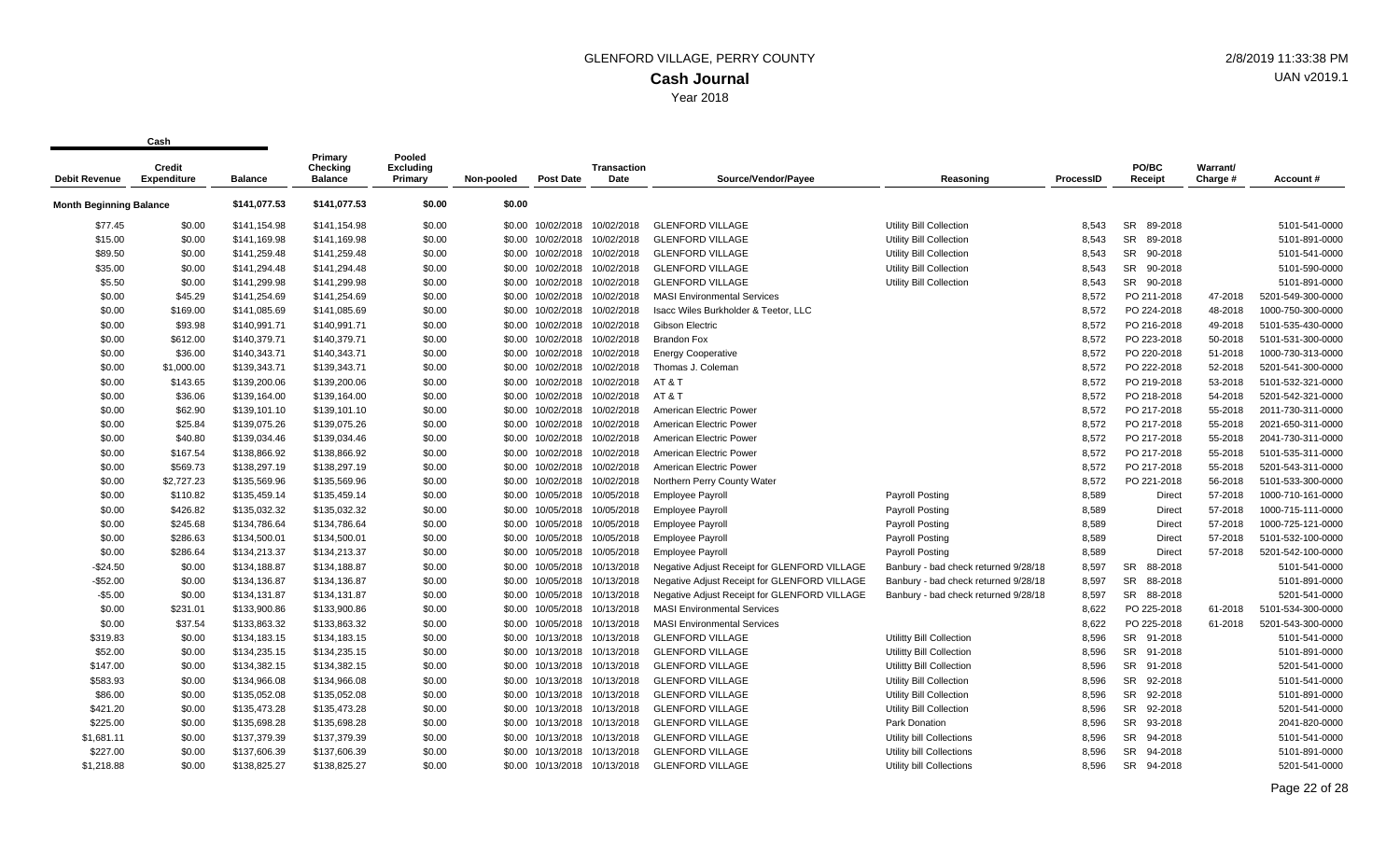| Debit Revenue | Credit<br><b>Expenditure</b> | <b>Balance</b> | Primary<br>Checking<br><b>Balance</b> | Pooled<br><b>Excluding</b><br>Primary | Non-pooled | <b>Post Date</b>             | <b>Transaction</b><br>Date   | Source/Vendor/Payee                      | Reasoning                      | ProcessID | PO/BC<br>Receipt | Warrant/<br>Charge # | Account#          |
|---------------|------------------------------|----------------|---------------------------------------|---------------------------------------|------------|------------------------------|------------------------------|------------------------------------------|--------------------------------|-----------|------------------|----------------------|-------------------|
| \$24.50       | \$0.00                       | \$138,849.77   | \$138,849.77                          | \$0.00                                |            |                              | \$0.00 10/13/2018 10/13/2018 | <b>GLENFORD VILLAGE</b>                  | <b>Utility Bill Collection</b> | 8,596     | SR 95-2018       |                      | 5101-541-0000     |
| \$5.00        | \$0.00                       | \$138,854.77   | \$138,854.77                          | \$0.00                                |            | \$0.00 10/13/2018 10/13/2018 |                              | <b>GLENFORD VILLAGE</b>                  | Utility Bill Collection        | 8,596     | SR 95-2018       |                      | 5101-891-0000     |
| \$35.00       | \$0.00                       | \$138,889.77   | \$138,889.77                          | \$0.00                                |            | \$0.00 10/13/2018 10/13/2018 |                              | <b>GLENFORD VILLAGE</b>                  | <b>Utility Bill Collection</b> | 8,596     | SR 95-2018       |                      | 5101-590-0000     |
| \$52.00       | \$0.00                       | \$138,941.77   | \$138,941.77                          | \$0.00                                |            | \$0.00 10/13/2018 10/13/2018 |                              | <b>GLENFORD VILLAGE</b>                  | <b>Utility Bill Collection</b> | 8,596     | SR 95-2018       |                      | 5201-541-0000     |
| \$0.00        | \$1.08                       | \$138,940.69   | \$138,940.69                          | \$0.00                                | \$0.00     |                              | 10/13/2018 10/13/2018        | Ohio Department of Taxation              |                                | 8,617     | Direct           | 58-2018              | 1000-715-111-0000 |
| \$0.00        | \$7.59                       | \$138,933.10   | \$138,933.10                          | \$0.00                                | \$0.00     |                              | 10/13/2018 10/13/2018        | Ohio Department of Taxation              |                                | 8,617     | <b>Direct</b>    | 58-2018              | 1000-725-121-0000 |
| \$0.00        | \$8.85                       | \$138,924.25   | \$138,924.25                          | \$0.00                                |            | \$0.00 10/13/2018 10/13/2018 |                              | Ohio Department of Taxation              |                                | 8,617     | Direct           | 58-2018              | 5101-532-100-0000 |
| \$0.00        | \$8.85                       | \$138,915.40   | \$138,915.40                          | \$0.00                                | \$0.00     |                              | 10/13/2018 10/13/2018        | Ohio Department of Taxation              |                                | 8,617     | Direct           | 58-2018              | 5201-542-100-0000 |
| \$0.00        | \$9.18                       | \$138,906.22   | \$138,906.22                          | \$0.00                                | \$0.00     |                              | 10/13/2018 10/13/2018        | <b>Internal Revenue Service</b>          |                                | 8,617     | Direct           | 59-2018              | 1000-710-161-0000 |
| \$0.00        | \$35.50                      | \$138,870.72   | \$138,870.72                          | \$0.00                                |            | \$0.00 10/13/2018 10/13/2018 |                              | <b>Internal Revenue Service</b>          |                                | 8,617     | Direct           | 59-2018              | 1000-715-111-0000 |
| \$0.00        | \$28.77                      | \$138,841.95   | \$138,841.95                          | \$0.00                                | \$0.00     |                              | 10/13/2018 10/13/2018        | <b>Internal Revenue Service</b>          |                                | 8,617     | <b>Direct</b>    | 59-2018              | 1000-715-212-0000 |
| \$0.00        | \$6.73                       | \$138,835.22   | \$138,835.22                          | \$0.00                                | \$0.00     |                              | 10/13/2018 10/13/2018        | <b>Internal Revenue Service</b>          |                                | 8,617     | Direct           | 59-2018              | 1000-715-213-0000 |
| \$0.00        | \$21.79                      | \$138,813.43   | \$138,813.43                          | \$0.00                                | \$0.00     |                              | 10/13/2018 10/13/2018        | <b>Internal Revenue Service</b>          |                                | 8,617     | Direct           | 59-2018              | 1000-725-121-0000 |
| \$0.00        | \$5.44                       | \$138,807.99   | \$138,807.99                          | \$0.00                                | \$0.00     |                              | 10/13/2018 10/13/2018        | Internal Revenue Service                 |                                | 8,617     | Direct           | 59-2018              | 1000-725-213-0000 |
| \$0.00        | \$25.42                      | \$138,782.57   | \$138,782.57                          | \$0.00                                | \$0.00     |                              | 10/13/2018 10/13/2018        | <b>Internal Revenue Service</b>          |                                | 8,617     | Direct           | 59-2018              | 5101-532-100-0000 |
| \$0.00        | \$4.53                       | \$138,778.04   | \$138,778.04                          | \$0.00                                |            | \$0.00 10/13/2018 10/13/2018 |                              | <b>Internal Revenue Service</b>          |                                | 8,617     | Direct           | 59-2018              | 5101-532-213-0000 |
| \$0.00        | \$25.41                      | \$138,752.63   | \$138,752.63                          | \$0.00                                |            | \$0.00 10/13/2018 10/13/2018 |                              | <b>Internal Revenue Service</b>          |                                | 8,617     | Direct           | 59-2018              | 5201-542-100-0000 |
| \$0.00        | \$4.53                       | \$138,748.10   | \$138,748.10                          | \$0.00                                | \$0.00     |                              | 10/13/2018 10/13/2018        | Internal Revenue Service                 |                                | 8,617     | Direct           | 59-2018              | 5201-542-213-0000 |
| \$0.00        | \$7.44                       | \$138,740.66   | \$138,740.66                          | \$0.00                                | \$0.00     |                              | 10/13/2018 10/13/2018        | Internal Revenue Service                 |                                | 8,617     | Direct           | 59-2018              | 1000-710-212-0000 |
| \$0.00        | \$1.74                       | \$138,738.92   | \$138,738.92                          | \$0.00                                | \$0.00     |                              | 10/13/2018 10/13/2018        | <b>Internal Revenue Service</b>          |                                | 8,617     | Direct           | 59-2018              | 1000-710-213-0000 |
| \$0.00        | \$30.00                      | \$138,708.92   | \$138,708.92                          | \$0.00                                | \$0.00     |                              | 10/13/2018 10/13/2018        | Ohio Public Employees Retirement System  |                                | 8,619     | <b>Direct</b>    | 60-2018              | 1000-725-121-0000 |
| \$0.00        | \$46.66                      | \$138,662.26   | \$138,662.26                          | \$0.00                                | \$0.00     |                              | 10/13/2018 10/13/2018        | Ohio Public Employees Retirement System  |                                | 8,619     | <b>Direct</b>    | 60-2018              | 1000-725-211-0000 |
| \$0.00        | \$35.00                      | \$138,627.26   | \$138,627.26                          | \$0.00                                |            | \$0.00 10/13/2018 10/13/2018 |                              | Ohio Public Employees Retirement System  |                                | 8,619     | <b>Direct</b>    | 60-2018              | 5101-532-100-0000 |
| \$0.00        | \$46.67                      | \$138,580.59   | \$138,580.59                          | \$0.00                                |            | \$0.00 10/13/2018 10/13/2018 |                              | Ohio Public Employees Retirement System  |                                | 8,619     | <b>Direct</b>    | 60-2018              | 5101-532-211-0000 |
| \$0.00        | \$35.00                      | \$138,545.59   | \$138,545.59                          | \$0.00                                | \$0.00     |                              | 10/13/2018 10/13/2018        | Ohio Public Employees Retirement System  |                                | 8,619     | <b>Direct</b>    | 60-2018              | 5201-542-100-0000 |
| \$0.00        | \$46.67                      | \$138,498.92   | \$138,498.92                          | \$0.00                                |            | \$0.00 10/13/2018 10/13/2018 |                              | Ohio Public Employees Retirement System  |                                | 8,619     | <b>Direct</b>    | 60-2018              | 5201-542-211-0000 |
| \$0.00        | \$8.00                       | \$138,490.92   | \$138,490.92                          | \$0.00                                |            | \$0.00 10/13/2018 10/13/2018 |                              | Commodore Bank                           |                                | 8,622     | PO 238-2018      | 62-2018              | 1000-725-391-0000 |
| \$30.00       | \$0.00                       | \$138,520.92   | \$138,520.92                          | \$0.00                                | \$0.00     |                              | 10/13/2018 11/20/2018        | Positive Adjustment for GLENFORD VILLAGE | should have been 255.          | 8,709     | SR 93-2018       |                      | 2041-820-0000     |
| \$0.00        | \$182.84                     | \$138,338.08   | \$138,338.08                          | \$0.00                                | \$0.00     |                              | 10/19/2018 10/19/2018        | American Electric Power                  |                                | 8,632     | PO 232-2018      | 1260                 | 1000-130-311-0000 |
| \$0.00        | \$43.00                      | \$138,295.08   | \$138,295.08                          | \$0.00                                |            |                              | \$0.00 10/19/2018 10/19/2018 | AT & T                                   |                                | 8,632     | PO 235-2018      | 1261                 | 5201-543-320-0000 |
| \$0.00        | \$196.80                     | \$138,098.28   | \$138,098.28                          | \$0.00                                | \$0.00     |                              | 10/19/2018 10/19/2018        | AT & T                                   |                                | 8,632     | PO 236-2018      | 1262                 | 5201-542-321-0000 |
| \$0.00        | \$50.00                      | \$138,048.28   | \$138,048.28                          | \$0.00                                | \$0.00     |                              | 10/19/2018 10/19/2018        | Commodore Bank - Credit                  |                                | 8,632     | PO 209-2018      | 1263                 | 2011-620-400-0000 |
| \$0.00        | \$50.00                      | \$137,998.28   | \$137,998.28                          | \$0.00                                | \$0.00     |                              | 10/19/2018 10/19/2018        | Commodore Bank - Credit                  |                                | 8,632     | PO 209-2018      | 1263                 | 2011-730-420-0000 |
| \$0.00        | \$49.99                      | \$137,948.29   | \$137,948.29                          | \$0.00                                |            | \$0.00 10/19/2018 10/19/2018 |                              | Commodore Bank - Credit                  |                                | 8,632     | PO 207-2018      | 1263                 | 2011-730-420-0000 |
| \$0.00        | \$132.00                     | \$137,816.29   | \$137,816.29                          | \$0.00                                | \$0.00     |                              | 10/19/2018 10/19/2018        | Commodore Bank - Credit                  |                                | 8,632     | PO 237-2018      | 1263                 | 1000-790-300-0000 |
| \$0.00        | \$47.85                      | \$137,768.44   | \$137,768.44                          | \$0.00                                |            | \$0.00 10/19/2018 10/19/2018 |                              | Commodore Bank - Credit                  |                                | 8.632     | PO 210-2018      | 1263                 | 2011-620-400-0000 |
| \$0.00        | \$74.95                      | \$137,693.49   | \$137,693.49                          | \$0.00                                |            | \$0.00 10/19/2018 10/19/2018 |                              | Commodore Bank - Credit                  |                                | 8,632     | PO 205-2018      | 1263                 | 2011-730-420-0000 |
| \$0.00        | \$50.00                      | \$137,643.49   | \$137,643.49                          | \$0.00                                | \$0.00     |                              | 10/19/2018 10/19/2018        | Commodore Bank - Credit                  |                                | 8,632     | PO 214-2018      | 1263                 | 2011-730-420-0000 |
| \$0.00        | \$17.50                      | \$137,625.99   | \$137,625.99                          | \$0.00                                | \$0.00     |                              | 10/19/2018 10/19/2018        | Commodore Bank - Credit                  |                                | 8,632     | PO 215-2018      | 1263                 | 2011-730-420-0000 |
| \$0.00        | \$50.50                      | \$137,575.49   | \$137,575.49                          | \$0.00                                | \$0.00     |                              | 10/19/2018 10/19/2018        | Commodore Bank - Credit                  |                                | 8,632     | PO 215-2018      | 1263                 | 5101-532-400-0000 |
| \$0.00        | \$120.00                     | \$137.455.49   | \$137,455,49                          | \$0.00                                |            | \$0.00 10/19/2018 10/19/2018 |                              | Perry County Engineer's Office           |                                | 8.632     | PO 227-2018      | 1264                 | 2011-620-400-0000 |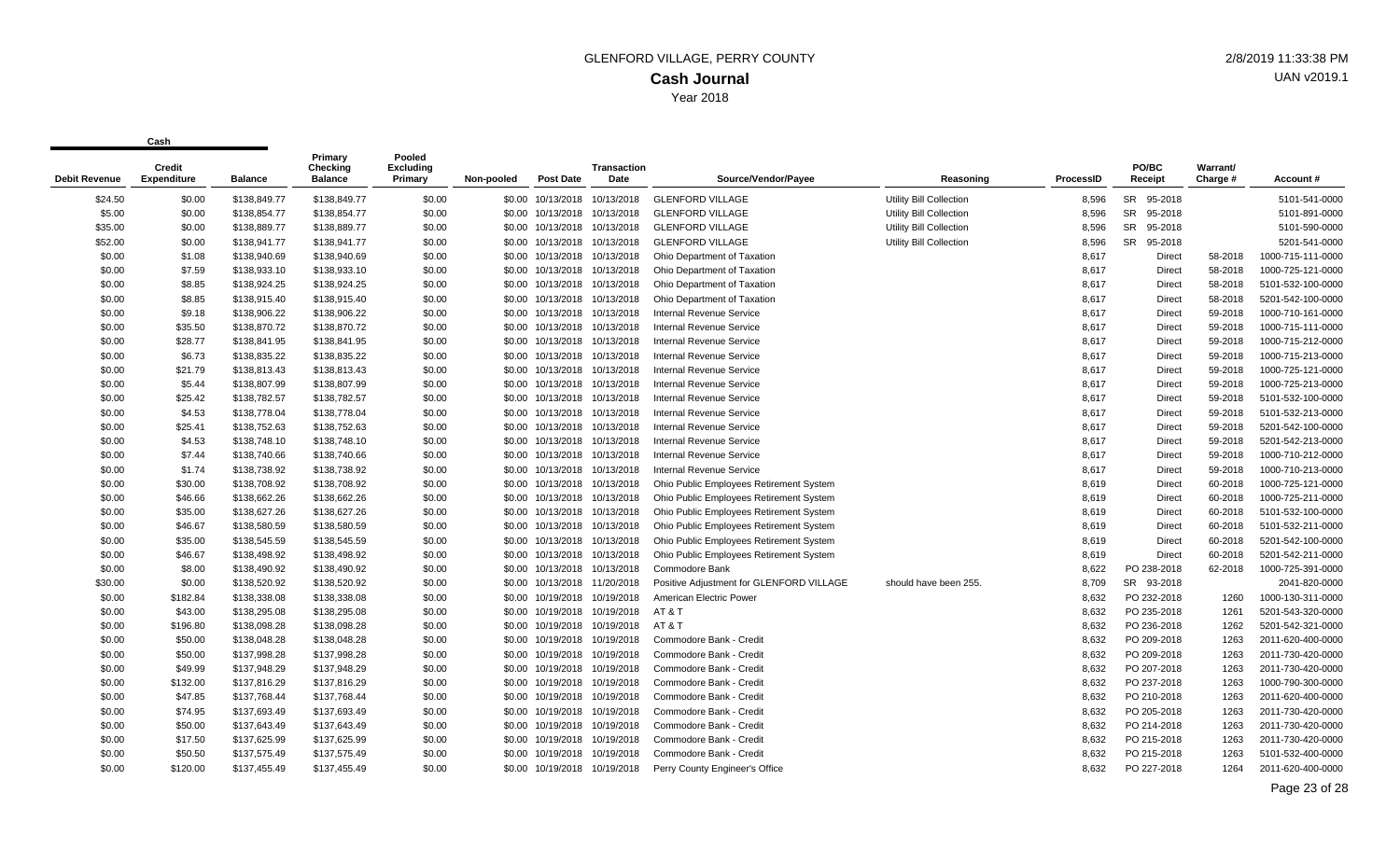| <b>Debit Revenue</b> | Credit<br><b>Expenditure</b> | Balance      | Primary<br>Checking<br><b>Balance</b> | Pooled<br>Excluding<br>Primary | Non-pooled | <b>Post Date</b>  | <b>Transaction</b><br>Date | Source/Vendor/Payee      | Reasoning                            | ProcessID | <b>PO/BC</b><br>Receipt | Warrant/<br>Charge # | Account#          |
|----------------------|------------------------------|--------------|---------------------------------------|--------------------------------|------------|-------------------|----------------------------|--------------------------|--------------------------------------|-----------|-------------------------|----------------------|-------------------|
| \$0.00               | \$39.32                      | \$137,416.17 | \$137,416.17                          | \$0.00                         | \$0.00     | 10/19/2018        | 10/19/2018                 | Underwood's Inc.         |                                      | 8,632     | PO 229-2018             | 1265                 | 5101-535-300-0000 |
| \$1,099.86           | \$0.00                       | \$138,516.03 | \$138,516.03                          | \$0.00                         |            | \$0.00 10/23/2018 | 0/23/2018                  | <b>GLENFORD VILLAGE</b>  | Utility Bill Collection              | 8,638     | <b>SR</b><br>96-2018    |                      | 5101-541-0000     |
| \$186.00             | \$0.00                       | \$138,702.03 | \$138,702.03                          | \$0.00                         |            | \$0.00 10/23/2018 | 10/23/2018                 | <b>GLENFORD VILLAGE</b>  | Utility Bill Collection              | 8,638     | <b>SR</b><br>96-2018    |                      | 5101-891-0000     |
| \$1,181.50           | \$0.00                       | \$139,883.53 | \$139,883.53                          | \$0.00                         |            | \$0.00 10/23/2018 | 10/23/2018                 | <b>GLENFORD VILLAGE</b>  | Utility Bill Collection              | 8,638     | 96-2018<br><b>SR</b>    |                      | 5201-541-0000     |
| \$527.36             | \$0.00                       | \$140,410.89 | \$140,410.89                          | \$0.00                         |            | \$0.00 10/23/2018 | 10/23/2018                 | <b>GLENFORD VILLAGE</b>  | Perry County Auditor - Local Governm | 8,638     | <b>SR</b><br>97-2018    |                      | 1000-211-0000     |
| \$132.81             | \$0.00                       | \$140,543.70 | \$140,543.70                          | \$0.00                         |            | \$0.00 10/23/2018 | 10/23/2018                 | <b>GLENFORD VILLAGE</b>  | Perry County Auditor - Motor Vehicle | 8,638     | SR<br>98-2018           |                      | 2011-190-0000     |
| \$10.77              | \$0.00                       | \$140,554.47 | \$140,554.47                          | \$0.00                         | \$0.00     | 10/23/2018        | 10/23/2018                 | <b>GLENFORD VILLAGE</b>  | Perry County Auditor - Motor Vehicle | 8,638     | <b>SR</b><br>98-2018    |                      | 2021-190-0000     |
| \$671.49             | \$0.00                       | \$141,225.96 | \$141,225.96                          | \$0.00                         | \$0.00     | 10/23/2018        | 10/23/2018                 | <b>GLENFORD VILLAGE</b>  | Utility Bill Collection              | 8,638     | SR.<br>99-2018          |                      | 5101-541-0000     |
| \$105.50             | \$0.00                       | \$141,331.46 | \$141,331.46                          | \$0.00                         | \$0.00     | 10/23/2018        | 10/23/2018                 | <b>GLENFORD VILLAGE</b>  | Utility Bill Collection              | 8,638     | <b>SR</b><br>99-2018    |                      | 5101-891-0000     |
| \$863.10             | \$0.00                       | \$142,194.56 | \$142,194.56                          | \$0.00                         | \$0.00     | 10/23/2018        | 0/23/2018                  | <b>GLENFORD VILLAGE</b>  | Utility Bill Collection              | 8,638     | <b>SR</b><br>99-2018    |                      | 5201-541-0000     |
| \$838.33             | \$0.00                       | \$143,032.89 | \$143,032.89                          | \$0.00                         |            | \$0.00 10/30/2018 | 10/30/2018                 | <b>GLENFORD VILLAGE</b>  | Utility Bill Collection              | 8,642     | SR.<br>100-2018         |                      | 5101-541-0000     |
| \$80.00              | \$0.00                       | \$143,112.89 | \$143,112.89                          | \$0.00                         |            | \$0.00 10/30/2018 | 10/30/2018                 | <b>GLENFORD VILLAGE</b>  | Utility Bill Collection              | 8,642     | 100-2018<br>SR.         |                      | 5101-891-0000     |
| \$1,664.00           | \$0.00                       | \$144,776.89 | \$144,776.89                          | \$0.00                         |            | \$0.00 10/30/2018 | 10/30/2018                 | <b>GLENFORD VILLAGE</b>  | Utility Bill Collection              | 8,642     | <b>SR</b><br>100-2018   |                      | 5201-541-0000     |
| \$585.85             | \$0.00                       | \$145,362.74 | \$145,362.74                          | \$0.00                         |            | \$0.00 10/30/2018 | 10/30/2018                 | <b>GLENFORD VILLAGE</b>  | Gasoline Excise tax                  | 8,644     | SR 101-2018             |                      | 2011-225-0000     |
| \$47.50              | \$0.00                       | \$145,410.24 | \$145,410.24                          | \$0.00                         |            | \$0.00 10/30/2018 | 10/30/2018                 | <b>GLENFORD VILLAGE</b>  | Gasoline Excise tax                  | 8,644     | SR 101-2018             |                      | 2021-225-0000     |
| \$0.00               | \$0.00                       | \$145,410.24 | \$145,410.24                          | \$0.00                         | \$0.00     | 10/31/2018        | 11/20/2018                 | Post Bank Reconciliation | ReconciliationDate:10/31/2018        | 8,711     |                         |                      |                   |
| \$13,243.47          | \$8,910.76                   | Total for    | October                               |                                |            |                   |                            |                          |                                      |           |                         |                      |                   |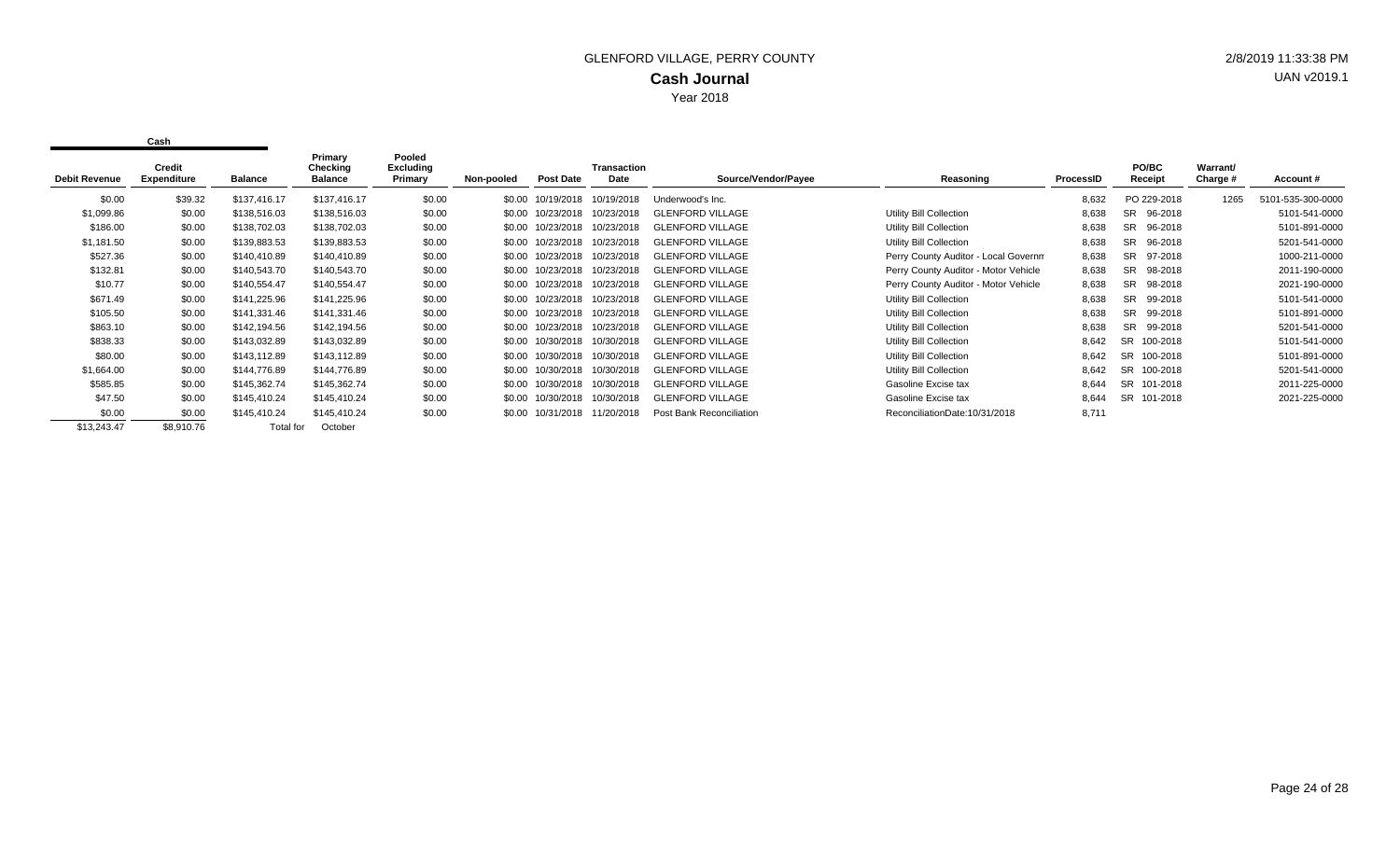| <b>Debit Revenue</b>    | <b>Credit</b><br><b>Expenditure</b> | <b>Balance</b> | Primary<br>Checking<br><b>Balance</b> | Pooled<br>Excluding<br>Primary | Non-pooled | <b>Post Date</b>             | <b>Transaction</b><br>Date   | Source/Vendor/Payee                | Reasoning                         | <b>ProcessID</b> | PO/BC<br>Receipt | Warrant/<br>Charge # | Account#          |
|-------------------------|-------------------------------------|----------------|---------------------------------------|--------------------------------|------------|------------------------------|------------------------------|------------------------------------|-----------------------------------|------------------|------------------|----------------------|-------------------|
| Month Beginning Balance |                                     | \$145,410.24   | \$145,410.24                          | \$0.00                         | \$0.00     |                              |                              |                                    |                                   |                  |                  |                      |                   |
|                         |                                     |                |                                       |                                |            |                              |                              |                                    |                                   |                  |                  |                      |                   |
| \$0.00                  | \$67.06                             | \$145,343.18   | \$145,343.18                          | \$0.00                         |            | \$0.00 11/09/2018            | 11/09/2018                   | American Electric Power            |                                   | 8,684            | PO 241-2018      | 1266                 | 2011-730-311-0000 |
| \$0.00                  | \$25.67                             | \$145,317.51   | \$145,317.51                          | \$0.00                         | \$0.00     | 11/09/2018                   | 11/09/2018                   | American Electric Power            |                                   | 8,684            | PO 241-2018      | 1266                 | 2021-650-311-0000 |
| \$0.00                  | \$38.69                             | \$145,278.82   | \$145,278.82                          | \$0.00                         |            | \$0.00 11/09/2018 11/09/2018 |                              | American Electric Power            |                                   | 8,684            | PO 241-2018      | 1266                 | 2041-730-311-0000 |
| \$0.00                  | \$194.54                            | \$145,084.28   | \$145,084.28                          | \$0.00                         |            | \$0.00 11/09/2018 11/09/2018 |                              | American Electric Power            |                                   | 8,684            | PO 253-2018      | 1266                 | 1000-130-311-0000 |
| \$0.00                  | \$182.35                            | \$144,901.93   | \$144,901.93                          | \$0.00                         | \$0.00     | 11/09/2018                   | 11/09/2018                   | American Electric Power            |                                   | 8,684            | PO 241-2018      | 1266                 | 5101-535-311-0000 |
| \$0.00                  | \$490.87                            | \$144,411.06   | \$144,411.06                          | \$0.00                         |            | \$0.00 11/09/2018 11/09/2018 |                              | American Electric Power            |                                   | 8,684            | PO 241-2018      | 1266                 | 5201-543-311-0000 |
| \$0.00                  | \$36.06                             | \$144,375.00   | \$144,375.00                          | \$0.00                         |            |                              | \$0.00 11/09/2018 11/09/2018 | AT & T                             |                                   | 8,684            | PO 243-2018      | 1267                 | 5201-543-320-0000 |
| \$0.00                  | \$129.42                            | \$144,245.58   | \$144,245.58                          | \$0.00                         |            | \$0.00 11/09/2018 11/09/2018 |                              | AT & T                             |                                   | 8,684            | PO 244-2018      | 1268                 | 5101-532-321-0000 |
| \$0.00                  | \$1,000.00                          | \$143,245.58   | \$143,245.58                          | \$0.00                         |            | \$0.00 11/09/2018            | 11/09/2018                   | Thomas J. Coleman                  |                                   | 8,684            | PO 247-2018      | 1269                 | 5201-541-300-0000 |
| \$0.00                  | \$50.00                             | \$143,195.58   | \$143,195.58                          | \$0.00                         |            | \$0.00 11/09/2018 11/09/2018 |                              | Commodore Bank - Credit            |                                   | 8,684            | PO 226-2018      | 1270                 | 2011-730-420-0000 |
| \$0.00                  | \$50.00                             | \$143,145.58   | \$143,145.58                          | \$0.00                         |            | \$0.00 11/09/2018 11/09/2018 |                              | Commodore Bank - Credit            |                                   | 8,684            | PO 230-2018      | 1270                 | 5101-532-322-0000 |
| \$0.00                  | \$27.58                             | \$143,118.00   | \$143,118.00                          | \$0.00                         | \$0.00     | 11/09/2018                   | 11/09/2018                   | Commodore Bank - Credit            |                                   | 8,684            | PO 231-2018      | 1270                 | 1000-790-400-0000 |
| \$0.00                  | \$49.99                             | \$143,068.01   | \$143,068.01                          | \$0.00                         |            | \$0.00 11/09/2018 11/09/2018 |                              | Commodore Bank - Credit            |                                   | 8,684            | PO 233-2018      | 1270                 | 5101-535-400-0000 |
| \$0.00                  | \$612.00                            | \$142,456.01   | \$142,456.01                          | \$0.00                         |            | \$0.00 11/09/2018 11/09/2018 |                              | <b>Brandon Fox</b>                 |                                   | 8,684            | PO 248-2018      | 1271                 | 5101-531-300-0000 |
| \$0.00                  | \$290.00                            | \$142,166.01   | \$142,166.01                          | \$0.00                         |            | \$0.00 11/09/2018 11/09/2018 |                              | Earthtek Environmental, LLC        |                                   | 8,684            | PO 242-2018      | 1272                 | 5201-543-400-0000 |
| \$0.00                  | \$76.00                             | \$142,090.01   | \$142,090.01                          | \$0.00                         |            | \$0.00 11/09/2018            | 11/09/2018                   | <b>Energy Cooperative</b>          |                                   | 8,684            | PO 245-2018      | 1273                 | 1000-730-313-0000 |
| \$0.00                  | \$97.48                             | \$141,992.53   | \$141,992.53                          | \$0.00                         |            | \$0.00 11/09/2018 11/09/2018 |                              | <b>MASI Environmental Services</b> |                                   | 8,684            | PO 228-2018      | 1274                 | 5201-543-300-0000 |
| \$0.00                  | \$45.29                             | \$141,947.24   | \$141,947.24                          | \$0.00                         |            | \$0.00 11/09/2018 11/09/2018 |                              | <b>MASI Environmental Services</b> |                                   | 8,684            | PO 234-2018      | 1274                 | 5201-543-300-0000 |
| \$0.00                  | \$20.42                             | \$141,926.82   | \$141,926.82                          | \$0.00                         | \$0.00     | 11/09/2018 11/09/2018        |                              | <b>MASI Environmental Services</b> |                                   | 8,684            | PO 250-2018      | 1274                 | 5101-534-300-0000 |
| \$0.00                  | \$55.53                             | \$141,871.29   | \$141,871.29                          | \$0.00                         |            | \$0.00 11/09/2018 11/09/2018 |                              | <b>MASI Environmental Services</b> |                                   | 8,684            | PO 240-2018      | 1274                 | 5201-543-300-0000 |
| \$0.00                  | \$82.83                             | \$141,788.46   | \$141,788.46                          | \$0.00                         |            | \$0.00 11/09/2018 11/09/2018 |                              | <b>MASI Environmental Services</b> |                                   | 8,684            | PO 250-2018      | 1274                 | 5201-549-300-0000 |
| \$0.00                  | \$45.29                             | \$141,743.17   | \$141,743.17                          | \$0.00                         | \$0.00     | 11/09/2018                   | 11/09/2018                   | <b>MASI Environmental Services</b> |                                   | 8,684            | PO 239-2018      | 1274                 | 5201-549-300-0000 |
| \$0.00                  | \$92.00                             | \$141,651.17   | \$141,651.17                          | \$0.00                         |            | \$0.00 11/09/2018 11/09/2018 |                              | <b>Shriner Plumbing</b>            |                                   | 8,684            | PO 251-2018      | 1275                 | 2041-730-300-0000 |
| \$0.00                  | \$37.91                             | \$141,613.26   | \$141,613.26                          | \$0.00                         |            | \$0.00 11/09/2018 11/09/2018 |                              | Underwood's Inc.                   |                                   | 8,684            | PO 249-2018      | 1276                 | 2041-730-400-0000 |
| \$0.00                  | \$2,352.27                          | \$139,260.99   | \$139,260.99                          | \$0.00                         |            | \$0.00 11/09/2018 11/09/2018 |                              | Northern Perry County Water        |                                   | 8,684            | PO 246-2018      | 1277                 | 5101-533-300-0000 |
| \$0.00                  | \$245.68                            | \$139,015.31   | \$139,015.31                          | \$0.00                         | \$0.00     | 11/09/2018 11/09/2018        |                              | <b>Employee Payroll</b>            | <b>Payroll Posting</b>            | 8,687            | Direct           | 63-2018              | 1000-725-121-0000 |
| \$0.00                  | \$286.63                            | \$138,728.68   | \$138,728.68                          | \$0.00                         |            | \$0.00 11/09/2018 11/09/2018 |                              | <b>Employee Payroll</b>            | <b>Payroll Posting</b>            | 8,687            | <b>Direct</b>    | 63-2018              | 5101-532-100-0000 |
| \$0.00                  | \$286.64                            | \$138,442.04   | \$138,442.04                          | \$0.00                         |            | \$0.00 11/09/2018 11/09/2018 |                              | <b>Employee Payroll</b>            | Payroll Posting                   | 8,687            | <b>Direct</b>    | 63-2018              | 5201-542-100-0000 |
| \$0.00                  | \$196.94                            | \$138,245.10   | \$138,245.10                          | \$0.00                         | \$0.00     | 11/16/2018                   | 11/16/2018                   | AT&T                               |                                   | 8,695            | PO 254-2018      | 1279                 | 5201-543-320-0000 |
| \$0.00                  | \$43.00                             | \$138,202.10   | \$138,202.10                          | \$0.00                         |            | \$0.00 11/16/2018 11/16/2018 |                              | AT&T                               |                                   | 8.695            | PO 255-2018      | 1280                 | 5201-543-300-0000 |
| \$1,154.93              | \$0.00                              | \$139,357.03   | \$139,357.03                          | \$0.00                         |            | \$0.00 11/20/2018 11/20/2018 |                              | <b>GLENFORD VILLAGE</b>            | Utility Bill Collection           | 8,705            | SR 102-2018      |                      | 5101-541-0000     |
| \$100.00                | \$0.00                              | \$139,457.03   | \$139,457.03                          | \$0.00                         |            | \$0.00 11/20/2018            | 11/20/2018                   | <b>GLENFORD VILLAGE</b>            | Utility Bill Collection           | 8,705            | SR 102-2018      |                      | 5101-891-0000     |
| \$1,783.50              | \$0.00                              | \$141,240.53   | \$141,240.53                          | \$0.00                         |            | \$0.00 11/20/2018            | 11/20/2018                   | <b>GLENFORD VILLAGE</b>            | <b>Utility Bill Collection</b>    | 8,705            | SR 102-2018      |                      | 5201-541-0000     |
| \$50.00                 | \$0.00                              | \$141,290.53   | \$141,290.53                          | \$0.00                         |            | \$0.00 11/20/2018 11/20/2018 |                              | <b>GLENFORD VILLAGE</b>            | <b>Park Donation</b>              | 8,705            | SR 103-2018      |                      | 2041-820-0000     |
| \$1,734.75              | \$0.00                              | \$143,025.28   | \$143,025.28                          | \$0.00                         |            | \$0.00 11/20/2018 11/20/2018 |                              | <b>GLENFORD VILLAGE</b>            | Utility Bill Collection           | 8,705            | SR 104-2018      |                      | 5101-541-0000     |
| \$255.00                | \$0.00                              | \$143,280.28   | \$143,280.28                          | \$0.00                         | \$0.00     | 11/20/2018                   | 11/20/2018                   | <b>GLENFORD VILLAGE</b>            | Utility Bill Collection           | 8.705            | SR 104-2018      |                      | 5101-891-0000     |
| \$1,085.70              | \$0.00                              | \$144,365.98   | \$144,365.98                          | \$0.00                         |            | \$0.00 11/20/2018 11/20/2018 |                              | <b>GLENFORD VILLAGE</b>            | Utility Bill Collection           | 8,705            | SR 104-2018      |                      | 5201-541-0000     |
| \$576.24                | \$0.00                              | \$144,942.22   | \$144,942.22                          | \$0.00                         |            | \$0.00 11/20/2018            | 11/20/2018                   | <b>GLENFORD VILLAGE</b>            | State of Ohio Gasoline Excise Tax | 8,705            | SR 105-2018      |                      | 2011-225-0000     |
| \$30.33                 | \$0.00                              | \$144,972.55   | \$144,972.55                          | \$0.00                         |            | \$0.00 11/20/2018            | 11/20/2018                   | <b>GLENFORD VILLAGE</b>            | State of Ohio Gasoline Excise Tax | 8.705            | SR 105-2018      |                      | 2021-225-0000     |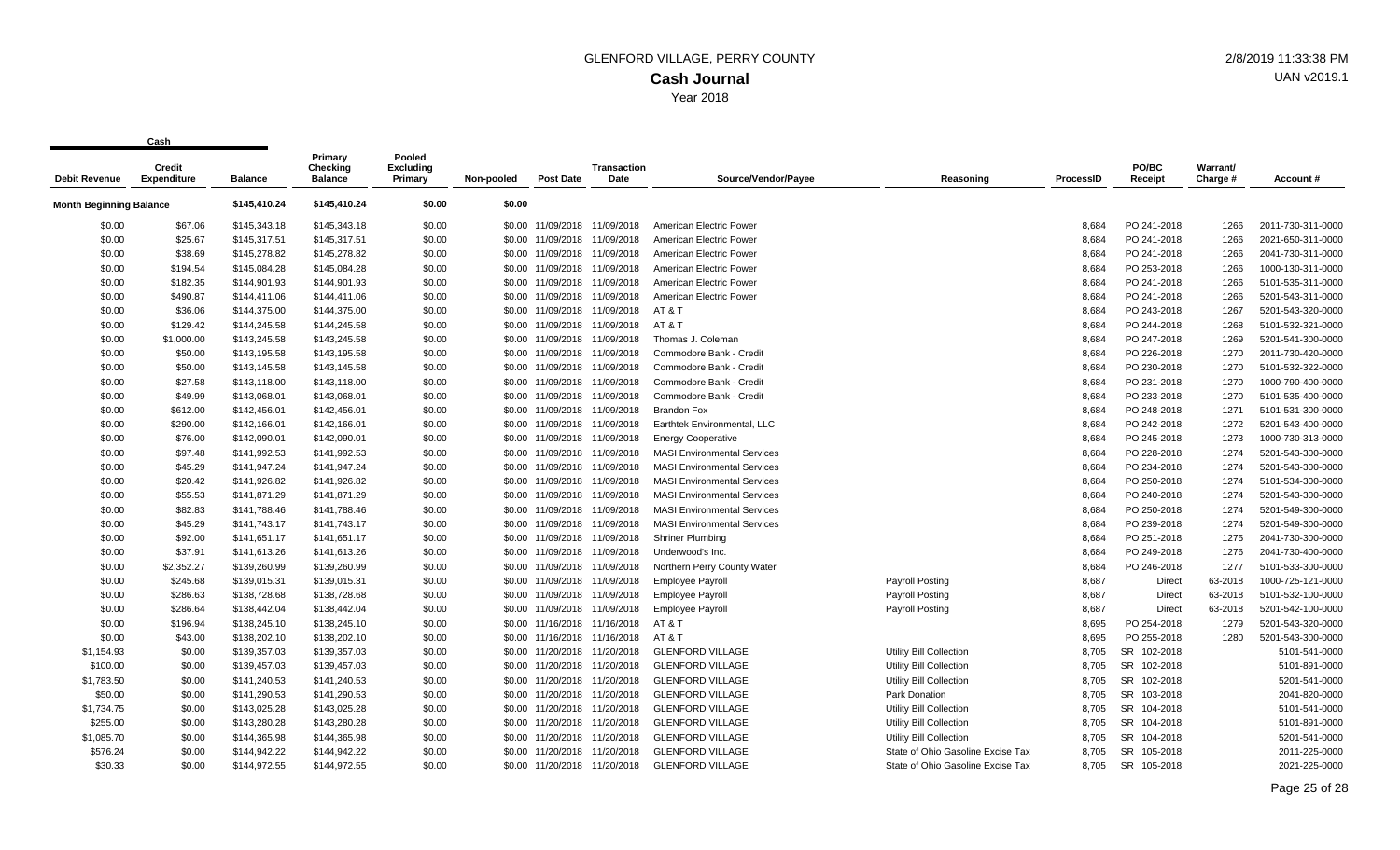|                      | Credit             |                | Primary<br>Checking | Pooled<br><b>Excluding</b> |            |                              | <b>Transaction</b> |                                         |                                        |           | PO/BC                 | Warrant/ |                   |
|----------------------|--------------------|----------------|---------------------|----------------------------|------------|------------------------------|--------------------|-----------------------------------------|----------------------------------------|-----------|-----------------------|----------|-------------------|
| <b>Debit Revenue</b> | <b>Expenditure</b> | <b>Balance</b> | <b>Balance</b>      | Primary                    | Non-pooled | <b>Post Date</b>             | Date               | Source/Vendor/Payee                     | Reasoning                              | ProcessID | Receipt               | Charge # | Account#          |
| \$1,212.08           | \$0.00             | \$146,184.63   | \$146,184.63        | \$0.00                     |            | \$0.00 11/20/2018 11/20/2018 |                    | <b>GLENFORD VILLAGE</b>                 | <b>Utility Bill Collection</b>         | 8,705     | <b>SR</b><br>106-2018 |          | 5101-541-0000     |
| \$205.00             | \$0.00             | \$146,389.63   | \$146,389.63        | \$0.00                     |            | \$0.00 11/20/2018 11/20/2018 |                    | <b>GLENFORD VILLAGE</b>                 | Utility Bill Collection                | 8,705     | <b>SR</b><br>106-2018 |          | 5101-891-0000     |
| \$1,196.00           | \$0.00             | \$147,585.63   | \$147,585.63        | \$0.00                     |            | \$0.00 11/20/2018 11/20/2018 |                    | <b>GLENFORD VILLAGE</b>                 | Utility Bill Collection                | 8,705     | <b>SR</b><br>106-2018 |          | 5201-541-0000     |
| \$505.01             | \$0.00             | \$148,090.64   | \$148,090.64        | \$0.00                     |            | \$0.00 11/20/2018 11/20/2018 |                    | <b>GLENFORD VILLAGE</b>                 | Perry County Auditor Local Governme    | 8,705     | <b>SR</b><br>107-2018 |          | 1000-211-0000     |
| \$779.58             | \$0.00             | \$148,870.22   | \$148,870.22        | \$0.00                     |            | \$0.00 11/20/2018 11/20/2018 |                    | <b>GLENFORD VILLAGE</b>                 | Utility Bill Collections               | 8.705     | <b>SR</b><br>108-2018 |          | 5101-541-0000     |
| \$125.00             | \$0.00             | \$148,995.22   | \$148,995.22        | \$0.00                     |            | \$0.00 11/20/2018 11/20/2018 |                    | <b>GLENFORD VILLAGE</b>                 | <b>Utility Bill Collections</b>        | 8,705     | <b>SR</b><br>108-2018 |          | 5101-891-0000     |
| \$858.00             | \$0.00             | \$149,853.22   | \$149,853.22        | \$0.00                     |            | \$0.00 11/20/2018 11/20/2018 |                    | <b>GLENFORD VILLAGE</b>                 | <b>Utility Bill Collections</b>        | 8.705     | <b>SR</b><br>108-2018 |          | 5201-541-0000     |
| \$0.00               | \$21.79            | \$149,831.43   | \$149,831.43        | \$0.00                     |            | \$0.00 11/20/2018 11/20/2018 |                    | Internal Revenue Service                |                                        | 8.708     | Direct                | 64-2018  | 1000-725-121-0000 |
| \$0.00               | \$25.42            | \$149,806.01   | \$149,806.01        | \$0.00                     |            | \$0.00 11/20/2018 11/20/2018 |                    | Internal Revenue Service                |                                        | 8.708     | Direct                | 64-2018  | 5101-532-100-0000 |
| \$0.00               | \$25.41            | \$149,780.60   | \$149,780.60        | \$0.00                     |            | \$0.00 11/20/2018 11/20/2018 |                    | Internal Revenue Service                |                                        | 8,708     | Direct                | 64-2018  | 5201-542-100-0000 |
| \$0.00               | \$5.44             | \$149,775.16   | \$149,775.16        | \$0.00                     |            | \$0.00 11/20/2018 11/20/2018 |                    | Internal Revenue Service                |                                        | 8,708     | <b>Direct</b>         | 64-2018  | 1000-725-213-0000 |
| \$0.00               | \$4.53             | \$149,770.63   | \$149,770.63        | \$0.00                     |            | \$0.00 11/20/2018 11/20/2018 |                    | <b>Internal Revenue Service</b>         |                                        | 8,708     | <b>Direct</b>         | 64-2018  | 5101-532-213-0000 |
| \$0.00               | \$4.53             | \$149,766.10   | \$149,766.10        | \$0.00                     |            | \$0.00 11/20/2018 11/20/2018 |                    | Internal Revenue Service                |                                        | 8,708     | Direct                | 64-2018  | 5201-542-213-0000 |
| \$0.00               | \$30.00            | \$149.736.10   | \$149,736.10        | \$0.00                     |            | \$0.00 11/20/2018 11/20/2018 |                    | Ohio Public Employees Retirement System |                                        | 8,708     | Direct                | 65-2018  | 1000-725-121-0000 |
| \$0.00               | \$46.66            | \$149,689.44   | \$149,689.44        | \$0.00                     |            | \$0.00 11/20/2018 11/20/2018 |                    | Ohio Public Employees Retirement System |                                        | 8,708     | <b>Direct</b>         | 65-2018  | 1000-725-211-0000 |
| \$0.00               | \$35.00            | \$149,654.44   | \$149,654.44        | \$0.00                     |            | \$0.00 11/20/2018 11/20/2018 |                    | Ohio Public Employees Retirement System |                                        | 8,708     | Direct                | 65-2018  | 5101-532-100-0000 |
| \$0.00               | \$46.67            | \$149,607.77   | \$149,607.77        | \$0.00                     |            | \$0.00 11/20/2018 11/20/2018 |                    | Ohio Public Employees Retirement System |                                        | 8,708     | Direct                | 65-2018  | 5101-532-211-0000 |
| \$0.00               | \$35.00            | \$149,572.77   | \$149,572.77        | \$0.00                     |            | \$0.00 11/20/2018 11/20/2018 |                    | Ohio Public Employees Retirement System |                                        | 8,708     | Direct                | 65-2018  | 5201-542-100-0000 |
| \$0.00               | \$46.67            | \$149,526.10   | \$149,526.10        | \$0.00                     |            | \$0.00 11/20/2018 11/20/2018 |                    | Ohio Public Employees Retirement System |                                        | 8,708     | Direct                | 65-2018  | 5201-542-211-0000 |
| \$614.65             | \$0.00             | \$150,140.75   | \$150,140.75        | \$0.00                     |            | \$0.00 11/30/2018            | 11/30/2018         | <b>GLENFORD VILLAGE</b>                 | <b>Utitlities Collection</b>           | 8,719     | 109-2018<br>SR        |          | 5101-541-0000     |
| \$75.00              | \$0.00             | \$150,215.75   | \$150,215.75        | \$0.00                     |            | \$0.00 11/30/2018            | 11/30/2018         | <b>GLENFORD VILLAGE</b>                 | <b>Utitlities Collection</b>           | 8,719     | <b>SR</b><br>109-2018 |          | 5101-891-0000     |
| \$624.00             | \$0.00             | \$150,839.75   | \$150,839.75        | \$0.00                     |            | \$0.00 11/30/2018            | 11/30/2018         | <b>GLENFORD VILLAGE</b>                 | <b>Utitlities Collection</b>           | 8,719     | <b>SR</b><br>109-2018 |          | 5201-541-0000     |
| \$131.49             | \$0.00             | \$150,971.24   | \$150,971.24        | \$0.00                     |            | \$0.00 11/30/2018            | 11/30/2018         | <b>GLENFORD VILLAGE</b>                 | Perry County Auditor - Motor Vehicle   | 8,719     | <b>SR</b><br>110-2018 |          | 2011-190-0000     |
| \$10.66              | \$0.00             | \$150,981.90   | \$150,981.90        | \$0.00                     |            | \$0.00 11/30/2018 11/30/2018 |                    | <b>GLENFORD VILLAGE</b>                 | Perry County Auditor - Motor Vehicle   | 8,719     | <b>SR</b><br>110-2018 |          | 2021-190-0000     |
| \$340.68             | \$0.00             | \$151,322.58   | \$151,322.58        | \$0.00                     |            | \$0.00 11/30/2018 11/30/2018 |                    | <b>GLENFORD VILLAGE</b>                 | Utility Bill Collection                | 8,719     | <b>SR</b><br>111-2018 |          | 5101-541-0000     |
| \$58.00              | \$0.00             | \$151,380.58   | \$151,380.58        | \$0.00                     |            | \$0.00 11/30/2018 11/30/2018 |                    | <b>GLENFORD VILLAGE</b>                 | Utility Bill Collection                | 8,719     | <b>SR</b><br>111-2018 |          | 5101-891-0000     |
| \$109.20             | \$0.00             | \$151,489.78   | \$151,489.78        | \$0.00                     |            | \$0.00 11/30/2018            | 11/30/2018         | <b>GLENFORD VILLAGE</b>                 | Utility Bill Collection                | 8,719     | <b>SR</b><br>111-2018 |          | 5201-541-0000     |
| \$200.00             | \$0.00             | \$151,689.78   | \$151,689.78        | \$0.00                     |            | \$0.00 11/30/2018            | 11/30/2018         | <b>GLENFORD VILLAGE</b>                 | Park Donation - Cherice Peters junk c  | 8,721     | SR 112-2018           |          | 2041-820-0000     |
| \$0.00               | \$0.00             | \$151,689.78   | \$151,689.78        | \$0.00                     |            | \$0.00 11/30/2018            | 12/18/2018         | Post Bank Reconciliation                | ReconciliationDate:11/30/2018          | 8,809     |                       |          |                   |
| \$153.98             | \$0.00             | \$151,843.76   | \$151,843.76        | \$0.00                     |            | \$0.00 11/30/2018            | 12/18/2018         | <b>GLENFORD VILLAGE</b>                 | Utility Bill Collection                | 8,806     | SR 117-2018           |          | 5101-541-0000     |
| \$16.50              | \$0.00             | \$151,860.26   | \$151,860.26        | \$0.00                     |            | \$0.00 11/30/2018            | 12/18/2018         | <b>GLENFORD VILLAGE</b>                 | Utility Bill Collection                | 8,806     | SR 117-2018           |          | 5101-891-0000     |
| \$114.40             | \$0.00             | \$151,974.66   | \$151,974.66        | \$0.00                     |            | \$0.00 11/30/2018            | 12/18/2018         | <b>GLENFORD VILLAGE</b>                 | Utility Bill Collection                | 8,806     | SR 117-2018           |          | 5201-541-0000     |
| \$0.00               | \$2.50             | \$151,972.16   | \$151,972.16        | \$0.00                     | \$0.00     | 11/30/2018                   | 12/18/2018         | <b>Fund Balance Adjustment</b>          | I deducted 2.50 too much for Bank fee  | 8,807     |                       |          |                   |
| \$5.00               | \$0.00             | \$151,977.16   | \$151,977.16        | \$0.00                     |            | \$0.00 11/30/2018            | 12/18/2018         | <b>Fund Balance Adjustment</b>          | I should have adjusted as a positive a | 8.808     |                       |          |                   |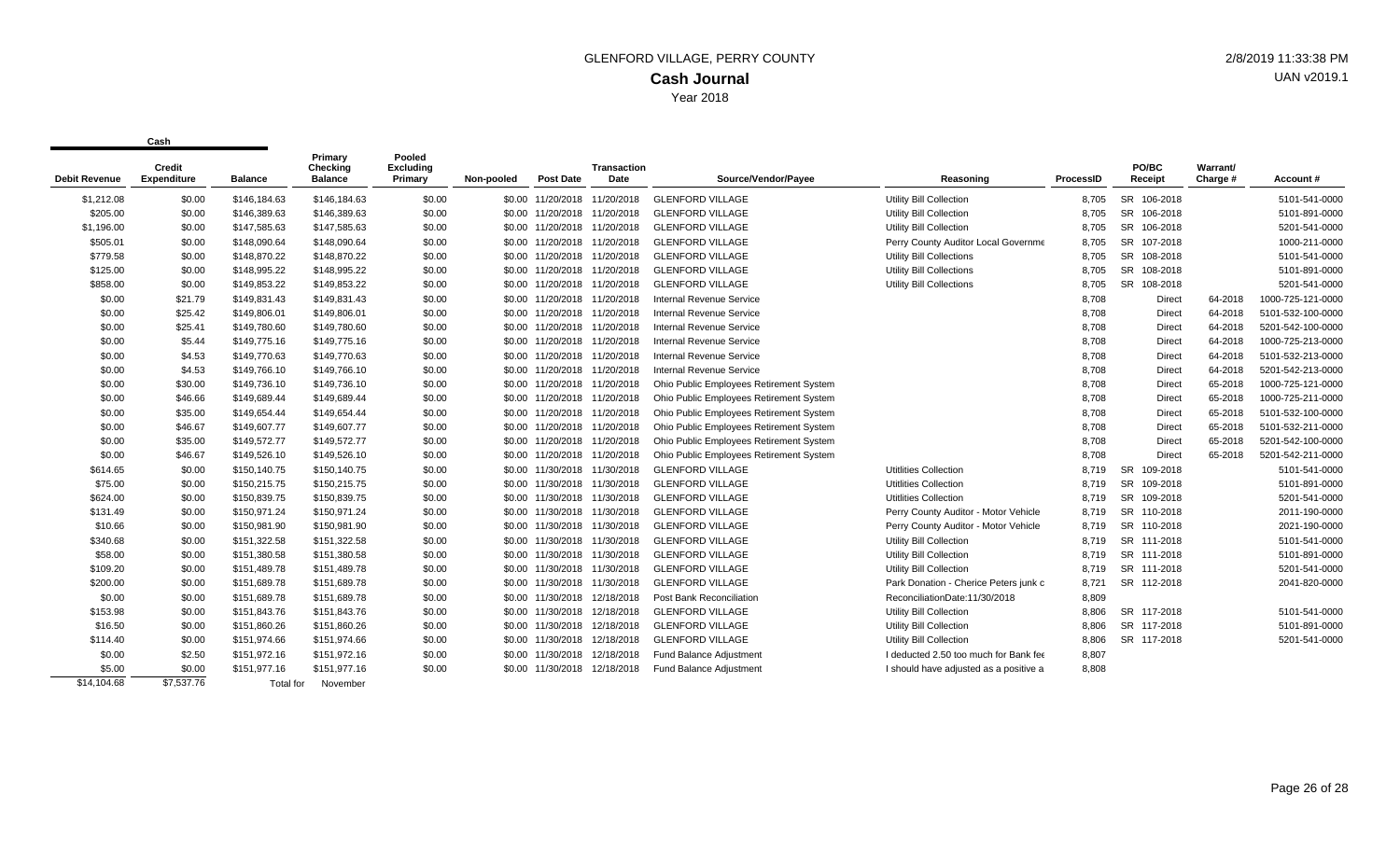**Cash**

 $\mathbf{r}$ 

| Debit Revenue                           | <b>Credit</b><br><b>Expenditure</b> | <b>Balance</b> | Primary<br>Checking<br><b>Balance</b> | Pooled<br><b>Excluding</b><br>Primary | Non-pooled | <b>Post Date</b>             | <b>Transaction</b><br>Date   | Source/Vendor/Payee                     | Reasoning                | <b>ProcessID</b> | PO/BC<br>Receipt | Warrant/<br>Charge # | Account#          |
|-----------------------------------------|-------------------------------------|----------------|---------------------------------------|---------------------------------------|------------|------------------------------|------------------------------|-----------------------------------------|--------------------------|------------------|------------------|----------------------|-------------------|
| \$151,977.16<br>Month Beginning Balance |                                     | \$151,977.16   | \$0.00                                | \$0.00                                |            |                              |                              |                                         |                          |                  |                  |                      |                   |
| \$0.00                                  | \$194.66                            | \$151,782.50   | \$151,782.50                          | \$0.00                                |            | \$0.00 12/04/2018            | 12/04/2018                   | American Electric Power                 |                          | 8,765            | PO 260-2018      | 1281                 | 5101-535-311-0000 |
| \$0.00                                  | \$92.69                             | \$151,689.81   | \$151,689.81                          | \$0.00                                |            | \$0.00 12/04/2018            | 12/04/2018                   | American Electric Power                 |                          | 8,765            | PO 260-2018      | 1281                 | 2011-730-311-0000 |
| \$0.00                                  | \$25.74                             | \$151,664.07   | \$151,664.07                          | \$0.00                                | \$0.00     | 12/04/2018                   | 12/04/2018                   | American Electric Power                 |                          | 8,765            | PO 260-2018      | 1281                 | 2021-650-311-0000 |
| \$0.00                                  | \$31.47                             | \$151,632.60   | \$151,632.60                          | \$0.00                                |            | \$0.00 12/04/2018 12/04/2018 |                              | American Electric Power                 |                          | 8,765            | PO 260-2018      | 1281                 | 2041-730-311-0000 |
| \$0.00                                  | \$747.14                            | \$150,885.46   | \$150,885.46                          | \$0.00                                |            | \$0.00 12/04/2018            | 12/04/2018                   | American Electric Power                 |                          | 8,765            | PO 260-2018      | 1281                 | 5201-543-311-0000 |
| \$0.00                                  | \$217.00                            | \$150,668.46   | \$150,668.46                          | \$0.00                                | \$0.00     | 12/04/2018                   | 12/04/2018                   | APG Media of Ohio LLC                   |                          | 8,765            | PO 252-2018      | 1282                 | 1000-745-341-0000 |
| \$0.00                                  | \$139.01                            | \$150,529.45   | \$150,529.45                          | \$0.00                                |            | \$0.00 12/04/2018            | 12/04/2018                   | AT & T                                  |                          | 8,765            | PO 263-2018      | 1283                 | 5101-532-321-0000 |
| \$0.00                                  | \$41.06                             | \$150,488.39   | \$150,488.39                          | \$0.00                                |            |                              | \$0.00 12/04/2018 12/04/2018 | AT & T                                  |                          | 8,765            | PO 267-2018      | 1284                 | 5201-543-320-0000 |
| \$0.00                                  | \$1,000.00                          | \$149,488.39   | \$149,488.39                          | \$0.00                                |            | \$0.00 12/04/2018 12/04/2018 |                              | Thomas J. Coleman                       |                          | 8,765            | PO 266-2018      | 1285                 | 5201-541-300-0000 |
| \$0.00                                  | \$115.00                            | \$149,373.39   | \$149,373.39                          | \$0.00                                |            | \$0.00 12/04/2018            | 12/04/2018                   | CompManagement, Inc.                    |                          | 8,765            | PO 262-2018      | 1286                 | 1000-790-300-0000 |
| \$0.00                                  | \$268.00                            | \$149,105.39   | \$149,105.39                          | \$0.00                                |            | \$0.00 12/04/2018 12/04/2018 |                              | <b>Energy Cooperative</b>               |                          | 8,765            | PO 270-2018      | 1287                 | 1000-730-313-0000 |
| \$0.00                                  | \$612.00                            | \$148,493.39   | \$148,493.39                          | \$0.00                                |            | \$0.00 12/04/2018            | 12/04/2018                   | <b>Brandon Fox</b>                      |                          | 8,765            | PO 265-2018      | 1288                 | 5101-531-300-0000 |
| \$0.00                                  | \$503.00                            | \$147,990.39   | \$147,990.39                          | \$0.00                                | \$0.00     | 12/04/2018                   | 12/04/2018                   | Isacc Wiles Burkholder & Teetor, LLC    |                          | 8,765            | PO 273-2018      | 1289                 | 1000-750-300-0000 |
| \$0.00                                  | \$63.24                             | \$147,927.15   | \$147,927.15                          | \$0.00                                |            | \$0.00 12/04/2018 12/04/2018 |                              | <b>MASI Environmental Services</b>      |                          | 8,765            | PO 256-2018      | 1290                 | 5201-543-300-0000 |
| \$0.00                                  | \$3,057.13                          | \$144,870.02   | \$144,870.02                          | \$0.00                                |            | \$0.00 12/04/2018 12/04/2018 |                              | Northern Perry County Water             |                          | 8,765            | PO 268-2018      | 1291                 | 5101-533-300-0000 |
| \$0.00                                  | \$51.43                             | \$144,818.59   | \$144,818.59                          | \$0.00                                |            | \$0.00 12/04/2018 12/04/2018 |                              | Ohio Bureau of Workers Compensation     |                          | 8,765            | PO 274-2018      | 1292                 | 1000-725-225-0000 |
| \$0.00                                  | \$43.79                             | \$144,774.80   | \$144,774.80                          | \$0.00                                |            | \$0.00 12/04/2018 12/04/2018 |                              | Ohio Bureau of Workers Compensation     |                          | 8,765            | PO 274-2018      | 1292                 | 5101-532-225-0000 |
| \$0.00                                  | \$43.78                             | \$144,731.02   | \$144,731.02                          | \$0.00                                |            | \$0.00 12/04/2018            | 12/04/2018                   | Ohio Bureau of Workers Compensation     |                          | 8,765            | PO 274-2018      | 1292                 | 5201-542-225-0000 |
| \$0.00                                  | \$235.00                            | \$144,496.02   | \$144,496.02                          | \$0.00                                |            | \$0.00 12/04/2018 12/04/2018 |                              | <b>Ohio Municipal League</b>            |                          | 8,765            | PO 258-2018      | 1293                 | 1000-715-391-0000 |
| \$0.00                                  | \$830.12                            | \$143,665.90   | \$143,665.90                          | \$0.00                                | \$0.00     | 12/04/2018                   | 12/04/2018                   | Ohio Water Development Authority        |                          | 8,765            | PO 259-2018      | 1294                 | 5201-850-710-0000 |
| \$0.00                                  | \$241.92                            | \$143,423.98   | \$143,423.98                          | \$0.00                                |            | \$0.00 12/04/2018 12/04/2018 |                              | <b>Treasurer Of State</b>               |                          | 8,765            | PO 271-2018      | 1295                 | 5101-745-341-0000 |
| \$0.00                                  | \$31.80                             | \$143,392.18   | \$143,392.18                          | \$0.00                                |            | \$0.00 12/04/2018 12/04/2018 |                              | Tri-County Plumbing & Hardware          |                          | 8,765            | PO 269-2018      | 1296                 | 1000-790-400-0000 |
| \$0.00                                  | \$294.00                            | \$143,098.18   | \$143,098.18                          | \$0.00                                |            | \$0.00 12/04/2018 12/04/2018 |                              | <b>Treasurer Of State</b>               |                          | 8,767            | PO 272-2018      | 66-2018              | 1000-745-343-0000 |
| \$0.00                                  | \$245.68                            | \$142,852.50   | \$142,852.50                          | \$0.00                                |            | \$0.00 12/04/2018 12/04/2018 |                              | <b>Employee Payroll</b>                 | <b>Payroll Posting</b>   | 8,771            | Direct           | 67-2018              | 1000-725-121-0000 |
| \$0.00                                  | \$286.63                            | \$142,565.87   | \$142,565.87                          | \$0.00                                |            | \$0.00 12/04/2018            | 12/04/2018                   | <b>Employee Payroll</b>                 | <b>Payroll Posting</b>   | 8,771            | Direct           | 67-2018              | 5101-532-100-0000 |
| \$0.00                                  | \$286.64                            | \$142,279.23   | \$142,279.23                          | \$0.00                                |            | \$0.00 12/04/2018            | 12/04/2018                   | <b>Employee Payroll</b>                 | <b>Payroll Posting</b>   | 8,771            | Direct           | 67-2018              | 5201-542-100-0000 |
| \$0.00                                  | \$21.79                             | \$142,257.44   | \$142,257.44                          | \$0.00                                | \$0.00     | 12/04/2018                   | 12/04/2018                   | <b>Internal Revenue Service</b>         |                          | 8,773            | Direct           | 68-2018              | 1000-725-121-0000 |
| \$0.00                                  | \$25.42                             | \$142,232.02   | \$142,232.02                          | \$0.00                                |            | \$0.00 12/04/2018 12/04/2018 |                              | <b>Internal Revenue Service</b>         |                          | 8,773            | Direct           | 68-2018              | 5101-532-100-0000 |
| \$0.00                                  | \$25.41                             | \$142,206.61   | \$142,206.61                          | \$0.00                                |            | \$0.00 12/04/2018            | 12/04/2018                   | <b>Internal Revenue Service</b>         |                          | 8,773            | Direct           | 68-2018              | 5201-542-100-0000 |
| \$0.00                                  | \$5.44                              | \$142,201.17   | \$142,201.17                          | \$0.00                                | \$0.00     | 12/04/2018                   | 12/04/2018                   | <b>Internal Revenue Service</b>         |                          | 8,773            | Direct           | 68-2018              | 1000-725-213-0000 |
| \$0.00                                  | \$4.53                              | \$142,196.64   | \$142,196.64                          | \$0.00                                |            | \$0.00 12/04/2018 12/04/2018 |                              | <b>Internal Revenue Service</b>         |                          | 8,773            | Direct           | 68-2018              | 5101-532-213-0000 |
| \$0.00                                  | \$4.53                              | \$142,192.11   | \$142,192.11                          | \$0.00                                |            | \$0.00 12/04/2018 12/04/2018 |                              | <b>Internal Revenue Service</b>         |                          | 8,773            | Direct           | 68-2018              | 5201-542-213-0000 |
| \$0.00                                  | \$30.00                             | \$142,162.11   | \$142,162.11                          | \$0.00                                |            | \$0.00 12/04/2018 12/04/2018 |                              | Ohio Public Employees Retirement System |                          | 8,775            | Direct           | 69-2018              | 1000-725-121-0000 |
| \$0.00                                  | \$46.66                             | \$142,115.45   | \$142,115.45                          | \$0.00                                |            | \$0.00 12/04/2018            | 12/04/2018                   | Ohio Public Employees Retirement System |                          | 8,775            | Direct           | 69-2018              | 1000-725-211-0000 |
| \$0.00                                  | \$35.00                             | \$142,080.45   | \$142,080.45                          | \$0.00                                |            | \$0.00 12/04/2018 12/04/2018 |                              | Ohio Public Employees Retirement System |                          | 8,775            | Direct           | 69-2018              | 5101-532-100-0000 |
| \$0.00                                  | \$46.67                             | \$142,033.78   | \$142,033.78                          | \$0.00                                |            | \$0.00 12/04/2018            | 12/04/2018                   | Ohio Public Employees Retirement System |                          | 8,775            | Direct           | 69-2018              | 5101-532-211-0000 |
| \$0.00                                  | \$35.00                             | \$141,998.78   | \$141,998.78                          | \$0.00                                | \$0.00     | 12/04/2018                   | 12/04/2018                   | Ohio Public Employees Retirement System |                          | 8,775            | Direct           | 69-2018              | 5201-542-100-0000 |
| \$0.00                                  | \$46.67                             | \$141,952.11   | \$141,952.11                          | \$0.00                                |            | \$0.00 12/04/2018 12/04/2018 |                              | Ohio Public Employees Retirement System |                          | 8,775            | Direct           | 69-2018              | 5201-542-211-0000 |
| \$881.60                                | \$0.00                              | \$142,833.71   | \$142,833.71                          | \$0.00                                |            | \$0.00 12/04/2018 12/04/2018 |                              | <b>GLENFORD VILLAGE</b>                 | Utility Bill Collections | 8,780            | SR<br>113-2018   |                      | 5101-541-0000     |